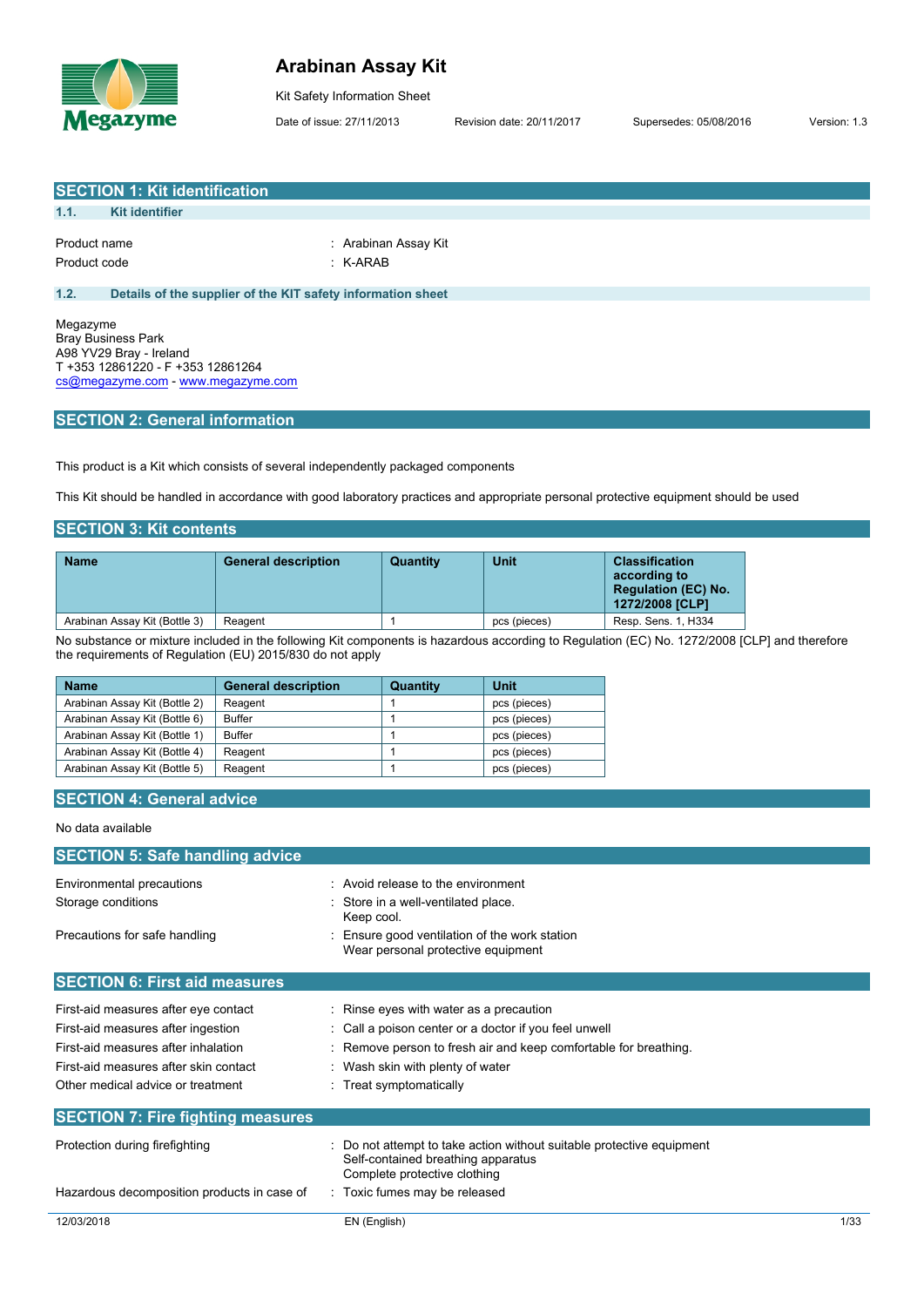# **Arabinan Assay Kit**

Kit Safety Information Sheet

fire

## **SECTION 8: Other information**

No data available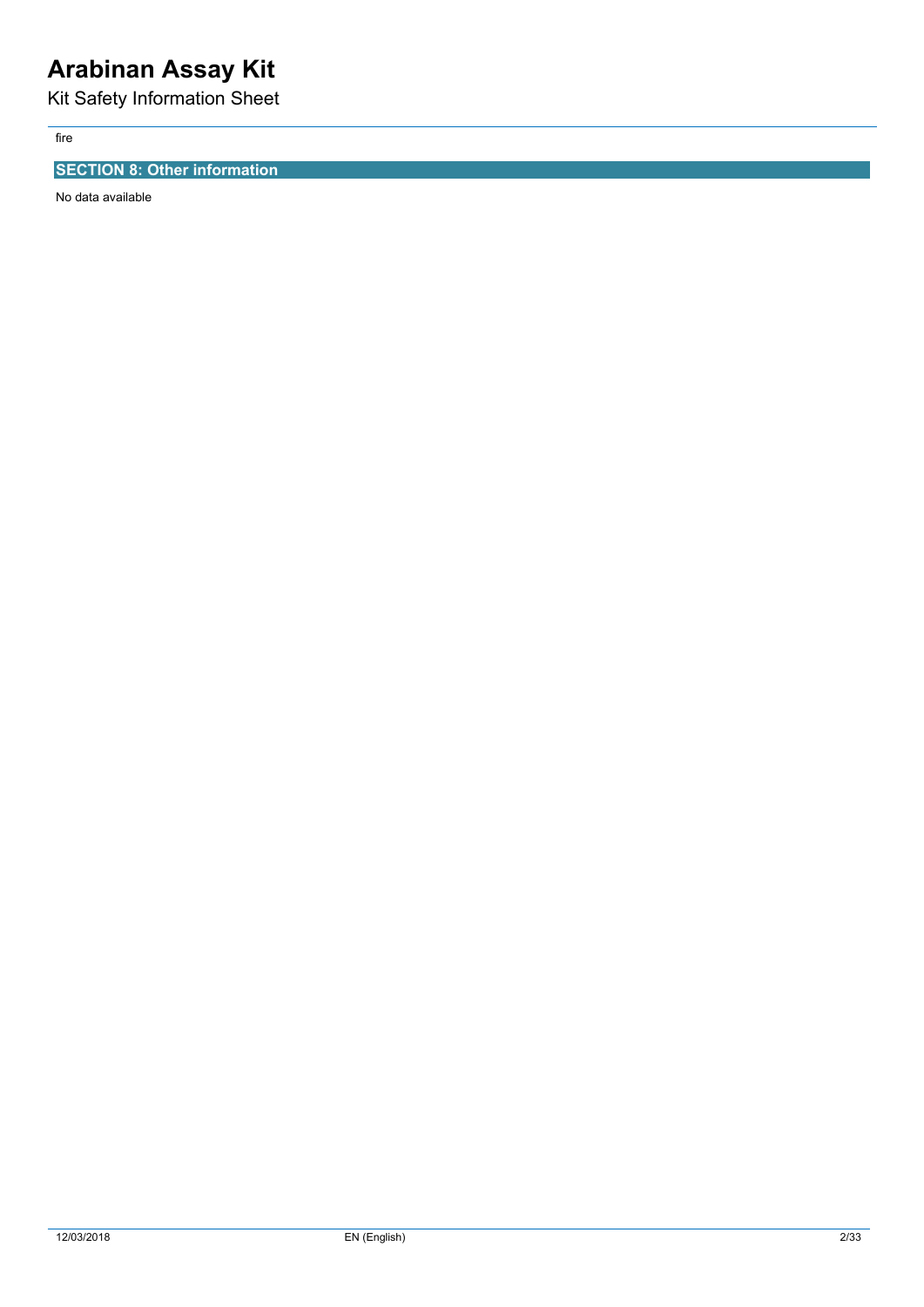

Safety Data Sheet

according to Regulation (EU) 2015/830

| Megazyme                                                                                                                                                         | Date of issue: 27/11/2013                                                     | Revision date: 20/11/2017                               | Supersedes: 05/08/2016 | Version: 1.3 |
|------------------------------------------------------------------------------------------------------------------------------------------------------------------|-------------------------------------------------------------------------------|---------------------------------------------------------|------------------------|--------------|
| SECTION 1: Identification of the substance/mixture and of the company/undertaking                                                                                |                                                                               |                                                         |                        |              |
| <b>Product identifier</b><br>1.1.                                                                                                                                |                                                                               |                                                         |                        |              |
| Product form                                                                                                                                                     | : Mixture                                                                     |                                                         |                        |              |
| Product name                                                                                                                                                     | : Arabinan Assay Kit (Bottle 6)                                               |                                                         |                        |              |
| Product code                                                                                                                                                     | : K-ARAB (Bottle 6)                                                           |                                                         |                        |              |
| 1.2.                                                                                                                                                             | Relevant identified uses of the substance or mixture and uses advised against |                                                         |                        |              |
| 1.2.1.<br><b>Relevant identified uses</b>                                                                                                                        |                                                                               |                                                         |                        |              |
| Main use category                                                                                                                                                | : Professional use                                                            |                                                         |                        |              |
| Use of the substance/mixture                                                                                                                                     | : Use as laboratory reagent                                                   |                                                         |                        |              |
| 1.2.2.<br><b>Uses advised against</b>                                                                                                                            |                                                                               |                                                         |                        |              |
| No additional information available                                                                                                                              |                                                                               |                                                         |                        |              |
| Details of the supplier of the safety data sheet<br>1.3.                                                                                                         |                                                                               |                                                         |                        |              |
| Manufacturer                                                                                                                                                     |                                                                               |                                                         |                        |              |
| Megazyme<br><b>Bray Business Park</b>                                                                                                                            |                                                                               |                                                         |                        |              |
| A98 YV29 Bray - Ireland                                                                                                                                          |                                                                               |                                                         |                        |              |
| T +353 12861220 - F +353 12861264<br>cs@megazyme.com - www.megazyme.com                                                                                          |                                                                               |                                                         |                        |              |
| 1.4.<br><b>Emergency telephone number</b>                                                                                                                        |                                                                               |                                                         |                        |              |
| Emergency number                                                                                                                                                 |                                                                               | $: +353$ 12861220 [9 am to 5 pm GMT - Monday to Friday] |                        |              |
| <b>SECTION 2: Hazards identification</b>                                                                                                                         |                                                                               |                                                         |                        |              |
| 2.1.<br><b>Classification of the substance or mixture</b>                                                                                                        |                                                                               |                                                         |                        |              |
| Classification according to Regulation (EC) No. 1272/2008 [CLP]                                                                                                  |                                                                               |                                                         |                        |              |
| Not classified                                                                                                                                                   |                                                                               |                                                         |                        |              |
|                                                                                                                                                                  |                                                                               |                                                         |                        |              |
| Adverse physicochemical, human health and environmental effects                                                                                                  |                                                                               |                                                         |                        |              |
| To our knowledge, this product does not present any particular risk, provided it is handled in accordance with good occupational hygiene and safety<br>practice. |                                                                               |                                                         |                        |              |
| <b>Label elements</b><br>2.2.                                                                                                                                    |                                                                               |                                                         |                        |              |
| Labelling according to Regulation (EC) No. 1272/2008 [CLP]                                                                                                       |                                                                               |                                                         |                        |              |
| No labelling applicable                                                                                                                                          |                                                                               |                                                         |                        |              |
| Labelling according to: exemption for inner packaging where the contents do not exceed 10ml                                                                      |                                                                               |                                                         |                        |              |
| No labelling required                                                                                                                                            |                                                                               |                                                         |                        |              |
|                                                                                                                                                                  |                                                                               |                                                         |                        |              |
| 2.3.<br><b>Other hazards</b>                                                                                                                                     |                                                                               |                                                         |                        |              |
| No additional information available                                                                                                                              |                                                                               |                                                         |                        |              |
| <b>SECTION 3: Composition/information on ingredients</b>                                                                                                         |                                                                               |                                                         |                        |              |
| 3.1.<br><b>Substances</b>                                                                                                                                        |                                                                               |                                                         |                        |              |
| Not applicable                                                                                                                                                   |                                                                               |                                                         |                        |              |
| 3.2.<br><b>Mixtures</b>                                                                                                                                          |                                                                               |                                                         |                        |              |
|                                                                                                                                                                  |                                                                               |                                                         |                        |              |
| This mixture does not contain any substances to be mentioned according to the criteria of section 3.2 of REACH annex II                                          |                                                                               |                                                         |                        |              |

**SECTION 4: First aid measures 4.1. Description of first aid measures** First-aid measures after inhalation : Remove person to fresh air and keep comfortable for breathing. First-aid measures after skin contact : Wash skin with plenty of water. First-aid measures after eye contact : Rinse eyes with water as a precaution. First-aid measures after ingestion : Call a poison center or a doctor if you feel unwell.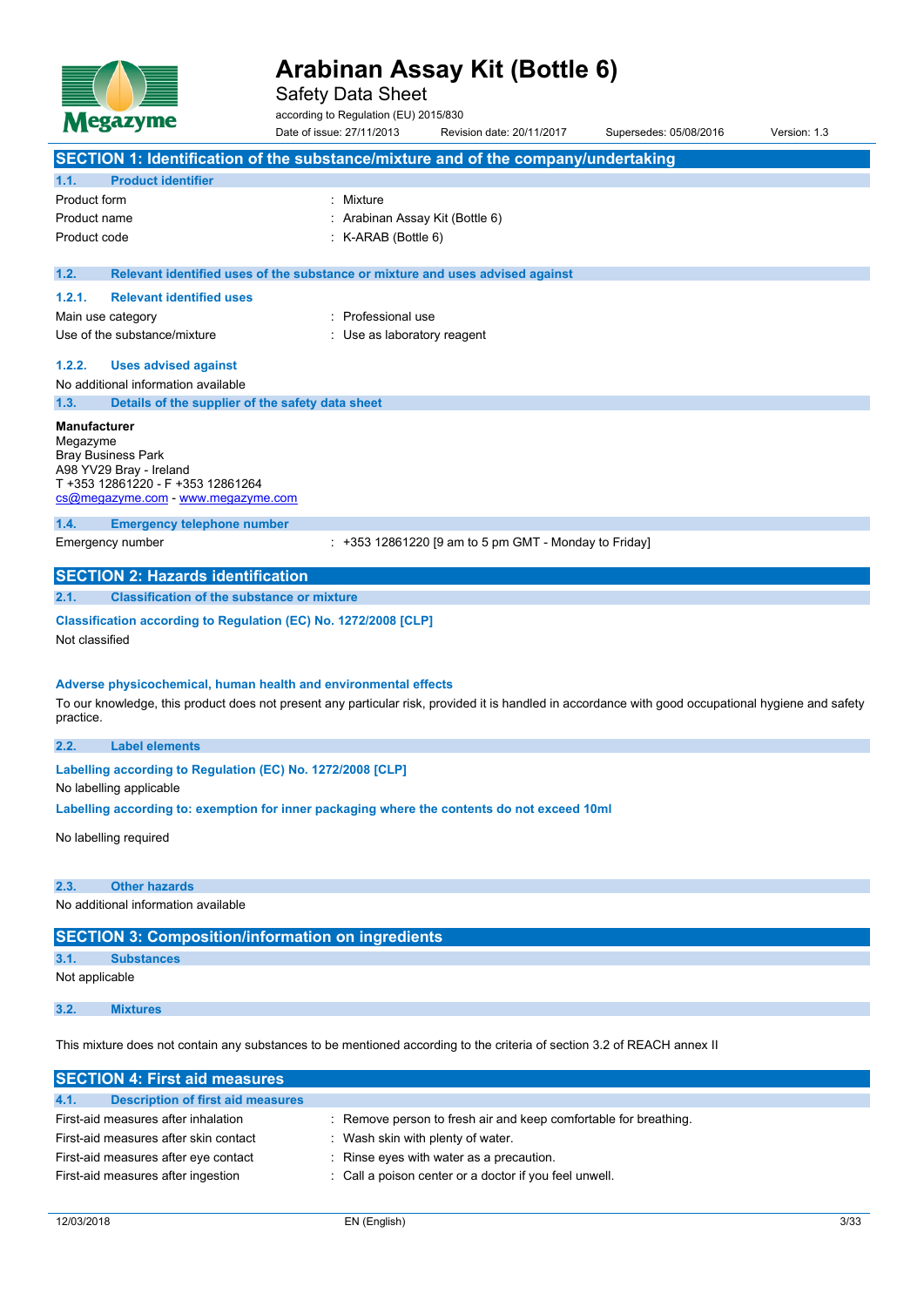Safety Data Sheet

according to Regulation (EU) 2015/830

| 4.2.   | Most important symptoms and effects, both acute and delayed         |                                                                                                                                                              |
|--------|---------------------------------------------------------------------|--------------------------------------------------------------------------------------------------------------------------------------------------------------|
|        | No additional information available                                 |                                                                                                                                                              |
| 4.3.   |                                                                     | Indication of any immediate medical attention and special treatment needed                                                                                   |
|        | Treat symptomatically.                                              |                                                                                                                                                              |
|        | <b>SECTION 5: Firefighting measures</b>                             |                                                                                                                                                              |
| 5.1.   | <b>Extinguishing media</b>                                          |                                                                                                                                                              |
|        | Suitable extinguishing media                                        | : Water spray. Dry powder. Foam. Carbon dioxide.                                                                                                             |
| 5.2.   | Special hazards arising from the substance or mixture               |                                                                                                                                                              |
| fire   | Hazardous decomposition products in case of                         | : Toxic fumes may be released.                                                                                                                               |
| 5.3.   | <b>Advice for firefighters</b>                                      |                                                                                                                                                              |
|        | Protection during firefighting                                      | : Do not attempt to take action without suitable protective equipment. Self-contained breathing<br>apparatus. Complete protective clothing.                  |
|        | <b>SECTION 6: Accidental release measures</b>                       |                                                                                                                                                              |
| 6.1.   | Personal precautions, protective equipment and emergency procedures |                                                                                                                                                              |
| 6.1.1. | For non-emergency personnel                                         |                                                                                                                                                              |
|        | Emergency procedures                                                | : Ventilate spillage area.                                                                                                                                   |
| 6.1.2. | For emergency responders                                            |                                                                                                                                                              |
|        | Protective equipment                                                | Do not attempt to take action without suitable protective equipment. For further information<br>refer to section 8: "Exposure controls/personal protection". |
| 6.2.   | <b>Environmental precautions</b>                                    |                                                                                                                                                              |
|        | Avoid release to the environment.                                   |                                                                                                                                                              |
| 6.3.   | Methods and material for containment and cleaning up                |                                                                                                                                                              |
|        | Methods for cleaning up                                             | : Take up liquid spill into absorbent material.                                                                                                              |
|        | Other information                                                   | Dispose of materials or solid residues at an authorized site.                                                                                                |
| 6.4.   | <b>Reference to other sections</b>                                  |                                                                                                                                                              |
|        | For further information refer to section 13.                        |                                                                                                                                                              |
|        | <b>SECTION 7: Handling and storage</b>                              |                                                                                                                                                              |
| 7.1.   | <b>Precautions for safe handling</b>                                |                                                                                                                                                              |
|        | Precautions for safe handling                                       | Ensure good ventilation of the work station. Wear personal protective equipment.                                                                             |
|        | Hygiene measures                                                    | Do not eat, drink or smoke when using this product. Always wash hands after handling the<br>product.                                                         |
| 7.2.   | Conditions for safe storage, including any incompatibilities        |                                                                                                                                                              |
|        | Storage conditions                                                  | : Store in a well-ventilated place. Keep cool.                                                                                                               |
| 7.3.   | <b>Specific end use(s)</b>                                          |                                                                                                                                                              |
|        | No additional information available                                 |                                                                                                                                                              |
|        | <b>SECTION 8: Exposure controls/personal protection</b>             |                                                                                                                                                              |
| 8.1.   | <b>Control parameters</b>                                           |                                                                                                                                                              |
|        | No additional information available                                 |                                                                                                                                                              |
| 8.2.   | <b>Exposure controls</b>                                            |                                                                                                                                                              |

## **Appropriate engineering controls:**

Ensure good ventilation of the work station.

### **Hand protection:**

Protective gloves

| Type              | <b>Material</b>      | Permeation | Thickness (mm) | <b>Penetration</b>    | Standard      |
|-------------------|----------------------|------------|----------------|-----------------------|---------------|
| Disposable gloves | Nitrile rubber (NBR) | 60 minutes |                | <b>.</b><br>ں. ا<br>- | <b>EN 374</b> |

## **Eye protection:**

Safety glasses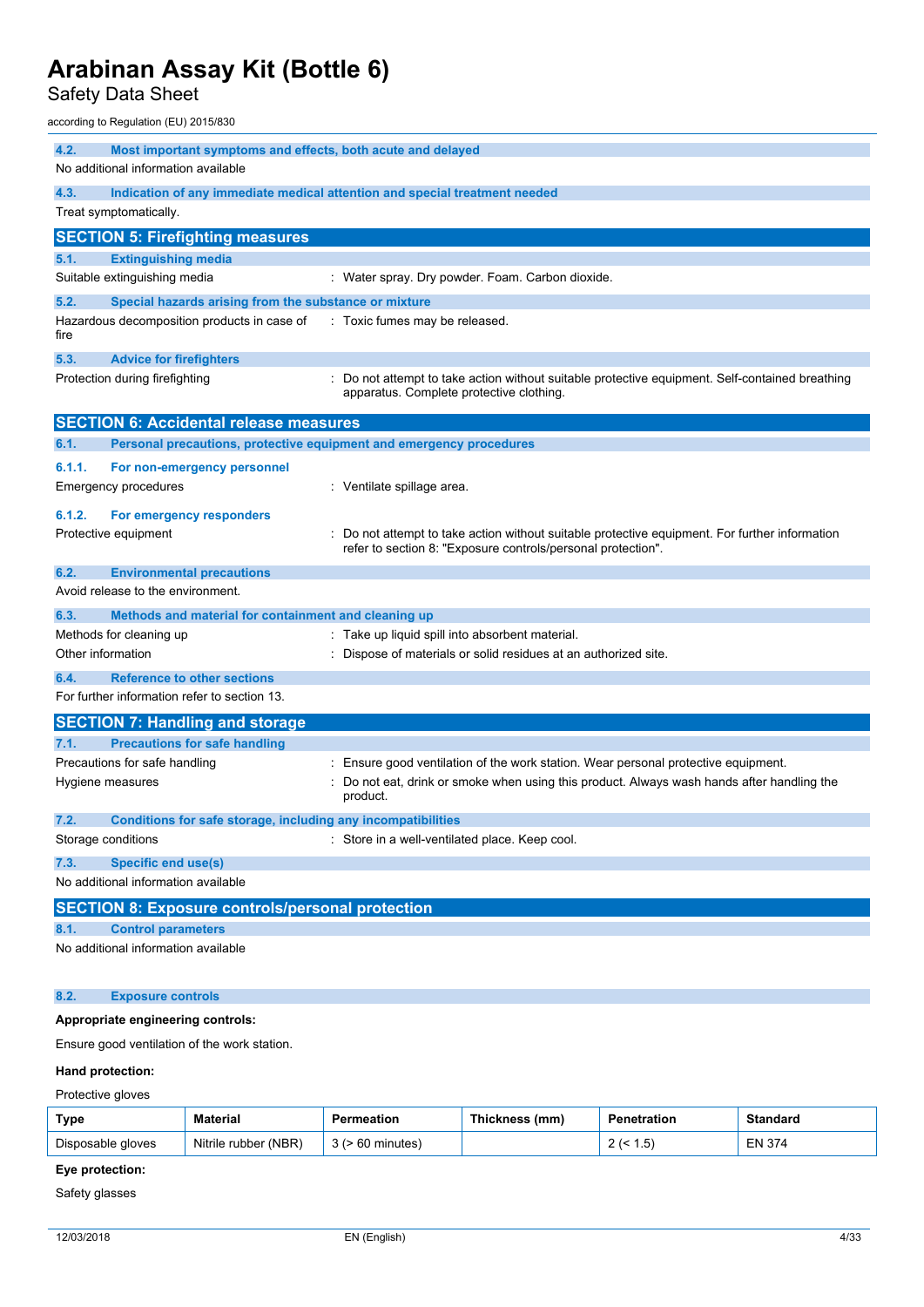## Safety Data Sheet

according to Regulation (EU) 2015/830

| Type           | <b>Use</b>     | ristics              | <b>Standard</b> |
|----------------|----------------|----------------------|-----------------|
| Safety glasses | <b>Droplet</b> | With<br>side shields | <b>EN 166</b>   |

### **Skin and body protection:**

### Wear suitable protective clothing

| <b>Type</b> | Standaro |
|-------------|----------|
| Lab coat    |          |

### **Respiratory protection:**

In case of insufficient ventilation, wear suitable respiratory equipment



#### **Environmental exposure controls:**

Avoid release to the environment.

| <b>SECTION 9: Physical and chemical properties</b>            |                     |
|---------------------------------------------------------------|---------------------|
| Information on basic physical and chemical properties<br>9.1. |                     |
| Physical state                                                | $:$ Liquid          |
| Colour                                                        | : No data available |
| Odour                                                         | No data available   |
| Odour threshold                                               | No data available   |
| pH                                                            | No data available   |
| Relative evaporation rate (butylacetate=1)                    | : No data available |
| Melting point                                                 | Not applicable      |
| Freezing point                                                | No data available   |
| Boiling point                                                 | No data available   |
| Flash point                                                   | : No data available |
| Auto-ignition temperature                                     | No data available   |
| Decomposition temperature                                     | No data available   |
| Flammability (solid, gas)                                     | Not applicable      |
| Vapour pressure                                               | : No data available |
| Relative vapour density at 20 °C                              | No data available   |
| Relative density                                              | No data available   |
| Solubility                                                    | No data available   |
| Log Pow                                                       | : No data available |
| Viscosity, kinematic                                          | No data available   |
| Viscosity, dynamic                                            | No data available   |
| <b>Explosive properties</b>                                   | No data available   |
| Oxidising properties                                          | : No data available |
| <b>Explosive limits</b>                                       | No data available   |
| <b>Other information</b><br>9.2.                              |                     |
| No additional information available                           |                     |

## **SECTION 10: Stability and reactivity**

### **10.1. Reactivity**

The product is non-reactive under normal conditions of use, storage and transport.

### **10.2. Chemical stability**

Stable under normal conditions.

## **10.3. Possibility of hazardous reactions**

No dangerous reactions known under normal conditions of use.

#### **10.4. Conditions to avoid**

None under recommended storage and handling conditions (see section 7).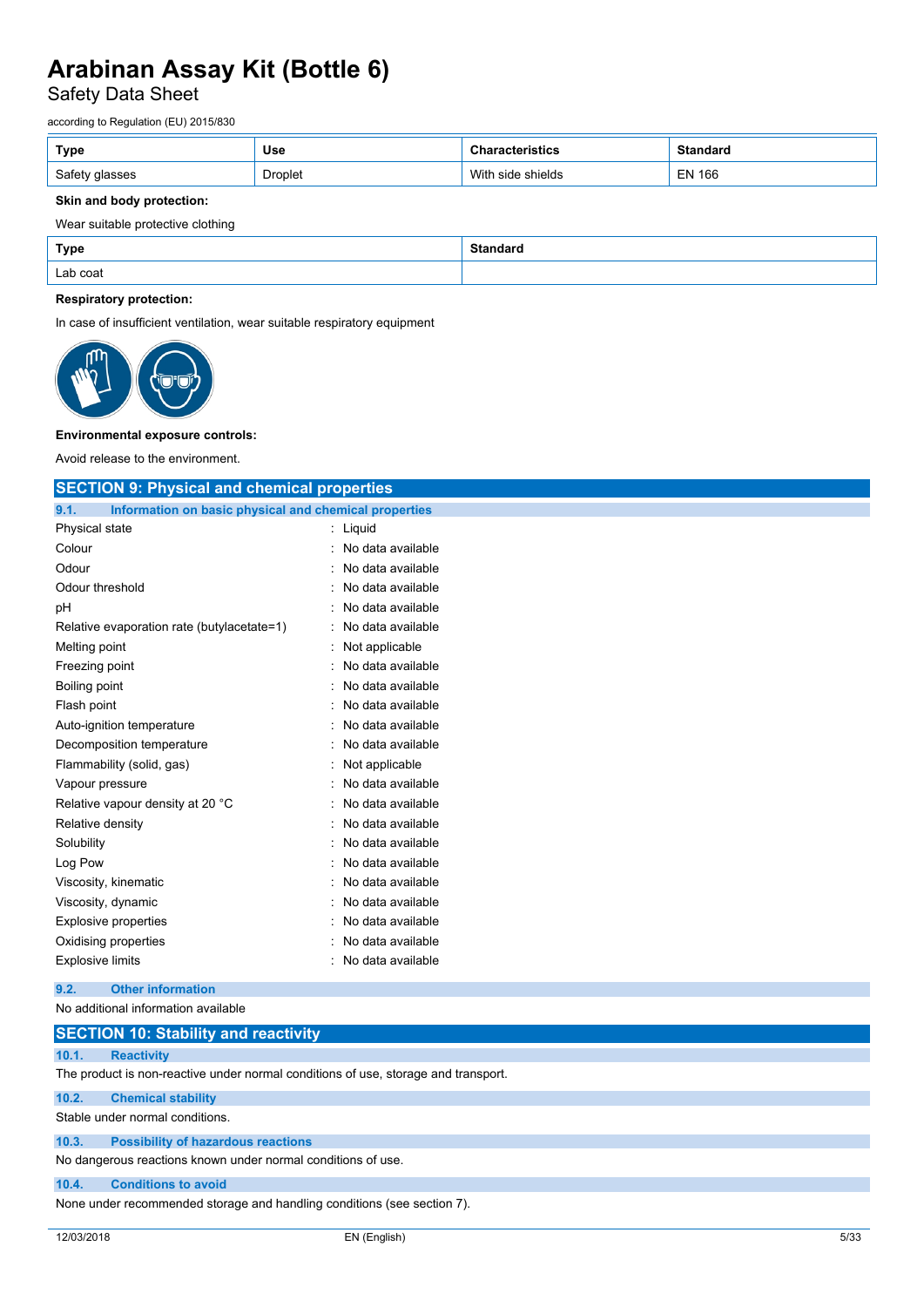## Safety Data Sheet

according to Regulation (EU) 2015/830

## **10.5. Incompatible materials**

### No additional information available

## **10.6. Hazardous decomposition products**

Under normal conditions of storage and use, hazardous decomposition products should not be produced.

| <b>SECTION 11: Toxicological information</b>  |                  |
|-----------------------------------------------|------------------|
| 11.1.<br>Information on toxicological effects |                  |
| Acute toxicity (oral)                         | : Not classified |
| Acute toxicity (dermal)                       | : Not classified |
| Acute toxicity (inhalation)                   | : Not classified |
| Skin corrosion/irritation                     | : Not classified |
| Serious eye damage/irritation                 | : Not classified |
| Respiratory or skin sensitisation             | : Not classified |
| Germ cell mutagenicity                        | : Not classified |
| Carcinogenicity                               | : Not classified |
| Reproductive toxicity                         | : Not classified |
| STOT-single exposure                          | : Not classified |
| STOT-repeated exposure                        | : Not classified |
| Aspiration hazard                             | : Not classified |

| <b>SECTION 12: Ecological information</b>          |                                                                                                                            |
|----------------------------------------------------|----------------------------------------------------------------------------------------------------------------------------|
| 12.1.<br><b>Toxicity</b>                           |                                                                                                                            |
| Ecology - general                                  | : The product is not considered harmful to aquatic organisms nor to cause long-term adverse<br>effects in the environment. |
| Acute aquatic toxicity                             | : Not classified                                                                                                           |
| Chronic aquatic toxicity                           | Not classified                                                                                                             |
|                                                    |                                                                                                                            |
| 12.2.<br><b>Persistence and degradability</b>      |                                                                                                                            |
| No additional information available                |                                                                                                                            |
| 12.3.<br><b>Bioaccumulative potential</b>          |                                                                                                                            |
| No additional information available                |                                                                                                                            |
| <b>Mobility in soil</b><br>12.4.                   |                                                                                                                            |
| No additional information available                |                                                                                                                            |
| 12.5.<br><b>Results of PBT and vPvB assessment</b> |                                                                                                                            |
| No additional information available                |                                                                                                                            |
| 12.6.<br><b>Other adverse effects</b>              |                                                                                                                            |
| No additional information available                |                                                                                                                            |
| <b>SECTION 13: Disposal considerations</b>         |                                                                                                                            |
| <b>Waste treatment methods</b><br>13.1.            |                                                                                                                            |
| Waste treatment methods                            | : Dispose of contents/container in accordance with licensed collector's sorting instructions.                              |
| <b>SECTION 14: Transport information</b>           |                                                                                                                            |
| In accordance with ADR / RID / IMDG / IATA / ADN   |                                                                                                                            |
|                                                    |                                                                                                                            |
| <b>ADR</b>                                         | <b>IATA</b>                                                                                                                |
| 14.1.<br><b>UN number</b><br>$\cdot$               | .                                                                                                                          |

| 14.1.<br><b>UN number</b>                  |                      |
|--------------------------------------------|----------------------|
| Not applicable                             | Not applicable       |
| 14.2.<br>UN proper shipping name           |                      |
| Not applicable                             | Not applicable       |
| <b>Transport hazard class(es)</b><br>14.3. |                      |
| Not applicable                             | Not applicable       |
| 14.4.<br><b>Packing group</b>              |                      |
| Not applicable                             | Not applicable       |
| <b>Environmental hazards</b><br>14.5.      |                      |
| Not applicable                             | Not applicable       |
| 12/03/2018                                 | 6/33<br>EN (English) |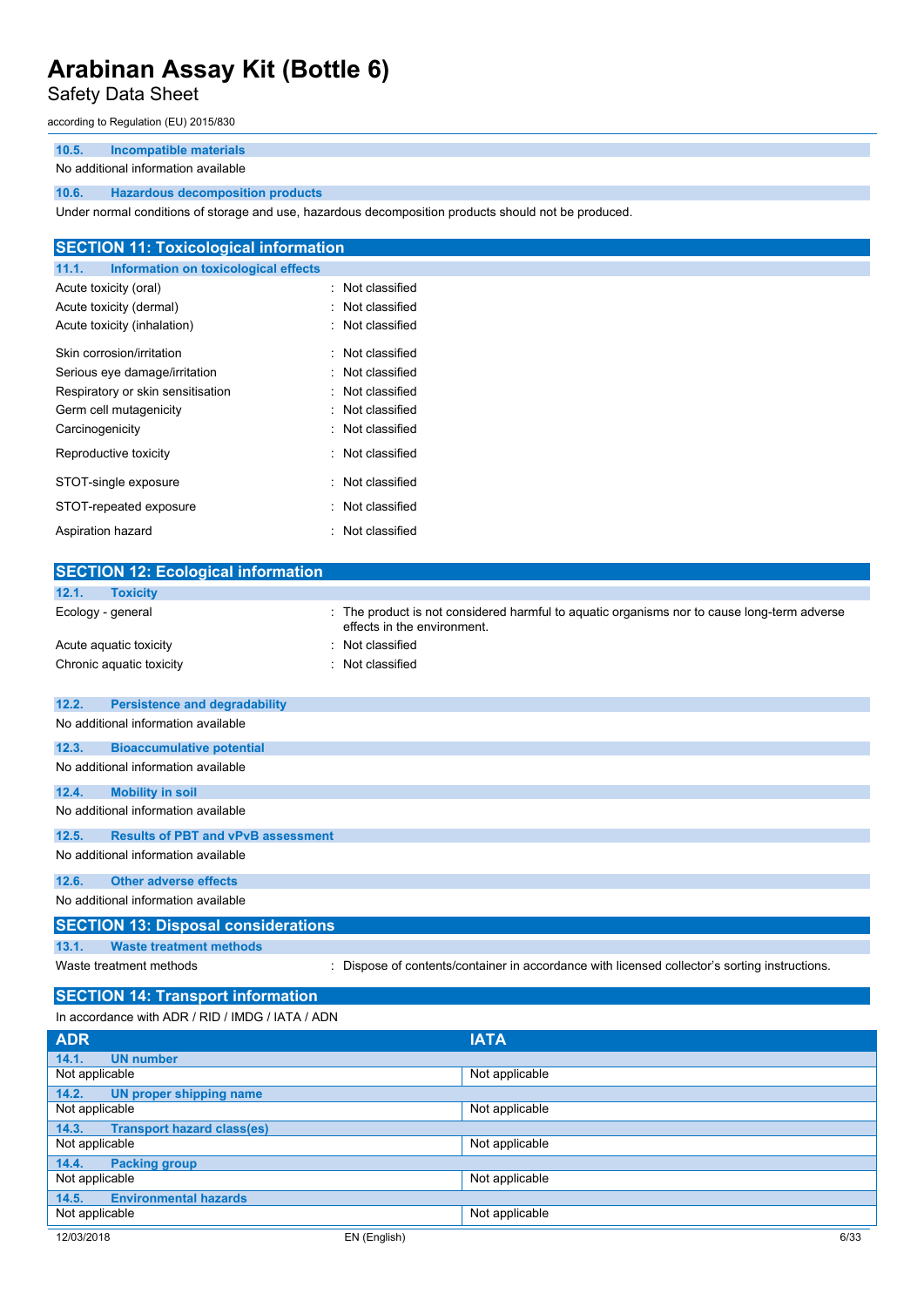Safety Data Sheet

according to Regulation (EU) 2015/830

| <b>ADR</b> | <b>IATA</b>                                                                                    |
|------------|------------------------------------------------------------------------------------------------|
|            | No supplementary information available                                                         |
| 14.6.      | <b>Special precautions for user</b>                                                            |
|            | - Overland transport                                                                           |
|            | Not applicable                                                                                 |
|            | - Air transport                                                                                |
|            | Not applicable                                                                                 |
| 14.7.      | Transport in bulk according to Annex II of Marpol and the IBC Code                             |
|            | Not applicable                                                                                 |
|            | <b>SECTION 15: Regulatory information</b>                                                      |
| 15.1.      | Safety, health and environmental regulations/legislation specific for the substance or mixture |
|            |                                                                                                |

## **15.1.1. EU-Regulations**

Contains no REACH substances with Annex XVII restrictions Contains no substance on the REACH candidate list Contains no REACH Annex XIV substances

## **15.1.2. National regulations**

No additional information available

## **15.2. Chemical safety assessment**

No chemical safety assessment has been carried out

## **SECTION 16: Other information**

SDS EU (REACH Annex II)

This information is based on our current knowledge and is intended to describe the product for the purposes of health, safety and environmental requirements only. It should not therefore be<br>construed as guaranteeing any sp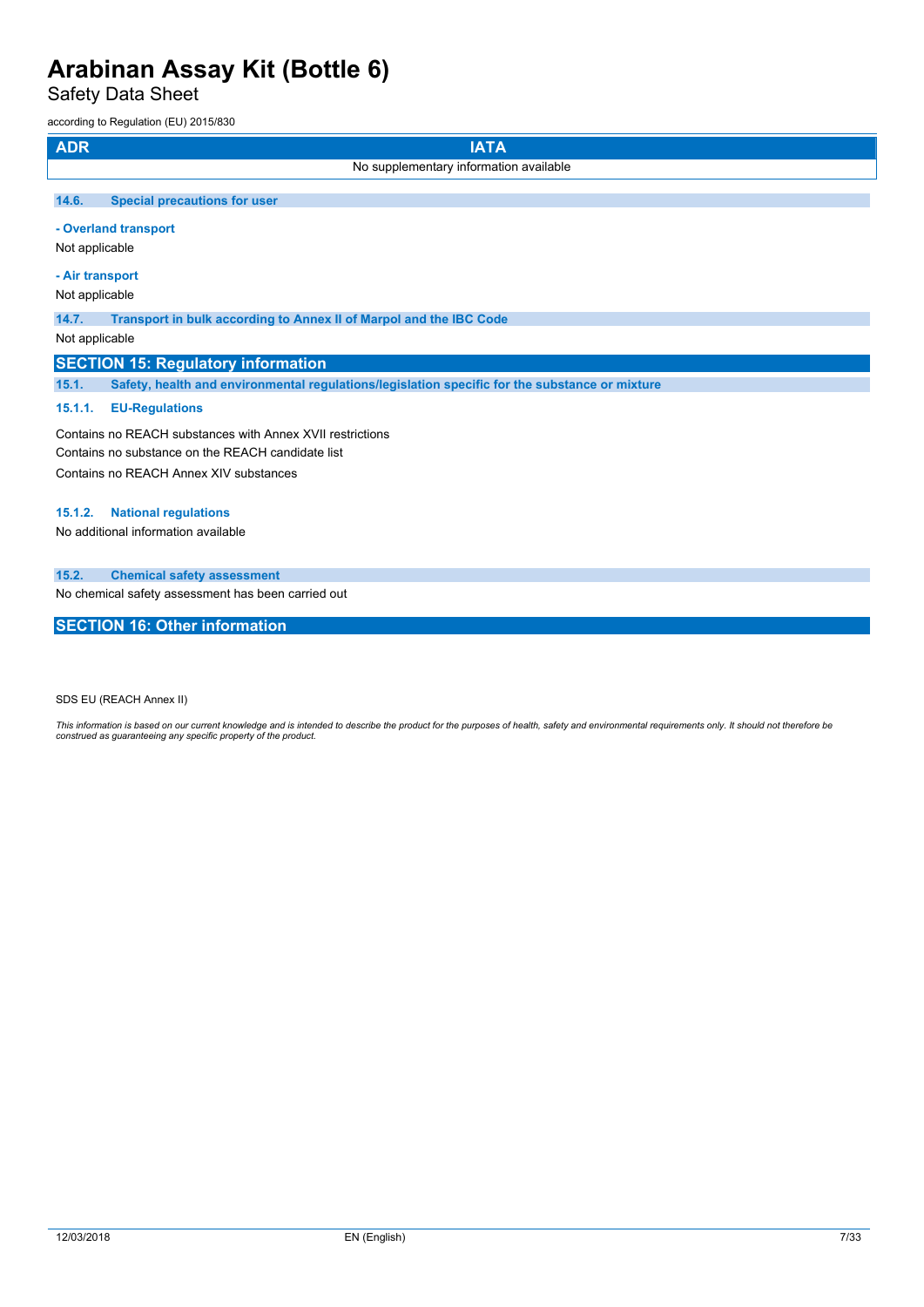

Safety Data Sheet

according to Regulation (EU) 2015/830

|                                                                                                                                                     | Date of issue: 27/11/2013                                                     | Revision date: 20/11/2017                               | Supersedes: 05/08/2016 | Version: 1.3 |  |  |
|-----------------------------------------------------------------------------------------------------------------------------------------------------|-------------------------------------------------------------------------------|---------------------------------------------------------|------------------------|--------------|--|--|
| SECTION 1: Identification of the substance/mixture and of the company/undertaking                                                                   |                                                                               |                                                         |                        |              |  |  |
| <b>Product identifier</b><br>1.1.                                                                                                                   |                                                                               |                                                         |                        |              |  |  |
| Product form                                                                                                                                        | : Mixture                                                                     |                                                         |                        |              |  |  |
| Product name                                                                                                                                        |                                                                               | Arabinan Assay Kit (Bottle 5)                           |                        |              |  |  |
| Product code                                                                                                                                        | K-ARAB (Bottle 5)                                                             |                                                         |                        |              |  |  |
|                                                                                                                                                     |                                                                               |                                                         |                        |              |  |  |
| 1.2.                                                                                                                                                | Relevant identified uses of the substance or mixture and uses advised against |                                                         |                        |              |  |  |
| 1.2.1.<br><b>Relevant identified uses</b>                                                                                                           |                                                                               |                                                         |                        |              |  |  |
| Main use category                                                                                                                                   | : Professional use                                                            |                                                         |                        |              |  |  |
| Use of the substance/mixture                                                                                                                        | : Use as laboratory reagent                                                   |                                                         |                        |              |  |  |
| 1.2.2.<br><b>Uses advised against</b>                                                                                                               |                                                                               |                                                         |                        |              |  |  |
| No additional information available                                                                                                                 |                                                                               |                                                         |                        |              |  |  |
| 1.3.<br>Details of the supplier of the safety data sheet                                                                                            |                                                                               |                                                         |                        |              |  |  |
| <b>Manufacturer</b>                                                                                                                                 |                                                                               |                                                         |                        |              |  |  |
| Megazyme                                                                                                                                            |                                                                               |                                                         |                        |              |  |  |
| <b>Bray Business Park</b>                                                                                                                           |                                                                               |                                                         |                        |              |  |  |
| A98 YV29 Bray - Ireland<br>T +353 12861220 - F +353 12861264                                                                                        |                                                                               |                                                         |                        |              |  |  |
| cs@megazyme.com - www.megazyme.com                                                                                                                  |                                                                               |                                                         |                        |              |  |  |
| 1.4.<br><b>Emergency telephone number</b>                                                                                                           |                                                                               |                                                         |                        |              |  |  |
| Emergency number                                                                                                                                    |                                                                               | $: +353$ 12861220 [9 am to 5 pm GMT - Monday to Friday] |                        |              |  |  |
| <b>SECTION 2: Hazards identification</b>                                                                                                            |                                                                               |                                                         |                        |              |  |  |
|                                                                                                                                                     |                                                                               |                                                         |                        |              |  |  |
| <b>Classification of the substance or mixture</b><br>2.1.                                                                                           |                                                                               |                                                         |                        |              |  |  |
| Classification according to Regulation (EC) No. 1272/2008 [CLP]                                                                                     |                                                                               |                                                         |                        |              |  |  |
| Not classified                                                                                                                                      |                                                                               |                                                         |                        |              |  |  |
|                                                                                                                                                     |                                                                               |                                                         |                        |              |  |  |
|                                                                                                                                                     | Adverse physicochemical, human health and environmental effects               |                                                         |                        |              |  |  |
| To our knowledge, this product does not present any particular risk, provided it is handled in accordance with good occupational hygiene and safety |                                                                               |                                                         |                        |              |  |  |
|                                                                                                                                                     |                                                                               |                                                         |                        |              |  |  |
| practice.                                                                                                                                           |                                                                               |                                                         |                        |              |  |  |
| <b>Label elements</b><br>2.2.                                                                                                                       |                                                                               |                                                         |                        |              |  |  |
| Labelling according to Regulation (EC) No. 1272/2008 [CLP]                                                                                          |                                                                               |                                                         |                        |              |  |  |
| <b>EUH-statements</b>                                                                                                                               |                                                                               | : EUH032 - Contact with acids liberates very toxic gas. |                        |              |  |  |
| Labelling according to: exemption for inner packaging where the contents do not exceed 10ml                                                         |                                                                               |                                                         |                        |              |  |  |
|                                                                                                                                                     |                                                                               |                                                         |                        |              |  |  |
| No labelling required                                                                                                                               |                                                                               |                                                         |                        |              |  |  |
|                                                                                                                                                     |                                                                               |                                                         |                        |              |  |  |
| 2.3.<br><b>Other hazards</b>                                                                                                                        |                                                                               |                                                         |                        |              |  |  |
| No additional information available                                                                                                                 |                                                                               |                                                         |                        |              |  |  |
| <b>SECTION 3: Composition/information on ingredients</b>                                                                                            |                                                                               |                                                         |                        |              |  |  |
| 3.1.<br><b>Substances</b>                                                                                                                           |                                                                               |                                                         |                        |              |  |  |
| Not applicable                                                                                                                                      |                                                                               |                                                         |                        |              |  |  |
|                                                                                                                                                     |                                                                               |                                                         |                        |              |  |  |
| 3.2.<br><b>Mixtures</b>                                                                                                                             |                                                                               |                                                         |                        |              |  |  |

| <b>SECTION 4: First aid measures</b>      |                                                                  |
|-------------------------------------------|------------------------------------------------------------------|
| Description of first aid measures<br>4.1. |                                                                  |
| First-aid measures after inhalation       | : Remove person to fresh air and keep comfortable for breathing. |
| First-aid measures after skin contact     | Wash skin with plenty of water.                                  |
| First-aid measures after eye contact      | : Rinse eyes with water as a precaution.                         |
| First-aid measures after ingestion        | : Call a poison center or a doctor if you feel unwell.           |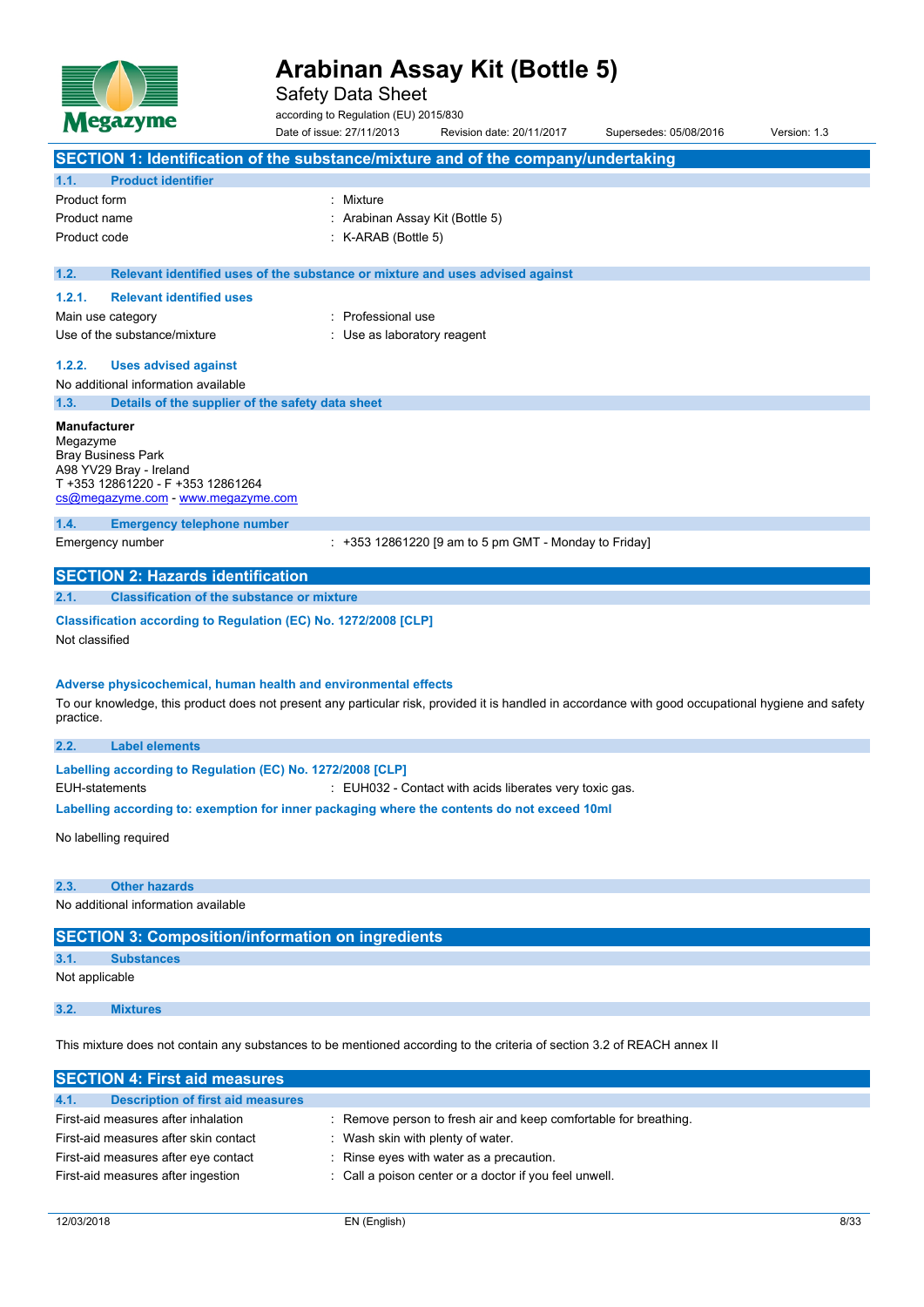Safety Data Sheet

according to Regulation (EU) 2015/830

| 4.2.<br>Most important symptoms and effects, both acute and delayed |                                                                            |                                                                                                                                                              |  |  |
|---------------------------------------------------------------------|----------------------------------------------------------------------------|--------------------------------------------------------------------------------------------------------------------------------------------------------------|--|--|
| No additional information available                                 |                                                                            |                                                                                                                                                              |  |  |
| 4.3.                                                                | Indication of any immediate medical attention and special treatment needed |                                                                                                                                                              |  |  |
|                                                                     | Treat symptomatically.                                                     |                                                                                                                                                              |  |  |
|                                                                     | <b>SECTION 5: Firefighting measures</b>                                    |                                                                                                                                                              |  |  |
| 5.1.                                                                | <b>Extinguishing media</b>                                                 |                                                                                                                                                              |  |  |
|                                                                     | Suitable extinguishing media                                               | : Water spray. Dry powder. Foam. Carbon dioxide.                                                                                                             |  |  |
| 5.2.                                                                | Special hazards arising from the substance or mixture                      |                                                                                                                                                              |  |  |
| fire                                                                | Hazardous decomposition products in case of                                | : Toxic fumes may be released.                                                                                                                               |  |  |
| 5.3.                                                                | <b>Advice for firefighters</b>                                             |                                                                                                                                                              |  |  |
|                                                                     | Protection during firefighting                                             | Do not attempt to take action without suitable protective equipment. Self-contained breathing<br>apparatus. Complete protective clothing.                    |  |  |
|                                                                     | <b>SECTION 6: Accidental release measures</b>                              |                                                                                                                                                              |  |  |
| 6.1.                                                                | Personal precautions, protective equipment and emergency procedures        |                                                                                                                                                              |  |  |
| 6.1.1.                                                              | For non-emergency personnel                                                |                                                                                                                                                              |  |  |
|                                                                     | <b>Emergency procedures</b>                                                | : Ventilate spillage area.                                                                                                                                   |  |  |
| 6.1.2.                                                              | For emergency responders                                                   |                                                                                                                                                              |  |  |
|                                                                     | Protective equipment                                                       | Do not attempt to take action without suitable protective equipment. For further information<br>refer to section 8: "Exposure controls/personal protection". |  |  |
| 6.2.                                                                | <b>Environmental precautions</b>                                           |                                                                                                                                                              |  |  |
|                                                                     | Avoid release to the environment.                                          |                                                                                                                                                              |  |  |
| 6.3.                                                                | Methods and material for containment and cleaning up                       |                                                                                                                                                              |  |  |
|                                                                     | Methods for cleaning up                                                    | : Take up liquid spill into absorbent material.                                                                                                              |  |  |
| Other information                                                   |                                                                            | : Dispose of materials or solid residues at an authorized site.                                                                                              |  |  |
| 6.4.                                                                | <b>Reference to other sections</b>                                         |                                                                                                                                                              |  |  |
|                                                                     | For further information refer to section 13.                               |                                                                                                                                                              |  |  |
|                                                                     | <b>SECTION 7: Handling and storage</b>                                     |                                                                                                                                                              |  |  |
| 7.1.                                                                | <b>Precautions for safe handling</b>                                       |                                                                                                                                                              |  |  |
|                                                                     | Precautions for safe handling                                              | Ensure good ventilation of the work station. Wear personal protective equipment.                                                                             |  |  |
|                                                                     | Hygiene measures                                                           | Do not eat, drink or smoke when using this product. Always wash hands after handling the<br>product.                                                         |  |  |
| 7.2.                                                                | <b>Conditions for safe storage, including any incompatibilities</b>        |                                                                                                                                                              |  |  |
|                                                                     | Storage conditions                                                         | : Store in a well-ventilated place. Keep cool.                                                                                                               |  |  |
| 7.3.                                                                | <b>Specific end use(s)</b>                                                 |                                                                                                                                                              |  |  |
|                                                                     | No additional information available                                        |                                                                                                                                                              |  |  |
|                                                                     | <b>SECTION 8: Exposure controls/personal protection</b>                    |                                                                                                                                                              |  |  |
| 8.1.                                                                | <b>Control parameters</b>                                                  |                                                                                                                                                              |  |  |
|                                                                     | No additional information available                                        |                                                                                                                                                              |  |  |
| 8.2.                                                                | <b>Exposure controls</b>                                                   |                                                                                                                                                              |  |  |

## **Appropriate engineering controls:**

Ensure good ventilation of the work station.

### **Hand protection:**

Protective gloves

| Type              | Material             | meatior | <b>Thickness</b><br>(mm) | etration              | Standard      |
|-------------------|----------------------|---------|--------------------------|-----------------------|---------------|
| Disposable gloves | Nitrile rubber (NBR) | minutes |                          | 5<br>، ب.<br><u>_</u> | <b>EN 374</b> |

## **Eye protection:**

Safety glasses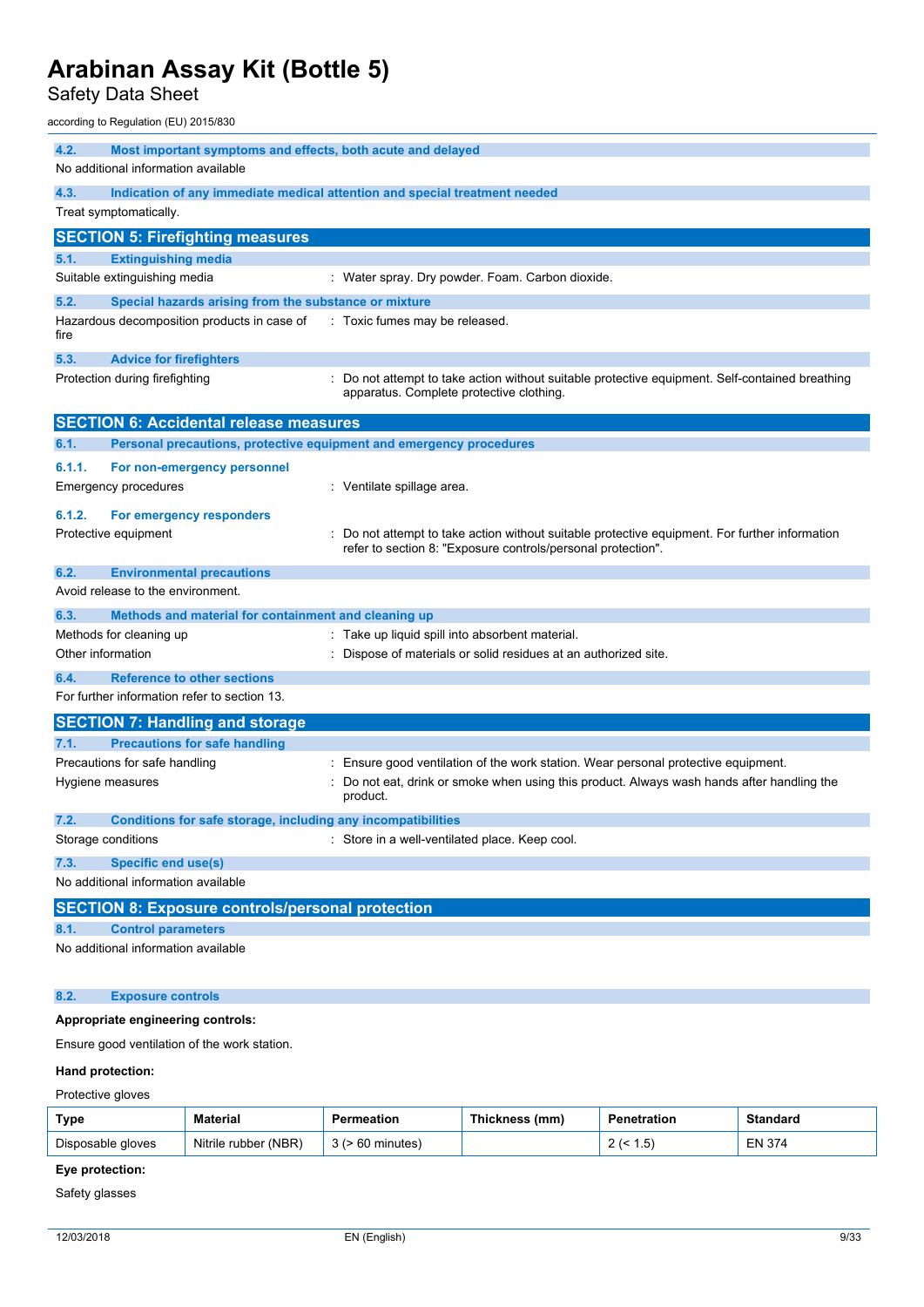## Safety Data Sheet

according to Regulation (EU) 2015/830

| Type           | <b>Use</b> | stics                | Standard      |
|----------------|------------|----------------------|---------------|
| Safety glasses | Droplet    | With<br>side shields | <b>EN 166</b> |

### **Skin and body protection:**

### Wear suitable protective clothing

| <b>Type</b> | Standarg |
|-------------|----------|
| Lab coat    |          |

### **Respiratory protection:**

In case of insufficient ventilation, wear suitable respiratory equipment



#### **Environmental exposure controls:**

Avoid release to the environment.

| <b>SECTION 9: Physical and chemical properties</b>            |                     |  |
|---------------------------------------------------------------|---------------------|--|
| 9.1.<br>Information on basic physical and chemical properties |                     |  |
| Physical state                                                | : Liquid            |  |
| Colour                                                        | : No data available |  |
| Odour                                                         | No data available   |  |
| Odour threshold                                               | : No data available |  |
| pH                                                            | : No data available |  |
| Relative evaporation rate (butylacetate=1)                    | : No data available |  |
| Melting point                                                 | : Not applicable    |  |
| Freezing point                                                | : No data available |  |
| Boiling point                                                 | : No data available |  |
| Flash point                                                   | : No data available |  |
| Auto-ignition temperature                                     | : No data available |  |
| Decomposition temperature                                     | : No data available |  |
| Flammability (solid, gas)                                     | : Not applicable    |  |
| Vapour pressure                                               | : No data available |  |
| Relative vapour density at 20 °C                              | : No data available |  |
| Relative density                                              | : No data available |  |
| Solubility                                                    | : No data available |  |
| Log Pow                                                       | No data available   |  |
| Viscosity, kinematic                                          | : No data available |  |
| Viscosity, dynamic                                            | : No data available |  |
| <b>Explosive properties</b>                                   | : No data available |  |
| Oxidising properties                                          | No data available   |  |
| <b>Explosive limits</b>                                       | : No data available |  |
| <b>Other information</b><br>9.2.                              |                     |  |
| No additional information available                           |                     |  |

## **SECTION 10: Stability and reactivity**

### **10.1. Reactivity**

The product is non-reactive under normal conditions of use, storage and transport.

### **10.2. Chemical stability**

Stable under normal conditions.

## **10.3. Possibility of hazardous reactions**

Contact with acids liberates very toxic gas.

### **10.4. Conditions to avoid**

None under recommended storage and handling conditions (see section 7).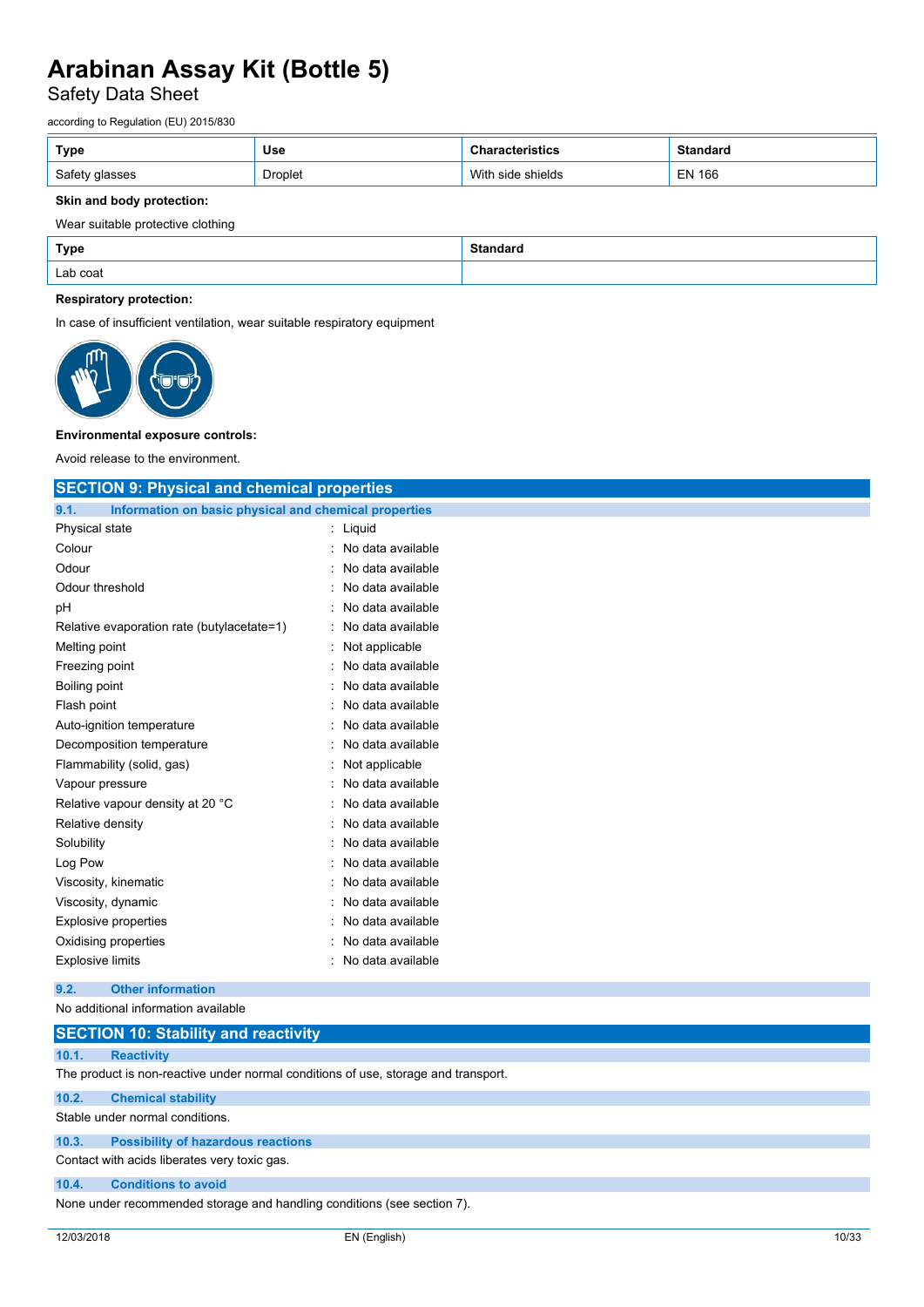Safety Data Sheet

according to Regulation (EU) 2015/830

**10.5. Incompatible materials** Acids.

## **10.6. Hazardous decomposition products**

Under normal conditions of storage and use, hazardous decomposition products should not be produced.

| <b>SECTION 11: Toxicological information</b>  |                  |
|-----------------------------------------------|------------------|
| 11.1.<br>Information on toxicological effects |                  |
| Acute toxicity (oral)                         | : Not classified |
| Acute toxicity (dermal)                       | : Not classified |
| Acute toxicity (inhalation)                   | : Not classified |
| Skin corrosion/irritation                     | : Not classified |
| Serious eye damage/irritation                 | : Not classified |
| Respiratory or skin sensitisation             | : Not classified |
| Germ cell mutagenicity                        | : Not classified |
| Carcinogenicity                               | : Not classified |
| Reproductive toxicity                         | : Not classified |
| STOT-single exposure                          | : Not classified |
| STOT-repeated exposure                        | : Not classified |
| Aspiration hazard                             | : Not classified |

| <b>SECTION 12: Ecological information</b>          |                                                                                                                          |
|----------------------------------------------------|--------------------------------------------------------------------------------------------------------------------------|
| 12.1.<br><b>Toxicity</b>                           |                                                                                                                          |
| Ecology - general                                  | The product is not considered harmful to aquatic organisms nor to cause long-term adverse<br>effects in the environment. |
| Acute aquatic toxicity                             | Not classified                                                                                                           |
| Chronic aquatic toxicity                           | Not classified                                                                                                           |
| 12.2.<br><b>Persistence and degradability</b>      |                                                                                                                          |
| No additional information available                |                                                                                                                          |
| 12.3.<br><b>Bioaccumulative potential</b>          |                                                                                                                          |
| No additional information available                |                                                                                                                          |
| 12.4.<br><b>Mobility in soil</b>                   |                                                                                                                          |
| No additional information available                |                                                                                                                          |
| <b>Results of PBT and vPvB assessment</b><br>12.5. |                                                                                                                          |
| No additional information available                |                                                                                                                          |
| 12.6.<br><b>Other adverse effects</b>              |                                                                                                                          |
| No additional information available                |                                                                                                                          |
| <b>SECTION 13: Disposal considerations</b>         |                                                                                                                          |
| 13.1.<br><b>Waste treatment methods</b>            |                                                                                                                          |
| Waste treatment methods                            | Dispose of contents/container in accordance with licensed collector's sorting instructions.                              |
| <b>SECTION 14: Transport information</b>           |                                                                                                                          |
| In accordance with ADR / RID / IMDG / IATA / ADN   |                                                                                                                          |

| <b>ADR</b>                                 | <b>IATA</b>    |       |
|--------------------------------------------|----------------|-------|
| 14.1.<br><b>UN number</b>                  |                |       |
| Not applicable                             | Not applicable |       |
| <b>UN proper shipping name</b><br>14.2.    |                |       |
| Not applicable                             | Not applicable |       |
| <b>Transport hazard class(es)</b><br>14.3. |                |       |
| Not applicable                             | Not applicable |       |
| 14.4.<br><b>Packing group</b>              |                |       |
| Not applicable                             | Not applicable |       |
| <b>Environmental hazards</b><br>14.5.      |                |       |
| Not applicable                             | Not applicable |       |
| 12/03/2018                                 | EN (English)   | 11/33 |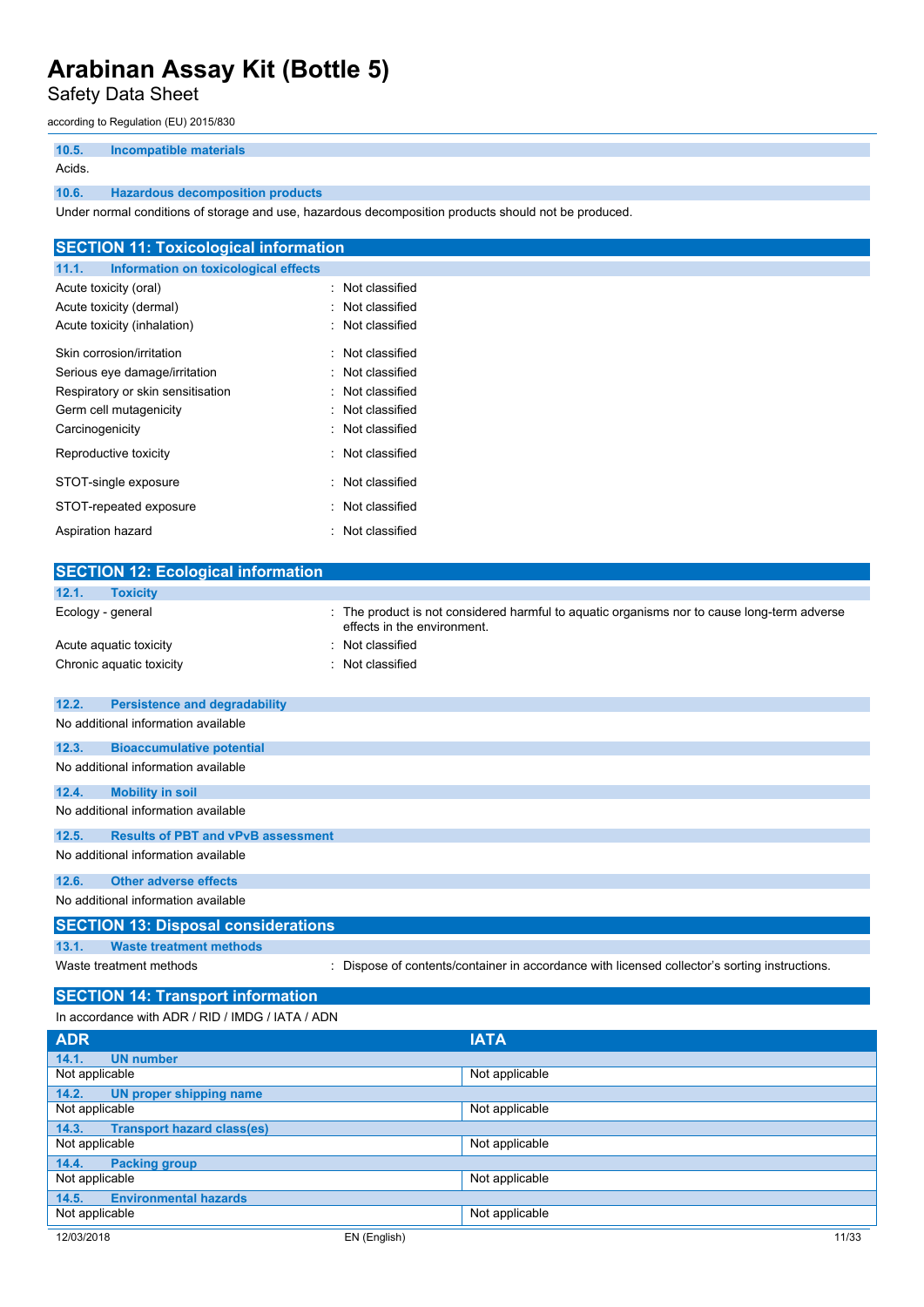Safety Data Sheet

 $0.2015/830$ 

| <b>ADR</b>      | <b>IATA</b>                                                                                    |
|-----------------|------------------------------------------------------------------------------------------------|
|                 | No supplementary information available                                                         |
| 14.6.           | <b>Special precautions for user</b>                                                            |
|                 | - Overland transport                                                                           |
| Not applicable  |                                                                                                |
| - Air transport |                                                                                                |
| Not applicable  |                                                                                                |
| 14.7.           | Transport in bulk according to Annex II of Marpol and the IBC Code                             |
| Not applicable  |                                                                                                |
|                 | <b>SECTION 15: Regulatory information</b>                                                      |
| 15.1.           | Safety, health and environmental regulations/legislation specific for the substance or mixture |
| 15.1.1.         | <b>EU-Regulations</b>                                                                          |
|                 | Contains no REACH substances with Annex XVII restrictions                                      |
|                 | Contains no substance on the REACH candidate list                                              |
|                 | Contains no REACH Annex XIV substances                                                         |
| 15.1.2.         | <b>National regulations</b>                                                                    |
|                 | No additional information available                                                            |
| 15.2.           | <b>Chemical safety assessment</b>                                                              |
|                 | No chemical safety assessment has been carried out                                             |
|                 | <b>SECTION 16: Other information</b>                                                           |
|                 | Full toyt of H- and FLIH-statements:                                                           |

| ull<br>and<br>ΩТ<br>11.S |                                                                                     |
|--------------------------|-------------------------------------------------------------------------------------|
| - וטטב<br>_____          | ` das.<br>with.<br>ำnt⊱<br>$\sim$<br>veı<br>τοχις<br>פחו: .<br>liner.<br>ате:<br>нı |

SDS EU (REACH Annex II)

This information is based on our current knowledge and is intended to describe the product for the purposes of health, safety and environmental requirements only. It should not therefore be<br>construed as guaranteeing any sp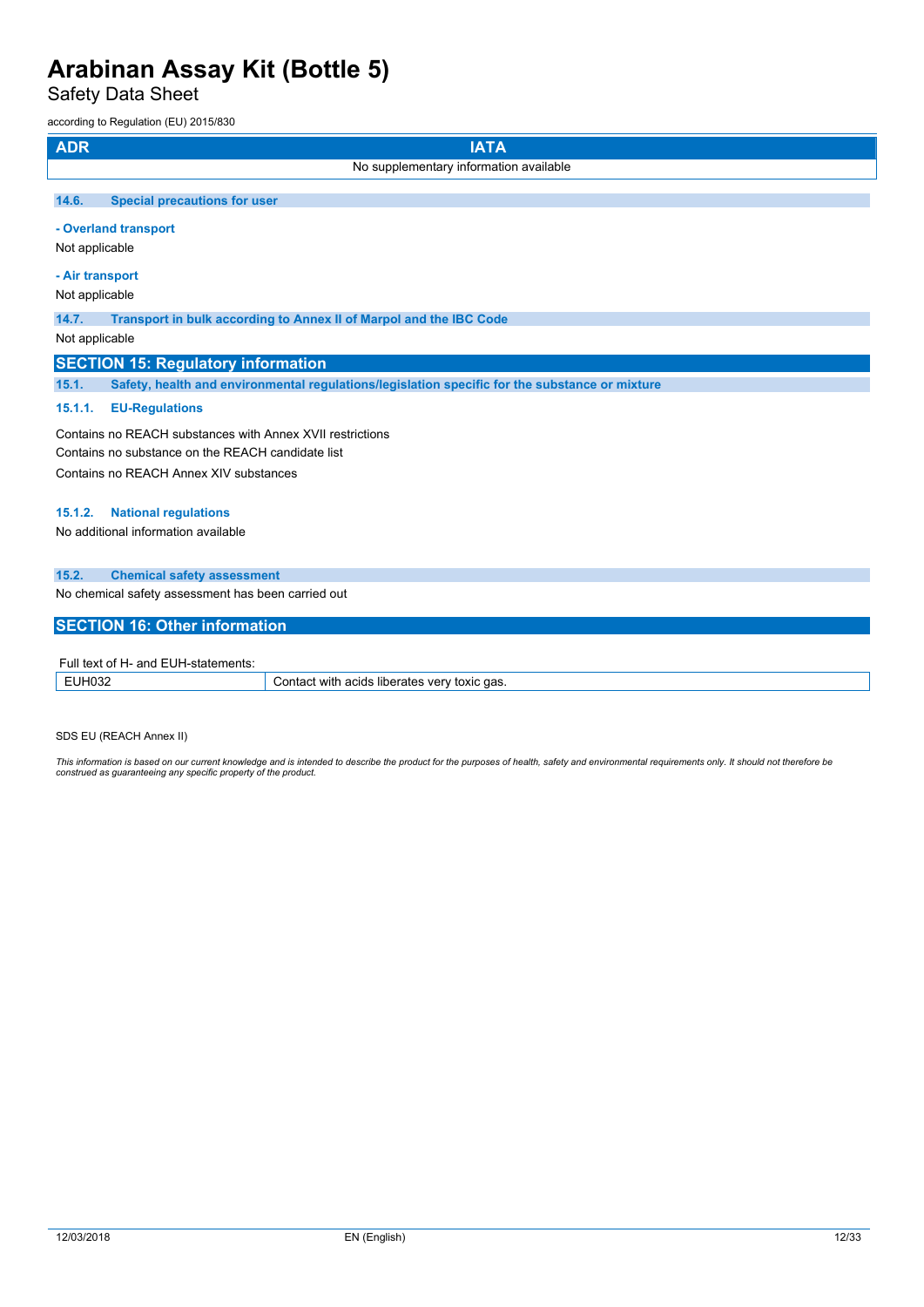

Safety Data Sheet

according to Regulation (EU) 2015/830

Date of issue: 27/11/2013 Revision date: 20/11/2017 Supersedes: 05/08/2016 Version: 1.3 **SECTION 1: Identification of the substance/mixture and of the company/undertaking 1.1. Product identifier** Product form : Nixture Product name : Arabinan Assay Kit (Bottle 4) Product code : K-ARAB (Bottle 4) **1.2. Relevant identified uses of the substance or mixture and uses advised against 1.2.1. Relevant identified uses** Main use category **in the set of the COV** and Main use the Main use Use of the substance/mixture in the substance/mixture in the substance of the substance of the substance of the substance of the substance of the substance of the substance of the substance of the substance of the substanc **1.2.2. Uses advised against** No additional information available **1.3. Details of the supplier of the safety data sheet Manufacturer** Megazyme Bray Business Park A98 YV29 Bray - Ireland T +353 12861220 - F +353 12861264 [cs@megazyme.com](mailto:cs@megazyme.com) - <www.megazyme.com> **1.4. Emergency telephone number** Emergency number : +353 12861220 [9 am to 5 pm GMT - Monday to Friday] **SECTION 2: Hazards identification 2.1. Classification of the substance or mixture Classification according to Regulation (EC) No. 1272/2008 [CLP]** Not classified **Adverse physicochemical, human health and environmental effects** To our knowledge, this product does not present any particular risk, provided it is handled in accordance with good occupational hygiene and safety practice. **2.2. Label elements Labelling according to** Regulation (EC) No. 1272/2008 [CLP] EUH-statements : EUH032 - Contact with acids liberates very toxic gas. **Labelling according to: exemption for inner packaging where the contents do not exceed 10ml** No labelling required **2.3. Other hazards** No additional information available **SECTION 3: Composition/information on ingredients 3.1. Substances** Not applicable **3.2. Mixtures**

This mixture does not contain any substances to be mentioned according to the criteria of section 3.2 of REACH annex II

| <b>SECTION 4: First aid measures</b>             |                                                                  |
|--------------------------------------------------|------------------------------------------------------------------|
| 4.1.<br><b>Description of first aid measures</b> |                                                                  |
| First-aid measures after inhalation              | : Remove person to fresh air and keep comfortable for breathing. |
| First-aid measures after skin contact            | Wash skin with plenty of water.                                  |
| First-aid measures after eye contact             | : Rinse eyes with water as a precaution.                         |
| First-aid measures after ingestion               | : Call a poison center or a doctor if you feel unwell.           |
|                                                  |                                                                  |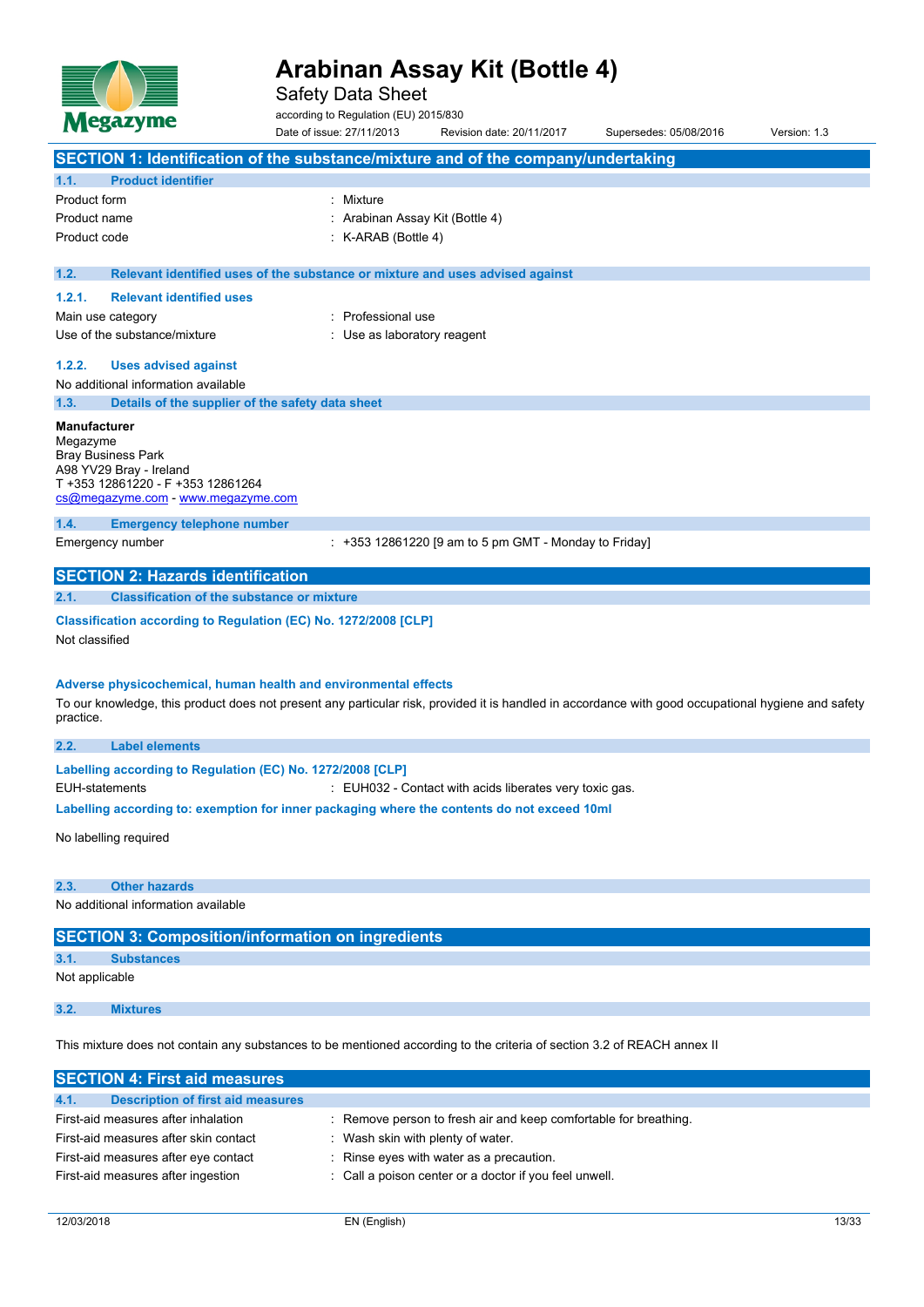Safety Data Sheet

according to Regulation (EU) 2015/830

| 4.2.<br>Most important symptoms and effects, both acute and delayed |                                                                     |                                                                                                                                                              |  |  |  |
|---------------------------------------------------------------------|---------------------------------------------------------------------|--------------------------------------------------------------------------------------------------------------------------------------------------------------|--|--|--|
|                                                                     | No additional information available                                 |                                                                                                                                                              |  |  |  |
| 4.3.                                                                |                                                                     | Indication of any immediate medical attention and special treatment needed                                                                                   |  |  |  |
|                                                                     | Treat symptomatically.                                              |                                                                                                                                                              |  |  |  |
|                                                                     | <b>SECTION 5: Firefighting measures</b>                             |                                                                                                                                                              |  |  |  |
| 5.1.                                                                | <b>Extinguishing media</b>                                          |                                                                                                                                                              |  |  |  |
|                                                                     | Suitable extinguishing media                                        | : Water spray. Dry powder. Foam. Carbon dioxide.                                                                                                             |  |  |  |
| 5.2.                                                                | Special hazards arising from the substance or mixture               |                                                                                                                                                              |  |  |  |
| fire                                                                | Hazardous decomposition products in case of                         | : Toxic fumes may be released.                                                                                                                               |  |  |  |
| 5.3.                                                                | <b>Advice for firefighters</b>                                      |                                                                                                                                                              |  |  |  |
|                                                                     | Protection during firefighting                                      | : Do not attempt to take action without suitable protective equipment. Self-contained breathing<br>apparatus. Complete protective clothing.                  |  |  |  |
|                                                                     | <b>SECTION 6: Accidental release measures</b>                       |                                                                                                                                                              |  |  |  |
| 6.1.                                                                | Personal precautions, protective equipment and emergency procedures |                                                                                                                                                              |  |  |  |
| 6.1.1.                                                              | For non-emergency personnel                                         |                                                                                                                                                              |  |  |  |
|                                                                     | <b>Emergency procedures</b>                                         | : Ventilate spillage area.                                                                                                                                   |  |  |  |
| 6.1.2.                                                              |                                                                     |                                                                                                                                                              |  |  |  |
|                                                                     | For emergency responders<br>Protective equipment                    | Do not attempt to take action without suitable protective equipment. For further information<br>refer to section 8: "Exposure controls/personal protection". |  |  |  |
| 6.2.                                                                | <b>Environmental precautions</b>                                    |                                                                                                                                                              |  |  |  |
|                                                                     | Avoid release to the environment.                                   |                                                                                                                                                              |  |  |  |
| 6.3.                                                                | Methods and material for containment and cleaning up                |                                                                                                                                                              |  |  |  |
|                                                                     | Methods for cleaning up                                             | : Take up liquid spill into absorbent material.                                                                                                              |  |  |  |
|                                                                     | Other information                                                   | : Dispose of materials or solid residues at an authorized site.                                                                                              |  |  |  |
| 6.4.                                                                | <b>Reference to other sections</b>                                  |                                                                                                                                                              |  |  |  |
|                                                                     | For further information refer to section 13.                        |                                                                                                                                                              |  |  |  |
|                                                                     | <b>SECTION 7: Handling and storage</b>                              |                                                                                                                                                              |  |  |  |
| 7.1.                                                                | <b>Precautions for safe handling</b>                                |                                                                                                                                                              |  |  |  |
|                                                                     | Precautions for safe handling                                       | : Ensure good ventilation of the work station. Wear personal protective equipment.                                                                           |  |  |  |
|                                                                     | Hygiene measures                                                    | Do not eat, drink or smoke when using this product. Always wash hands after handling the<br>product.                                                         |  |  |  |
| 7.2.                                                                | Conditions for safe storage, including any incompatibilities        |                                                                                                                                                              |  |  |  |
|                                                                     | Storage conditions                                                  | : Store in a well-ventilated place. Keep cool.                                                                                                               |  |  |  |
| 7.3.                                                                | <b>Specific end use(s)</b>                                          |                                                                                                                                                              |  |  |  |
|                                                                     | No additional information available                                 |                                                                                                                                                              |  |  |  |
|                                                                     | <b>SECTION 8: Exposure controls/personal protection</b>             |                                                                                                                                                              |  |  |  |
| 8.1.                                                                | <b>Control parameters</b>                                           |                                                                                                                                                              |  |  |  |
|                                                                     | No additional information available                                 |                                                                                                                                                              |  |  |  |
| 8.2.                                                                | <b>Exposure controls</b>                                            |                                                                                                                                                              |  |  |  |

## **Appropriate engineering controls:**

Ensure good ventilation of the work station.

### **Hand protection:**

Protective gloves

| Type              | <b>Material</b>      | Permeation | Thickness (mm) | <b>Penetration</b>    | Standard      |
|-------------------|----------------------|------------|----------------|-----------------------|---------------|
| Disposable gloves | Nitrile rubber (NBR) | 60 minutes |                | <b>.</b><br>ں. ا<br>- | <b>EN 374</b> |

## **Eye protection:**

Safety glasses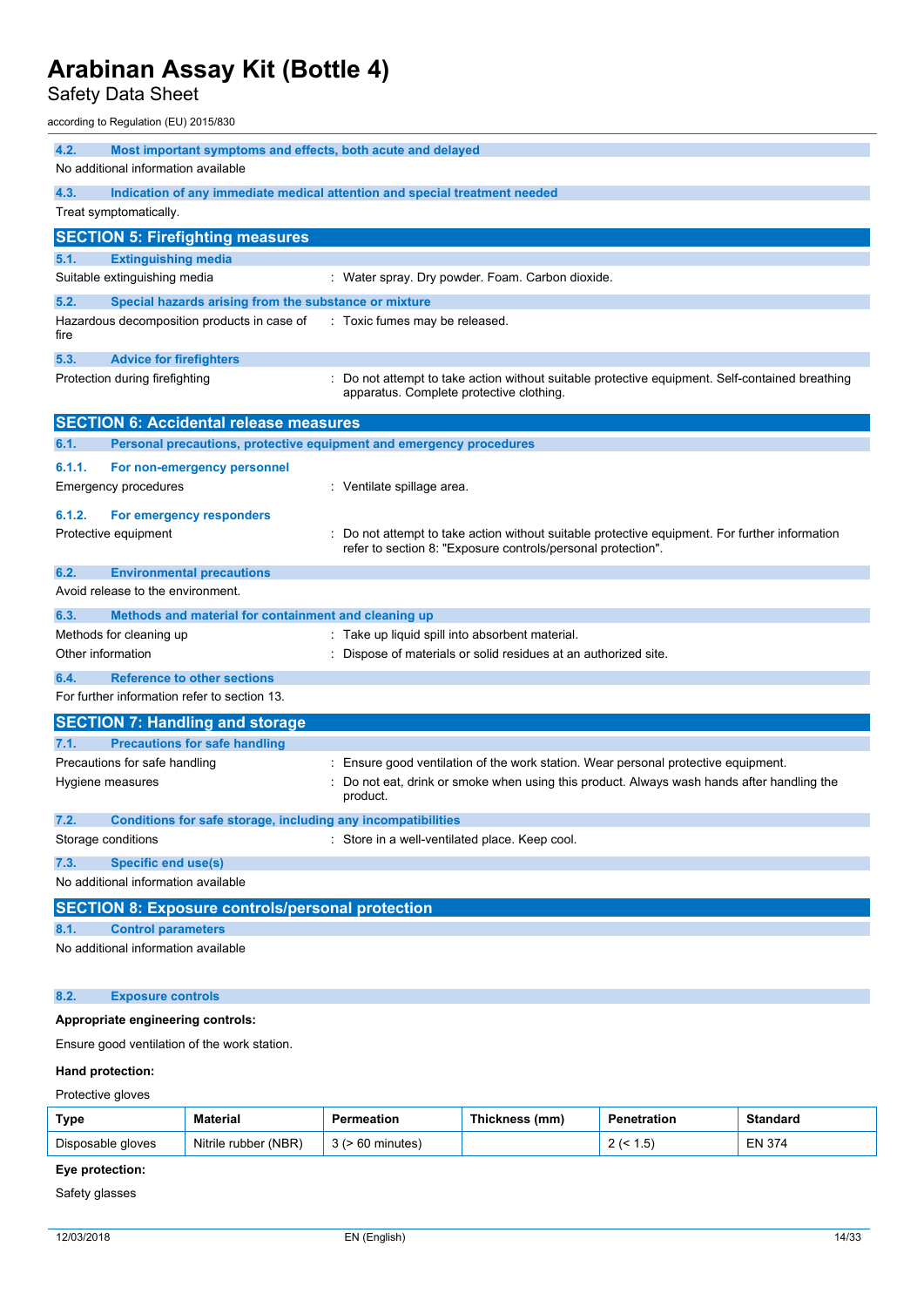## Safety Data Sheet

according to Regulation (EU) 2015/830

| Type           | <b>Use</b>     | ristics              | <b>Standard</b> |
|----------------|----------------|----------------------|-----------------|
| Safety glasses | <b>Droplet</b> | With<br>side shields | <b>EN 166</b>   |

### **Skin and body protection:**

### Wear suitable protective clothing

| Type     | <b>Standard</b> |
|----------|-----------------|
| Lab coat |                 |

### **Respiratory protection:**

In case of insufficient ventilation, wear suitable respiratory equipment



#### **Environmental exposure controls:**

Avoid release to the environment.

| <b>SECTION 9: Physical and chemical properties</b>            |                     |  |  |  |  |
|---------------------------------------------------------------|---------------------|--|--|--|--|
| 9.1.<br>Information on basic physical and chemical properties |                     |  |  |  |  |
| Physical state                                                | : Liquid            |  |  |  |  |
| Colour                                                        | : No data available |  |  |  |  |
| Odour                                                         | No data available   |  |  |  |  |
| Odour threshold                                               | : No data available |  |  |  |  |
| рH                                                            | : No data available |  |  |  |  |
| Relative evaporation rate (butylacetate=1)                    | : No data available |  |  |  |  |
| Melting point                                                 | : Not applicable    |  |  |  |  |
| Freezing point                                                | : No data available |  |  |  |  |
| <b>Boiling point</b>                                          | : No data available |  |  |  |  |
| Flash point                                                   | : No data available |  |  |  |  |
| Auto-ignition temperature                                     | : No data available |  |  |  |  |
| Decomposition temperature                                     | : No data available |  |  |  |  |
| Flammability (solid, gas)                                     | : Not applicable    |  |  |  |  |
| Vapour pressure                                               | : No data available |  |  |  |  |
| Relative vapour density at 20 °C                              | : No data available |  |  |  |  |
| Relative density                                              | : No data available |  |  |  |  |
| Solubility                                                    | : No data available |  |  |  |  |
| Log Pow                                                       | : No data available |  |  |  |  |
| Viscosity, kinematic                                          | : No data available |  |  |  |  |
| Viscosity, dynamic                                            | : No data available |  |  |  |  |
| <b>Explosive properties</b>                                   | : No data available |  |  |  |  |
| Oxidising properties                                          | : No data available |  |  |  |  |
| <b>Explosive limits</b>                                       | : No data available |  |  |  |  |
| <b>Other information</b><br>9.2.                              |                     |  |  |  |  |
| No additional information available                           |                     |  |  |  |  |

## **SECTION 10: Stability and reactivity**

### **10.1. Reactivity**

The product is non-reactive under normal conditions of use, storage and transport.

### **10.2. Chemical stability**

Stable under normal conditions.

## **10.3. Possibility of hazardous reactions**

Contact with acids liberates very toxic gas.

### **10.4. Conditions to avoid**

None under recommended storage and handling conditions (see section 7).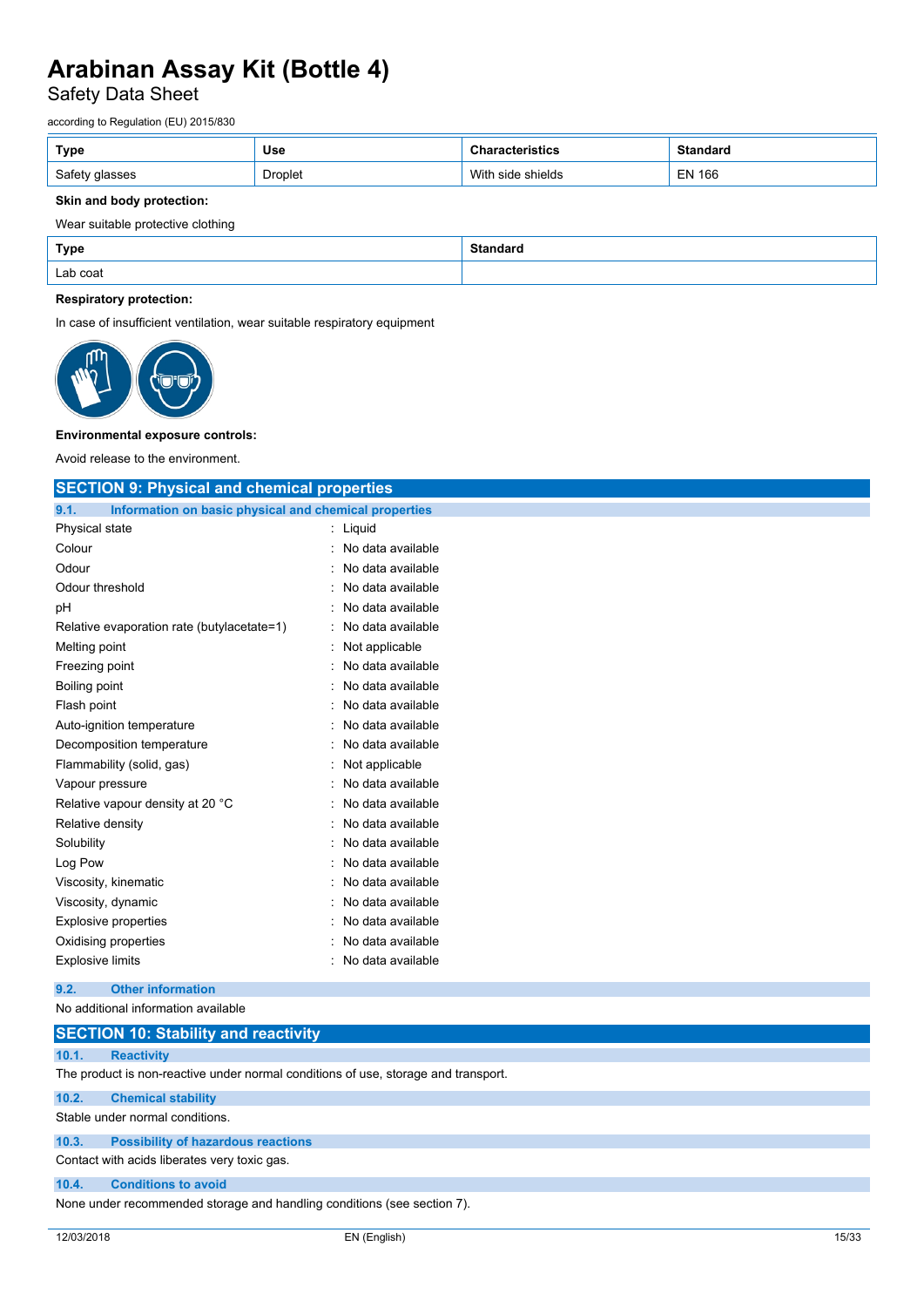Safety Data Sheet

according to Regulation (EU) 2015/830

**10.5. Incompatible materials** Acids.

## **10.6. Hazardous decomposition products**

Under normal conditions of storage and use, hazardous decomposition products should not be produced.

| <b>SECTION 11: Toxicological information</b>  |                  |  |  |
|-----------------------------------------------|------------------|--|--|
| 11.1.<br>Information on toxicological effects |                  |  |  |
| Acute toxicity (oral)                         | : Not classified |  |  |
| Acute toxicity (dermal)                       | : Not classified |  |  |
| Acute toxicity (inhalation)                   | : Not classified |  |  |
| Skin corrosion/irritation                     | : Not classified |  |  |
| Serious eye damage/irritation                 | : Not classified |  |  |
| Respiratory or skin sensitisation             | : Not classified |  |  |
| Germ cell mutagenicity                        | : Not classified |  |  |
| Carcinogenicity                               | : Not classified |  |  |
| Reproductive toxicity                         | : Not classified |  |  |
| STOT-single exposure                          | : Not classified |  |  |
| STOT-repeated exposure                        | : Not classified |  |  |
| Aspiration hazard                             | : Not classified |  |  |

| <b>SECTION 12: Ecological information</b>          |                                                                                                                          |  |  |  |
|----------------------------------------------------|--------------------------------------------------------------------------------------------------------------------------|--|--|--|
| 12.1.<br><b>Toxicity</b>                           |                                                                                                                          |  |  |  |
| Ecology - general                                  | The product is not considered harmful to aquatic organisms nor to cause long-term adverse<br>effects in the environment. |  |  |  |
| Acute aquatic toxicity                             | Not classified                                                                                                           |  |  |  |
| Chronic aquatic toxicity                           | : Not classified                                                                                                         |  |  |  |
|                                                    |                                                                                                                          |  |  |  |
| 12.2.<br><b>Persistence and degradability</b>      |                                                                                                                          |  |  |  |
| No additional information available                |                                                                                                                          |  |  |  |
| 12.3.<br><b>Bioaccumulative potential</b>          |                                                                                                                          |  |  |  |
| No additional information available                |                                                                                                                          |  |  |  |
| 12.4.<br><b>Mobility in soil</b>                   |                                                                                                                          |  |  |  |
| No additional information available                |                                                                                                                          |  |  |  |
| <b>Results of PBT and vPvB assessment</b><br>12.5. |                                                                                                                          |  |  |  |
| No additional information available                |                                                                                                                          |  |  |  |
|                                                    |                                                                                                                          |  |  |  |
| <b>Other adverse effects</b><br>12.6.              |                                                                                                                          |  |  |  |
| No additional information available                |                                                                                                                          |  |  |  |
| <b>SECTION 13: Disposal considerations</b>         |                                                                                                                          |  |  |  |
| <b>Waste treatment methods</b><br>13.1.            |                                                                                                                          |  |  |  |
| Waste treatment methods                            | Dispose of contents/container in accordance with licensed collector's sorting instructions.                              |  |  |  |
| <b>SECTION 14: Transport information</b>           |                                                                                                                          |  |  |  |
|                                                    |                                                                                                                          |  |  |  |
| In accordance with ADR / RID / IMDG / IATA / ADN   |                                                                                                                          |  |  |  |
| <b>ADR</b>                                         | <b>IATA</b>                                                                                                              |  |  |  |

| <b>ADR</b>                                 | <b>IATA</b>    |       |
|--------------------------------------------|----------------|-------|
| <b>UN number</b><br>14.1.                  |                |       |
| Not applicable                             | Not applicable |       |
| 14.2.<br><b>UN proper shipping name</b>    |                |       |
| Not applicable                             | Not applicable |       |
| <b>Transport hazard class(es)</b><br>14.3. |                |       |
| Not applicable                             | Not applicable |       |
| <b>Packing group</b><br>14.4.              |                |       |
| Not applicable                             | Not applicable |       |
| <b>Environmental hazards</b><br>14.5.      |                |       |
| Not applicable                             | Not applicable |       |
| 12/03/2018                                 | EN (English)   | 16/33 |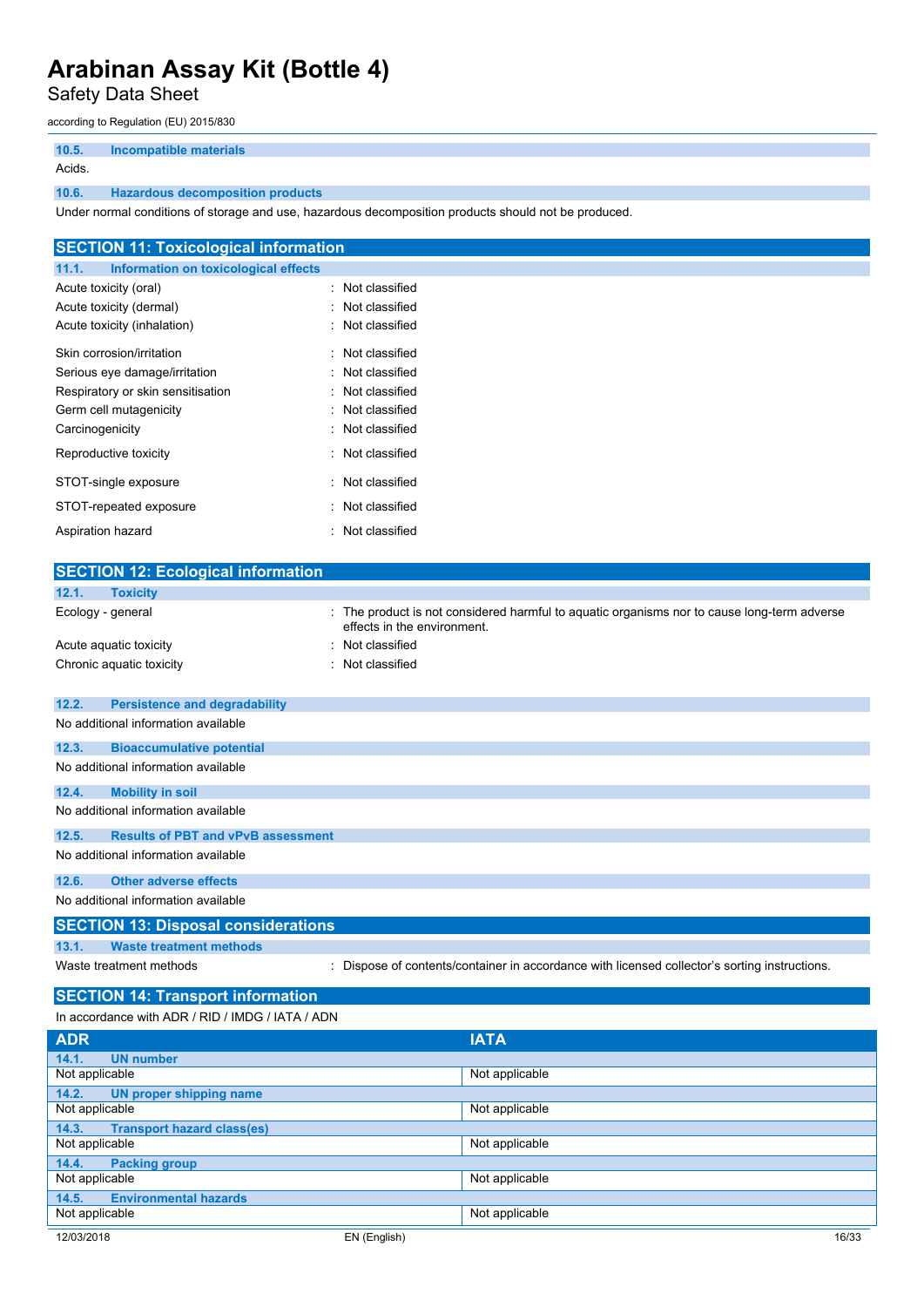Safety Data Sheet

| <b>ADR</b>                             | <b>IATA</b>                                                                                    |  |  |  |  |
|----------------------------------------|------------------------------------------------------------------------------------------------|--|--|--|--|
|                                        | No supplementary information available                                                         |  |  |  |  |
| 14.6.                                  | <b>Special precautions for user</b>                                                            |  |  |  |  |
|                                        | - Overland transport                                                                           |  |  |  |  |
| Not applicable                         |                                                                                                |  |  |  |  |
| - Air transport                        |                                                                                                |  |  |  |  |
| Not applicable                         |                                                                                                |  |  |  |  |
| 14.7.                                  | Transport in bulk according to Annex II of Marpol and the IBC Code                             |  |  |  |  |
| Not applicable                         |                                                                                                |  |  |  |  |
|                                        | <b>SECTION 15: Regulatory information</b>                                                      |  |  |  |  |
| 15.1.                                  | Safety, health and environmental regulations/legislation specific for the substance or mixture |  |  |  |  |
| 15.1.1.                                | <b>EU-Regulations</b>                                                                          |  |  |  |  |
|                                        | Contains no REACH substances with Annex XVII restrictions                                      |  |  |  |  |
|                                        | Contains no substance on the REACH candidate list                                              |  |  |  |  |
| Contains no REACH Annex XIV substances |                                                                                                |  |  |  |  |
| 15.1.2.                                | <b>National regulations</b>                                                                    |  |  |  |  |
|                                        | No additional information available                                                            |  |  |  |  |
| 15.2.                                  | <b>Chemical safety assessment</b>                                                              |  |  |  |  |
|                                        | No chemical safety assessment has been carried out                                             |  |  |  |  |
|                                        | <b>SECTION 16: Other information</b>                                                           |  |  |  |  |
|                                        | Full text of H- and EUH-statements:                                                            |  |  |  |  |

| .<br>tements<br>$\sim$<br>ыа<br>- ULL-<br>ᇊ |                                                             |  |  |
|---------------------------------------------|-------------------------------------------------------------|--|--|
| _____                                       | qas.<br>with<br>acids<br>ver<br>toxic<br>liberates<br>ำๆาน… |  |  |

SDS EU (REACH Annex II)

This information is based on our current knowledge and is intended to describe the product for the purposes of health, safety and environmental requirements only. It should not therefore be<br>construed as guaranteeing any sp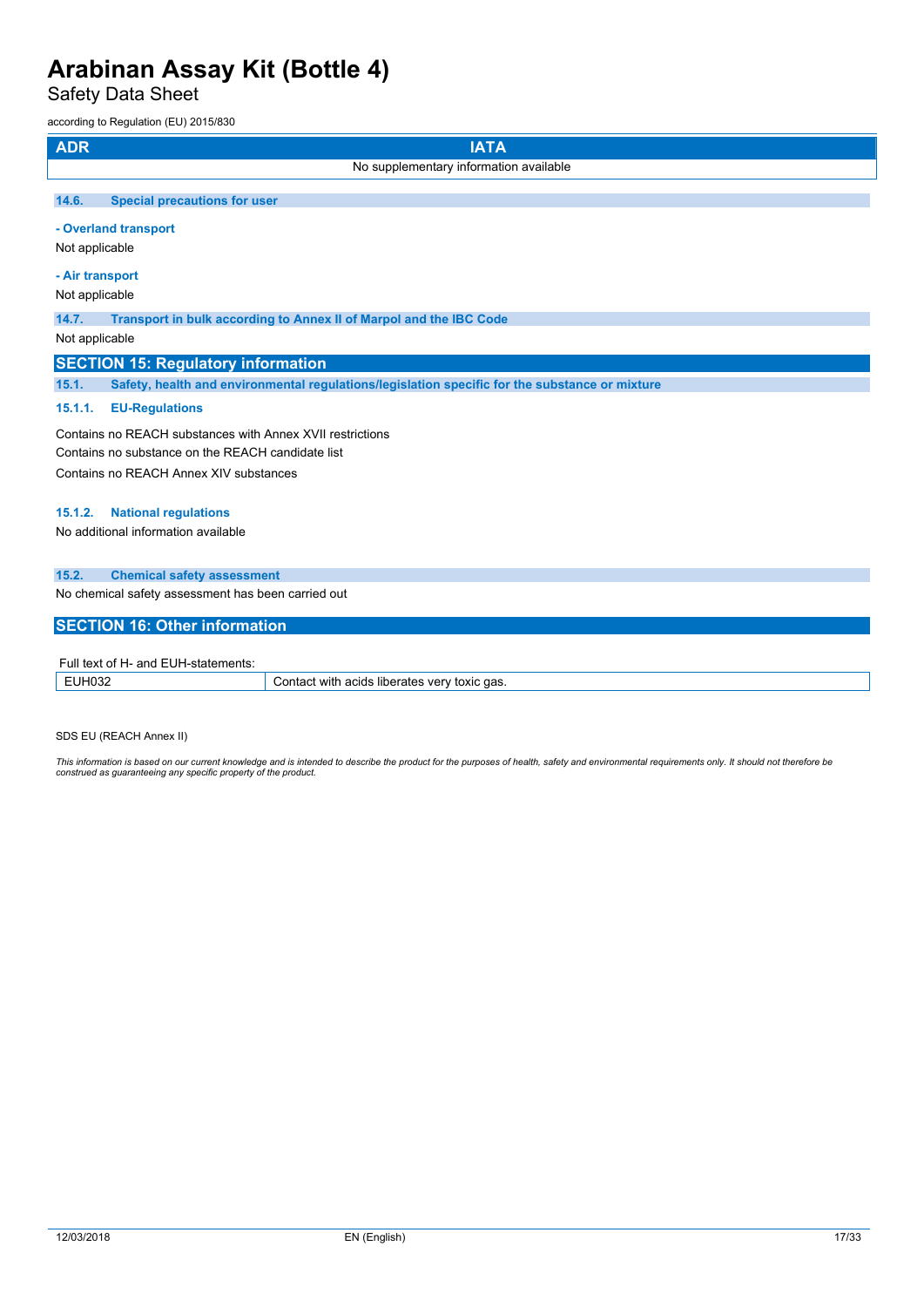

Safety Data Sheet

according to Regulation (EU) 2015/830

|                                 |                                                                                                                                 | Date of issue: 27/11/2013                                                     | Revision date: 20/11/2017                                                                                        | Supersedes: 05/08/2016                                                                                                                                                                                                                                                                                                                               | Version: 1.3 |
|---------------------------------|---------------------------------------------------------------------------------------------------------------------------------|-------------------------------------------------------------------------------|------------------------------------------------------------------------------------------------------------------|------------------------------------------------------------------------------------------------------------------------------------------------------------------------------------------------------------------------------------------------------------------------------------------------------------------------------------------------------|--------------|
|                                 | SECTION 1: Identification of the substance/mixture and of the company/undertaking                                               |                                                                               |                                                                                                                  |                                                                                                                                                                                                                                                                                                                                                      |              |
| 1.1.                            | <b>Product identifier</b>                                                                                                       |                                                                               |                                                                                                                  |                                                                                                                                                                                                                                                                                                                                                      |              |
| Product form                    |                                                                                                                                 | : Mixture                                                                     |                                                                                                                  |                                                                                                                                                                                                                                                                                                                                                      |              |
| Product name                    |                                                                                                                                 | Arabinan Assay Kit (Bottle 3)                                                 |                                                                                                                  |                                                                                                                                                                                                                                                                                                                                                      |              |
| Product code                    |                                                                                                                                 | K-ARAB (Bottle 3)                                                             |                                                                                                                  |                                                                                                                                                                                                                                                                                                                                                      |              |
| 1.2.                            |                                                                                                                                 | Relevant identified uses of the substance or mixture and uses advised against |                                                                                                                  |                                                                                                                                                                                                                                                                                                                                                      |              |
| 1.2.1.                          | <b>Relevant identified uses</b>                                                                                                 |                                                                               |                                                                                                                  |                                                                                                                                                                                                                                                                                                                                                      |              |
| Main use category               |                                                                                                                                 | : Professional use                                                            |                                                                                                                  |                                                                                                                                                                                                                                                                                                                                                      |              |
|                                 | Use of the substance/mixture                                                                                                    | Use as laboratory reagent                                                     |                                                                                                                  |                                                                                                                                                                                                                                                                                                                                                      |              |
| 1.2.2.                          | <b>Uses advised against</b>                                                                                                     |                                                                               |                                                                                                                  |                                                                                                                                                                                                                                                                                                                                                      |              |
|                                 | No additional information available                                                                                             |                                                                               |                                                                                                                  |                                                                                                                                                                                                                                                                                                                                                      |              |
| 1.3.                            | Details of the supplier of the safety data sheet                                                                                |                                                                               |                                                                                                                  |                                                                                                                                                                                                                                                                                                                                                      |              |
| <b>Manufacturer</b><br>Megazyme | <b>Bray Business Park</b><br>A98 YV29 Bray - Ireland<br>T +353 12861220 - F +353 12861264<br>cs@megazyme.com - www.megazyme.com |                                                                               |                                                                                                                  |                                                                                                                                                                                                                                                                                                                                                      |              |
| 1.4.                            | <b>Emergency telephone number</b>                                                                                               |                                                                               |                                                                                                                  |                                                                                                                                                                                                                                                                                                                                                      |              |
|                                 | Emergency number                                                                                                                |                                                                               | $: +353$ 12861220 [9 am to 5 pm GMT - Monday to Friday]                                                          |                                                                                                                                                                                                                                                                                                                                                      |              |
|                                 | <b>SECTION 2: Hazards identification</b>                                                                                        |                                                                               |                                                                                                                  |                                                                                                                                                                                                                                                                                                                                                      |              |
| 2.1.                            | <b>Classification of the substance or mixture</b>                                                                               |                                                                               |                                                                                                                  |                                                                                                                                                                                                                                                                                                                                                      |              |
|                                 | Classification according to Regulation (EC) No. 1272/2008 [CLP]                                                                 |                                                                               |                                                                                                                  |                                                                                                                                                                                                                                                                                                                                                      |              |
|                                 | Respiratory sensitisation, Category 1                                                                                           | H334                                                                          |                                                                                                                  |                                                                                                                                                                                                                                                                                                                                                      |              |
|                                 | Full text of H statements : see section 16                                                                                      |                                                                               |                                                                                                                  |                                                                                                                                                                                                                                                                                                                                                      |              |
|                                 |                                                                                                                                 |                                                                               |                                                                                                                  |                                                                                                                                                                                                                                                                                                                                                      |              |
|                                 | Adverse physicochemical, human health and environmental effects                                                                 |                                                                               |                                                                                                                  |                                                                                                                                                                                                                                                                                                                                                      |              |
|                                 | May cause allergy or asthma symptoms or breathing difficulties if inhaled.                                                      |                                                                               |                                                                                                                  |                                                                                                                                                                                                                                                                                                                                                      |              |
| 2.2.                            | <b>Label elements</b>                                                                                                           |                                                                               |                                                                                                                  |                                                                                                                                                                                                                                                                                                                                                      |              |
|                                 | Labelling according to Regulation (EC) No. 1272/2008 [CLP]                                                                      |                                                                               |                                                                                                                  |                                                                                                                                                                                                                                                                                                                                                      |              |
|                                 | Hazard pictograms (CLP)                                                                                                         | GHS08                                                                         |                                                                                                                  |                                                                                                                                                                                                                                                                                                                                                      |              |
| Signal word (CLP)               |                                                                                                                                 | Danger                                                                        |                                                                                                                  |                                                                                                                                                                                                                                                                                                                                                      |              |
|                                 | Hazardous ingredients                                                                                                           | Arabinofuranosidase, α-l-                                                     |                                                                                                                  |                                                                                                                                                                                                                                                                                                                                                      |              |
|                                 | Hazard statements (CLP)                                                                                                         |                                                                               |                                                                                                                  | : H334 - May cause allergy or asthma symptoms or breathing difficulties if inhaled.                                                                                                                                                                                                                                                                  |              |
|                                 | Precautionary statements (CLP)                                                                                                  |                                                                               | : P261 - Avoid breathing mist, spray.<br>P284 - [In case of inadequate ventilation] wear respiratory protection. | P304+P340 - IF INHALED: Remove person to fresh air and keep comfortable for breathing.<br>P342+P311 - If experiencing respiratory symptoms: Call a doctor, a POISON CENTER.<br>P501 - Dispose of contents/container to hazardous or special waste collection point, in<br>accordance with local, regional, national and/or international regulation. |              |
| <b>EUH-statements</b>           |                                                                                                                                 |                                                                               | : EUH032 - Contact with acids liberates very toxic gas.                                                          |                                                                                                                                                                                                                                                                                                                                                      |              |
|                                 | Labelling according to: exemption for inner packaging where the contents do not exceed 10ml                                     |                                                                               |                                                                                                                  |                                                                                                                                                                                                                                                                                                                                                      |              |
|                                 |                                                                                                                                 |                                                                               |                                                                                                                  |                                                                                                                                                                                                                                                                                                                                                      |              |
|                                 | Hazard pictograms (CLP)                                                                                                         |                                                                               |                                                                                                                  |                                                                                                                                                                                                                                                                                                                                                      |              |
|                                 | Hazardous ingredients                                                                                                           | : Arabinofuranosidase, α-l-                                                   |                                                                                                                  |                                                                                                                                                                                                                                                                                                                                                      |              |
|                                 |                                                                                                                                 |                                                                               |                                                                                                                  |                                                                                                                                                                                                                                                                                                                                                      |              |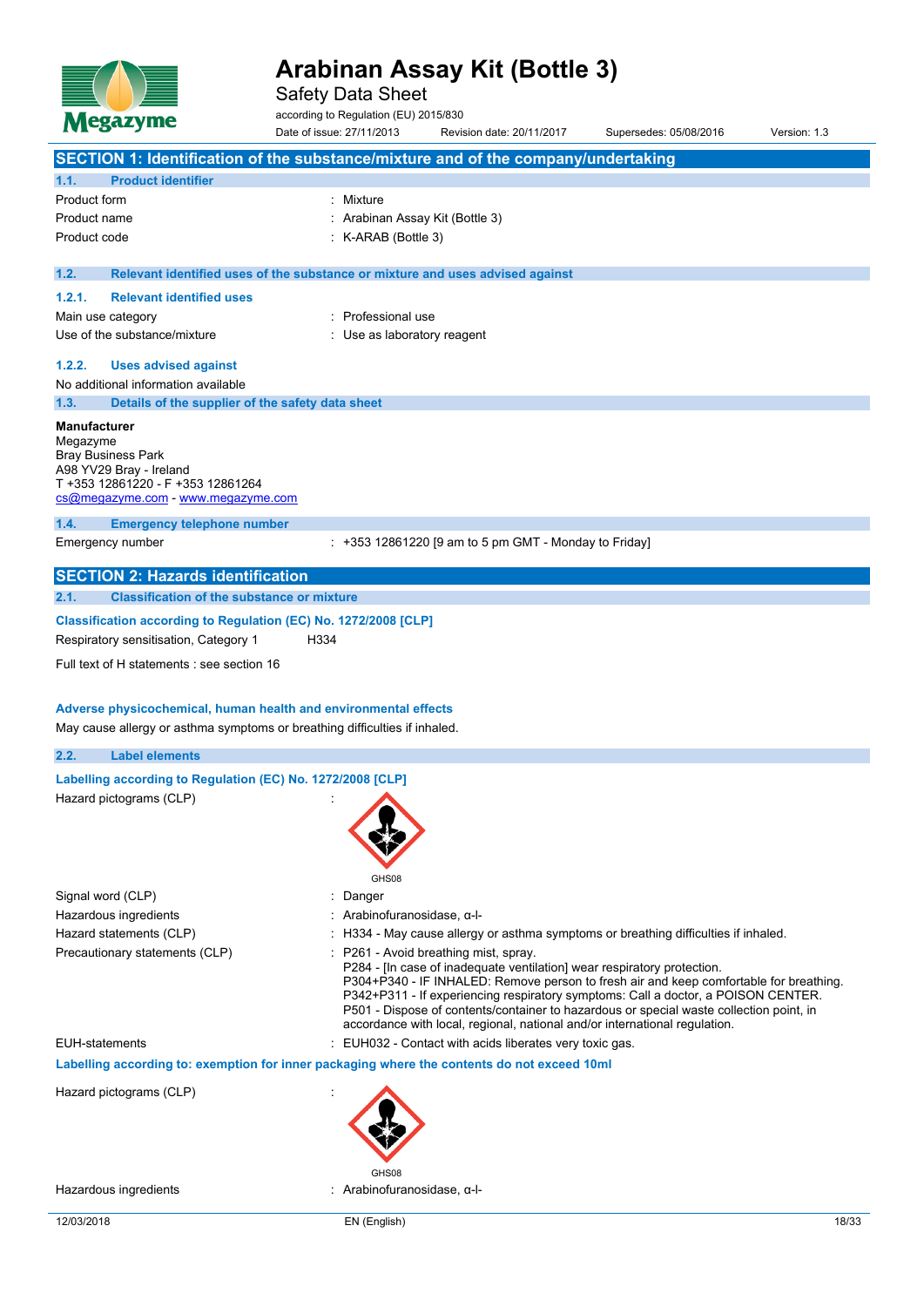Safety Data Sheet

according to Regulation (EU) 2015/830

## **2.3. Other hazards**

No additional information available

## **SECTION 3: Composition/information on ingredients**

**3.1. Substances**

Not applicable

## **3.2. Mixtures**

| <b>Name</b>                                                         | <b>Product identifier</b>                                                 | $\frac{9}{6}$ | <b>Classification according to</b><br><b>Regulation (EC) No.</b><br>1272/2008 [CLP] |
|---------------------------------------------------------------------|---------------------------------------------------------------------------|---------------|-------------------------------------------------------------------------------------|
| Arabinofuranosidase, α-I-                                           | (CAS-No.) 9067-74-7<br>(EC-No.) 232-957-7                                 | 1 - 5         | Resp. Sens. 1, H334                                                                 |
| sodium azide<br>substance with a Community workplace exposure limit | (CAS-No.) 26628-22-8<br>(EC-No.) 247-852-1<br>(EC Index-No.) 011-004-00-7 | < 0.1         | Acute Tox. 2 (Oral), H300<br>Aquatic Acute 1, H400<br>Aquatic Chronic 1, H410       |

## Full text of H-statements: see section 16

|                   | <b>SECTION 4: First aid measures</b>                                |                                                                                                                                                              |
|-------------------|---------------------------------------------------------------------|--------------------------------------------------------------------------------------------------------------------------------------------------------------|
| 4.1.              | <b>Description of first aid measures</b>                            |                                                                                                                                                              |
|                   | First-aid measures general                                          | Call a poison center or a doctor if you feel unwell.                                                                                                         |
|                   | First-aid measures after inhalation                                 | Remove person to fresh air and keep comfortable for breathing. If experiencing respiratory<br>symptoms: Call a poison center or a doctor.                    |
|                   | First-aid measures after skin contact                               | : Wash skin with plenty of water.                                                                                                                            |
|                   | First-aid measures after eye contact                                | Rinse eyes with water as a precaution.                                                                                                                       |
|                   | First-aid measures after ingestion                                  | Call a poison center or a doctor if you feel unwell.                                                                                                         |
| 4.2.              | Most important symptoms and effects, both acute and delayed         |                                                                                                                                                              |
|                   | Symptoms/effects after inhalation                                   | : May cause allergy or asthma symptoms or breathing difficulties if inhaled.                                                                                 |
| 4.3.              |                                                                     | Indication of any immediate medical attention and special treatment needed                                                                                   |
|                   | Treat symptomatically.                                              |                                                                                                                                                              |
|                   | <b>SECTION 5: Firefighting measures</b>                             |                                                                                                                                                              |
| 5.1.              | <b>Extinguishing media</b>                                          |                                                                                                                                                              |
|                   | Suitable extinguishing media                                        | : Water spray. Dry powder. Foam. Carbon dioxide.                                                                                                             |
| 5.2.              | Special hazards arising from the substance or mixture               |                                                                                                                                                              |
| fire              | Hazardous decomposition products in case of                         | : Toxic fumes may be released.                                                                                                                               |
| 5.3.              | <b>Advice for firefighters</b>                                      |                                                                                                                                                              |
|                   | Protection during firefighting                                      | Do not attempt to take action without suitable protective equipment. Self-contained breathing<br>apparatus. Complete protective clothing.                    |
|                   | <b>SECTION 6: Accidental release measures</b>                       |                                                                                                                                                              |
| 6.1.              | Personal precautions, protective equipment and emergency procedures |                                                                                                                                                              |
| 6.1.1.            | For non-emergency personnel                                         |                                                                                                                                                              |
|                   | <b>Emergency procedures</b>                                         | : Ventilate spillage area. Avoid breathing dust/fume/gas/mist/vapours/spray.                                                                                 |
| 6.1.2.            | For emergency responders                                            |                                                                                                                                                              |
|                   | Protective equipment                                                | Do not attempt to take action without suitable protective equipment. For further information<br>refer to section 8: "Exposure controls/personal protection". |
| 6.2.              | <b>Environmental precautions</b>                                    |                                                                                                                                                              |
|                   | Avoid release to the environment.                                   |                                                                                                                                                              |
| 6.3.              | Methods and material for containment and cleaning up                |                                                                                                                                                              |
|                   | Methods for cleaning up                                             | : Take up liquid spill into absorbent material.                                                                                                              |
| Other information |                                                                     | Dispose of materials or solid residues at an authorized site.                                                                                                |
| 6.4.              | <b>Reference to other sections</b>                                  |                                                                                                                                                              |
|                   | For further information refer to section 13.                        |                                                                                                                                                              |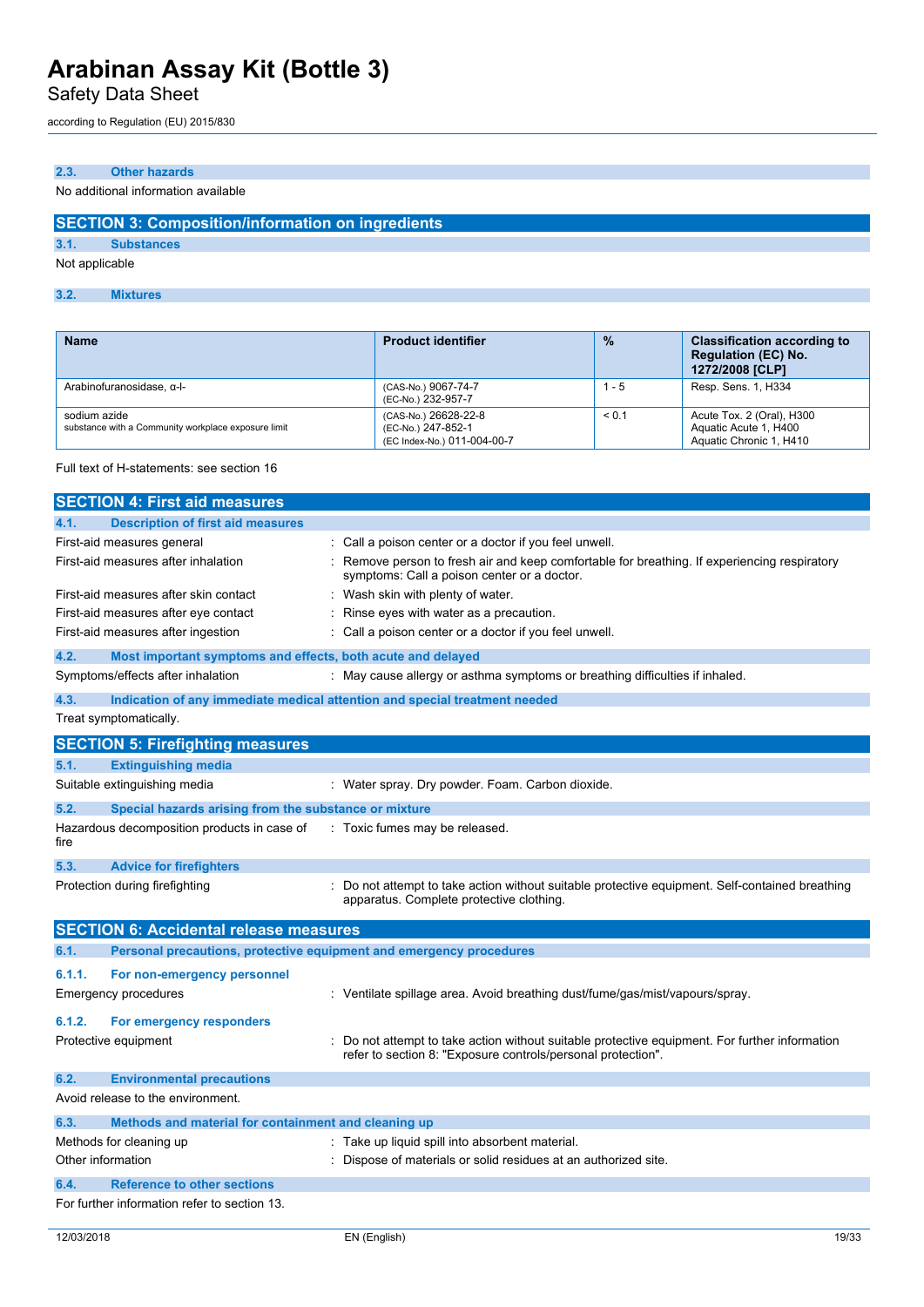# Safety Data Sheet

according to Regulation (EU) 2015/830

| <b>SECTION 7: Handling and storage</b>                                                                                                                                   |                                                                                                        |  |  |
|--------------------------------------------------------------------------------------------------------------------------------------------------------------------------|--------------------------------------------------------------------------------------------------------|--|--|
| <b>Precautions for safe handling</b><br>7.1.                                                                                                                             |                                                                                                        |  |  |
| Precautions for safe handling<br>: Ensure good ventilation of the work station. Wear personal protective equipment. Avoid<br>breathing dust/fume/gas/mist/vapours/spray. |                                                                                                        |  |  |
| Hygiene measures                                                                                                                                                         | : Do not eat, drink or smoke when using this product. Always wash hands after handling the<br>product. |  |  |
| 7.2.<br>Conditions for safe storage, including any incompatibilities                                                                                                     |                                                                                                        |  |  |
| Storage conditions                                                                                                                                                       | : Store in a well-ventilated place. Keep cool.                                                         |  |  |
| 7.3.<br><b>Specific end use(s)</b>                                                                                                                                       |                                                                                                        |  |  |
| No additional information available                                                                                                                                      |                                                                                                        |  |  |

## **SECTION 8: Exposure controls/personal protection**

**8.1. Control parameters**

| <b>Control parameters</b>       |                                 |
|---------------------------------|---------------------------------|
|                                 |                                 |
|                                 |                                 |
| Local name                      | Sodium azide                    |
| IOELV TWA (mg/m <sup>3</sup> )  | $0.1 \,\mathrm{mq/m^3}$         |
| IOELV STEL (mg/m <sup>3</sup> ) | $0.3$ mg/m <sup>3</sup>         |
| <b>Notes</b>                    | Skin                            |
| Regulatory reference            | COMMISSION DIRECTIVE 2000/39/EC |
|                                 | sodium azide (26628-22-8)       |

## **8.2. Exposure controls**

### **Appropriate engineering controls:**

Ensure good ventilation of the work station.

#### **Hand protection:**

## Protective gloves

| Type              | <b>Material</b>         | Permeation | Thickness (mm) | Penetration                         | Standard      |
|-------------------|-------------------------|------------|----------------|-------------------------------------|---------------|
| Disposable gloves | (NBR)<br>Nitrile rubber | nınutes    |                | <b><u>5</u></b><br>, ن.<br><u>_</u> | <b>EN 374</b> |

## **Eye protection:**

## Safety glasses

| Type           | <b>Use</b> | acteristics     | Standard      |
|----------------|------------|-----------------|---------------|
| Safety glasses | Droplet    | shields<br>side | <b>EN 166</b> |

### **Skin and body protection:**

Wear suitable protective clothing

| <b>Type</b> | Standaro |
|-------------|----------|
| Lab coat    |          |

## **Respiratory protection:**

[In case of inadequate ventilation] wear respiratory protection.



### **Environmental exposure controls:**

Avoid release to the environment.

|                 | <b>SECTION 9: Physical and chemical properties</b> |                                                       |  |  |
|-----------------|----------------------------------------------------|-------------------------------------------------------|--|--|
| 9.1.            |                                                    | Information on basic physical and chemical properties |  |  |
| Physical state  |                                                    | : Liguid                                              |  |  |
| Colour          |                                                    | : No data available                                   |  |  |
| Odour           |                                                    | No data available                                     |  |  |
| Odour threshold |                                                    | : No data available                                   |  |  |
| pH              |                                                    | : No data available                                   |  |  |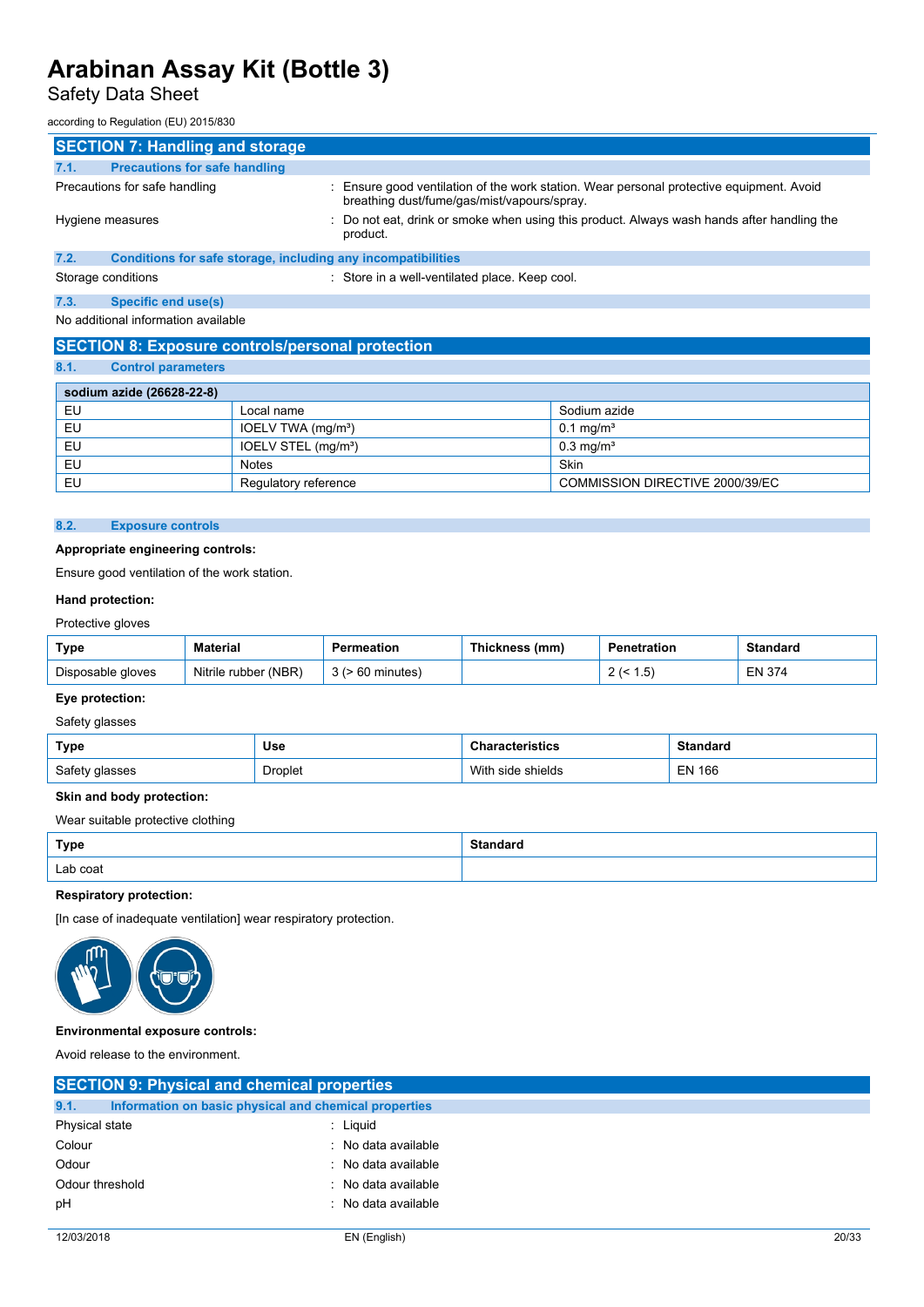## Safety Data Sheet

according to Regulation (EU) 2015/830

| Relative evaporation rate (butylacetate=1) | No data available |
|--------------------------------------------|-------------------|
| Melting point                              | Not applicable    |
| Freezing point                             | No data available |
| Boiling point                              | No data available |
| Flash point                                | No data available |
| Auto-ignition temperature                  | No data available |
| Decomposition temperature                  | No data available |
| Flammability (solid, gas)                  | Not applicable    |
| Vapour pressure                            | No data available |
| Relative vapour density at 20 °C           | No data available |
| Relative density                           | No data available |
| Solubility                                 | No data available |
| Log Pow                                    | No data available |
| Viscosity, kinematic                       | No data available |
| Viscosity, dynamic                         | No data available |
| <b>Explosive properties</b>                | No data available |
| Oxidising properties                       | No data available |
| Explosive limits                           | No data available |

### **9.2. Other information**

No additional information available

| <b>SECTION 10: Stability and reactivity</b>                                                                              |
|--------------------------------------------------------------------------------------------------------------------------|
| 10.1.<br><b>Reactivity</b>                                                                                               |
| The product is non-reactive under normal conditions of use, storage and transport.                                       |
| 10.2.<br><b>Chemical stability</b>                                                                                       |
| Stable under normal conditions.                                                                                          |
| <b>Possibility of hazardous reactions</b><br>10.3.                                                                       |
| Contact with acids liberates very toxic gas.                                                                             |
| <b>Conditions to avoid</b><br>10.4.                                                                                      |
| None under recommended storage and handling conditions (see section 7).                                                  |
| 10.5.<br><b>Incompatible materials</b>                                                                                   |
| Acids.                                                                                                                   |
| 10.6.<br><b>Hazardous decomposition products</b>                                                                         |
| الرجمينات مسترجعا فجمرا الربوطو الطوير الرجوم والفارق والمستحدث والمستحدث والمستحدث والمستحدث المتحدث والمستحدث والمسارا |

Under normal conditions of storage and use, hazardous decomposition products should not be produced.

| <b>SECTION 11: Toxicological information</b>  |                                                                              |
|-----------------------------------------------|------------------------------------------------------------------------------|
| Information on toxicological effects<br>11.1. |                                                                              |
| Acute toxicity (oral)                         | : Not classified                                                             |
| Acute toxicity (dermal)                       | : Not classified                                                             |
| Acute toxicity (inhalation)                   | : Not classified                                                             |
| Skin corrosion/irritation                     | : Not classified                                                             |
| Serious eye damage/irritation                 | : Not classified                                                             |
| Respiratory or skin sensitisation             | : May cause allergy or asthma symptoms or breathing difficulties if inhaled. |
| Germ cell mutagenicity                        | : Not classified                                                             |
| Carcinogenicity                               | : Not classified                                                             |
| Reproductive toxicity                         | : Not classified                                                             |
| STOT-single exposure                          | : Not classified                                                             |
| STOT-repeated exposure                        | Not classified                                                               |
| Aspiration hazard                             | : Not classified                                                             |
|                                               |                                                                              |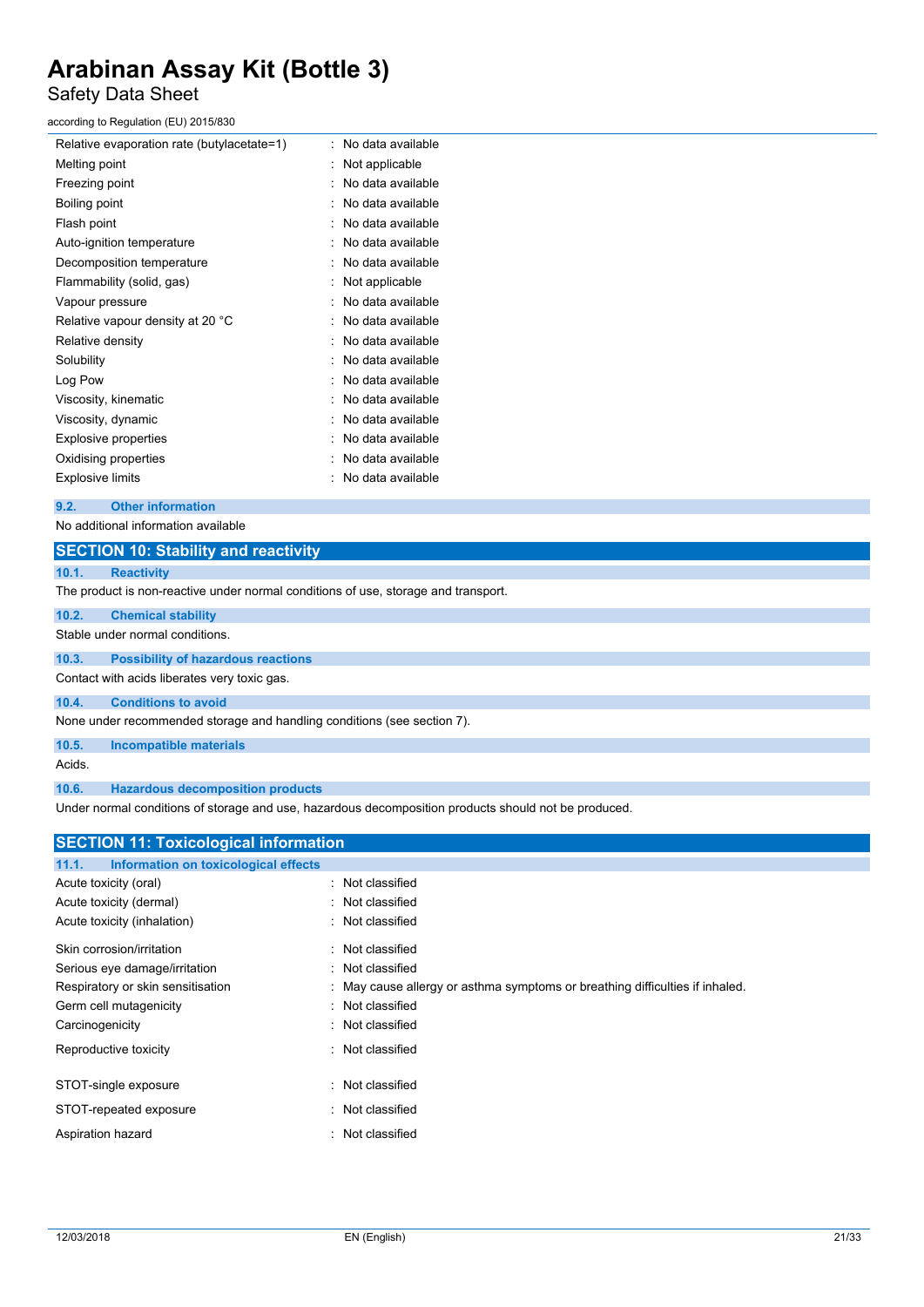Safety Data Sheet

according to Regulation (EU) 2015/830

| <b>SECTION 12: Ecological information</b>                                                                              |                                                                                                                            |  |  |
|------------------------------------------------------------------------------------------------------------------------|----------------------------------------------------------------------------------------------------------------------------|--|--|
| 12.1.<br><b>Toxicity</b>                                                                                               |                                                                                                                            |  |  |
| Ecology - general                                                                                                      | : The product is not considered harmful to aquatic organisms nor to cause long-term adverse<br>effects in the environment. |  |  |
| Acute aquatic toxicity                                                                                                 | Not classified                                                                                                             |  |  |
| Chronic aquatic toxicity                                                                                               | : Not classified                                                                                                           |  |  |
|                                                                                                                        |                                                                                                                            |  |  |
| 12.2.<br><b>Persistence and degradability</b>                                                                          |                                                                                                                            |  |  |
| No additional information available                                                                                    |                                                                                                                            |  |  |
|                                                                                                                        |                                                                                                                            |  |  |
| 12.3.<br><b>Bioaccumulative potential</b>                                                                              |                                                                                                                            |  |  |
| No additional information available                                                                                    |                                                                                                                            |  |  |
| 12.4.<br><b>Mobility in soil</b>                                                                                       |                                                                                                                            |  |  |
| No additional information available                                                                                    |                                                                                                                            |  |  |
| <b>Results of PBT and vPvB assessment</b><br>12.5.                                                                     |                                                                                                                            |  |  |
| No additional information available                                                                                    |                                                                                                                            |  |  |
| 12.6.<br><b>Other adverse effects</b>                                                                                  |                                                                                                                            |  |  |
| No additional information available                                                                                    |                                                                                                                            |  |  |
| <b>SECTION 13: Disposal considerations</b>                                                                             |                                                                                                                            |  |  |
| 13.1.<br><b>Waste treatment methods</b>                                                                                |                                                                                                                            |  |  |
| Waste treatment methods<br>Dispose of contents/container in accordance with licensed collector's sorting instructions. |                                                                                                                            |  |  |
|                                                                                                                        |                                                                                                                            |  |  |
| <b>SECTION 14: Transport information</b>                                                                               |                                                                                                                            |  |  |
| In accordance with ADR / RID / IMDG / IATA / ADN                                                                       |                                                                                                                            |  |  |
|                                                                                                                        |                                                                                                                            |  |  |
| <b>ADR</b>                                                                                                             | <b>IATA</b>                                                                                                                |  |  |
| 14.1.<br><b>UN number</b>                                                                                              | Not applicable                                                                                                             |  |  |
| Not applicable                                                                                                         |                                                                                                                            |  |  |
| 14.2.<br>UN proper shipping name<br>Not applicable                                                                     | Not applicable                                                                                                             |  |  |
| 14.3.                                                                                                                  |                                                                                                                            |  |  |
| <b>Transport hazard class(es)</b><br>Not applicable                                                                    | Not applicable                                                                                                             |  |  |
| 14.4.<br><b>Packing group</b>                                                                                          |                                                                                                                            |  |  |
| Not applicable                                                                                                         | Not applicable                                                                                                             |  |  |
| 14.5.<br><b>Environmental hazards</b>                                                                                  |                                                                                                                            |  |  |
| Not applicable                                                                                                         | Not applicable                                                                                                             |  |  |
|                                                                                                                        | No supplementary information available                                                                                     |  |  |
|                                                                                                                        |                                                                                                                            |  |  |
| <b>Special precautions for user</b><br>14.6.                                                                           |                                                                                                                            |  |  |
| - Overland transport                                                                                                   |                                                                                                                            |  |  |
| Not applicable                                                                                                         |                                                                                                                            |  |  |

Not applicable

**14.7. Transport in bulk according to Annex II of Marpol and the IBC Code**

Not applicable

- **SECTION 15: Regulatory information**
- **15.1. Safety, health and environmental regulations/legislation specific for the substance or mixture**

## **15.1.1. EU-Regulations**

The following restrictions are applicable according to Annex XVII of the REACH Regulation (EC) No 1907/2006:

| 3(b) Substances or mixtures fulfilling the criteria for any of the following | Arabinan Assay Kit (Bottle 3) - Arabinofuranosidase, α-l- |
|------------------------------------------------------------------------------|-----------------------------------------------------------|
| hazard classes or categories set out in Annex I to Regulation (EC) No        |                                                           |
| 1272/2008: Hazard classes 3.1 to 3.6, 3.7 adverse effects on sexual          |                                                           |
| function and fertility or on development, 3.8 effects other than narcotic    |                                                           |
| effects, 3.9 and 3.10                                                        |                                                           |
|                                                                              |                                                           |

Contains no substance on the REACH candidate list

Contains no REACH Annex XIV substances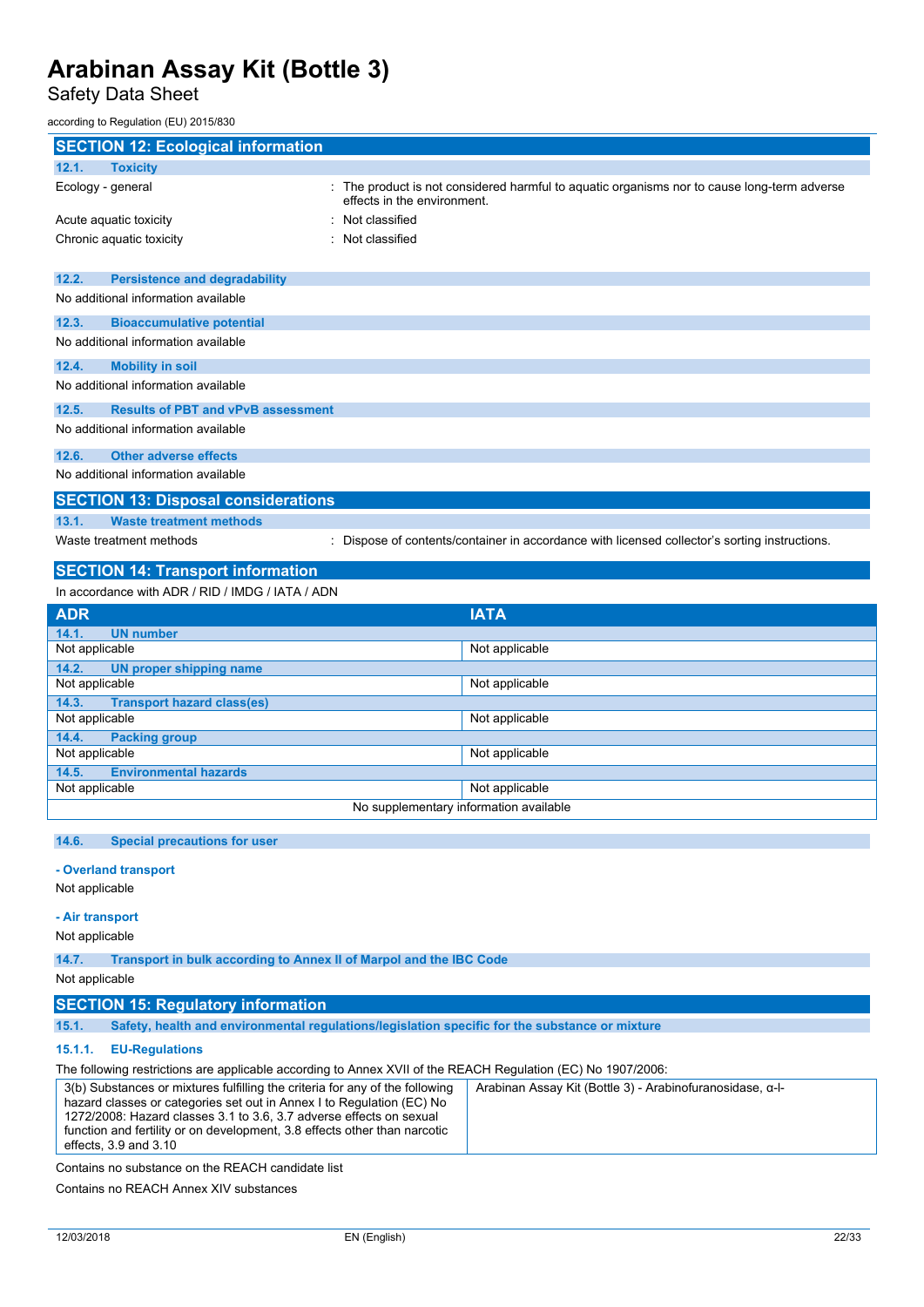Safety Data Sheet

according to Regulation (EU) 2015/830

### **15.1.2. National regulations**

No additional information available

## **15.2. Chemical safety assessment**

No chemical safety assessment has been carried out

## **SECTION 16: Other information**

### Full text of H- and EUH-statements:

| Acute Tox. 2 (Oral) | Acute toxicity (oral), Category 2                                          |
|---------------------|----------------------------------------------------------------------------|
| Aquatic Acute 1     | Hazardous to the aquatic environment - Acute Hazard, Category 1            |
| Aquatic Chronic 1   | Hazardous to the aquatic environment - Chronic Hazard, Category 1          |
| Resp. Sens. 1       | Respiratory sensitisation, Category 1                                      |
| H300                | Fatal if swallowed.                                                        |
| H334                | May cause allergy or asthma symptoms or breathing difficulties if inhaled. |
| H400                | Very toxic to aquatic life.                                                |
| H410                | Very toxic to aquatic life with long lasting effects.                      |
| <b>EUH032</b>       | Contact with acids liberates very toxic gas.                               |

SDS EU (REACH Annex II)

This information is based on our current knowledge and is intended to describe the product for the purposes of health, safety and environmental requirements only. It should not therefore be<br>construed as guaranteeing any sp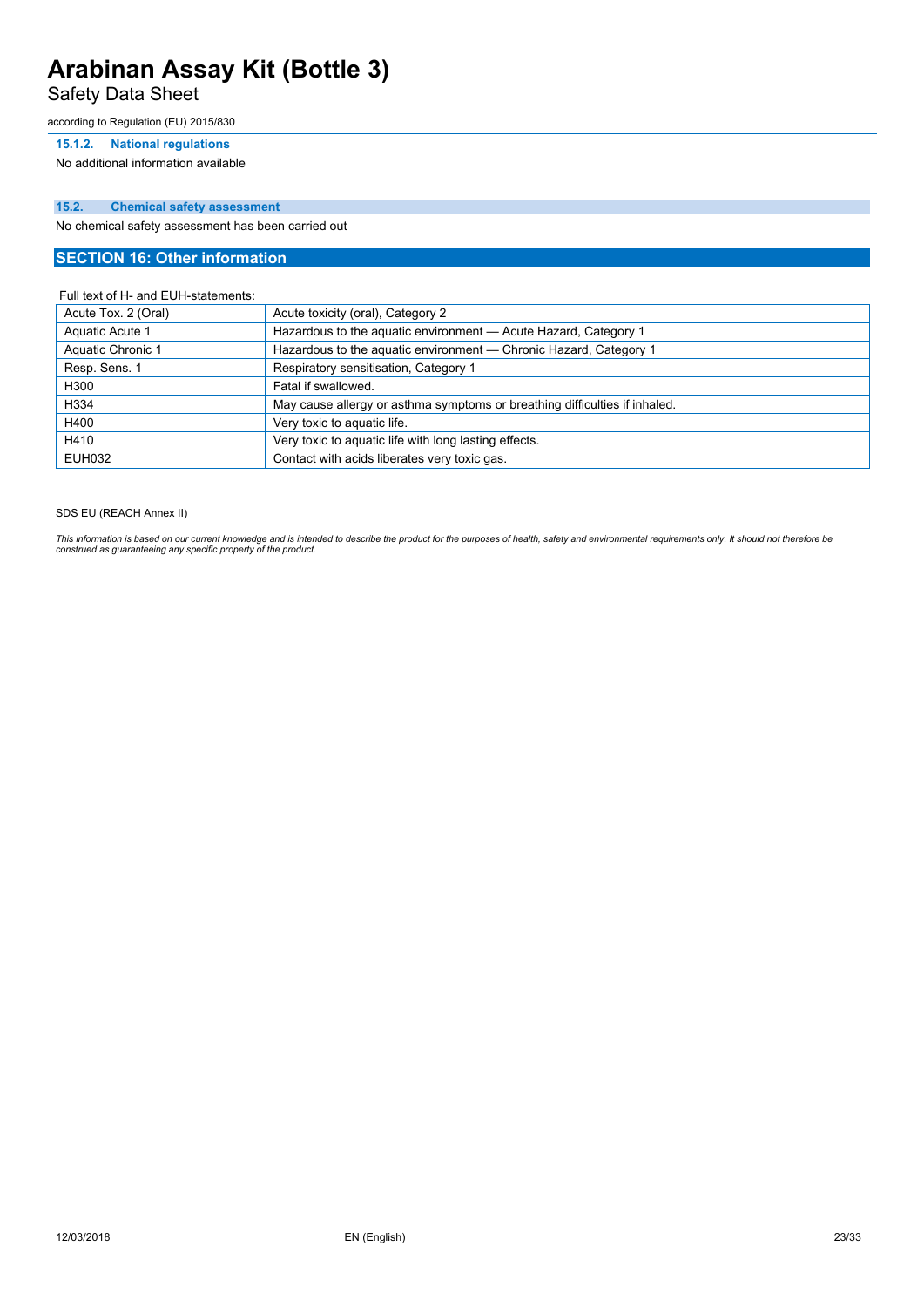

Safety Data Sheet

according to Regulation (EU) 2015/830

Date of issue: 27/11/2013 Revision date: 20/11/2017 Supersedes: 05/08/2016 Version: 1.3 **SECTION 1: Identification of the substance/mixture and of the company/undertaking 1.1. Product identifier** Product form : Nixture Product name : Arabinan Assay Kit (Bottle 2) Product code : K-ARAB (Bottle 2) **1.2. Relevant identified uses of the substance or mixture and uses advised against 1.2.1. Relevant identified uses** Main use category **in the set of the COV** and Main use the Main use Use of the substance/mixture in the substance/mixture in the substance of the substance of the substance of the substance of the substance of the substance of the substance of the substance of the substance of the substanc **1.2.2. Uses advised against** No additional information available **1.3. Details of the supplier of the safety data sheet Manufacturer** Megazyme Bray Business Park A98 YV29 Bray - Ireland T +353 12861220 - F +353 12861264 [cs@megazyme.com](mailto:cs@megazyme.com) - <www.megazyme.com> **1.4. Emergency telephone number** Emergency number : +353 12861220 [9 am to 5 pm GMT - Monday to Friday] **SECTION 2: Hazards identification 2.1. Classification of the substance or mixture Classification according to Regulation (EC) No. 1272/2008 [CLP]** Not classified **Adverse physicochemical, human health and environmental effects** To our knowledge, this product does not present any particular risk, provided it is handled in accordance with good occupational hygiene and safety practice. **2.2. Label elements Labelling according to** Regulation (EC) No. 1272/2008 [CLP] No labelling applicable **Labelling according to: exemption for inner packaging where the contents do not exceed 10ml** No labelling required **2.3. Other hazards** No additional information available **SECTION 3: Composition/information on ingredients 3.1. Substances** Not applicable **3.2. Mixtures**

This mixture does not contain any substances to be mentioned according to the criteria of section 3.2 of REACH annex II

| <b>SECTION 4: First aid measures</b>             |                                                                  |
|--------------------------------------------------|------------------------------------------------------------------|
| 4.1.<br><b>Description of first aid measures</b> |                                                                  |
| First-aid measures after inhalation              | : Remove person to fresh air and keep comfortable for breathing. |
| First-aid measures after skin contact            | Wash skin with plenty of water.                                  |
| First-aid measures after eye contact             | : Rinse eyes with water as a precaution.                         |
| First-aid measures after ingestion               | : Call a poison center or a doctor if you feel unwell.           |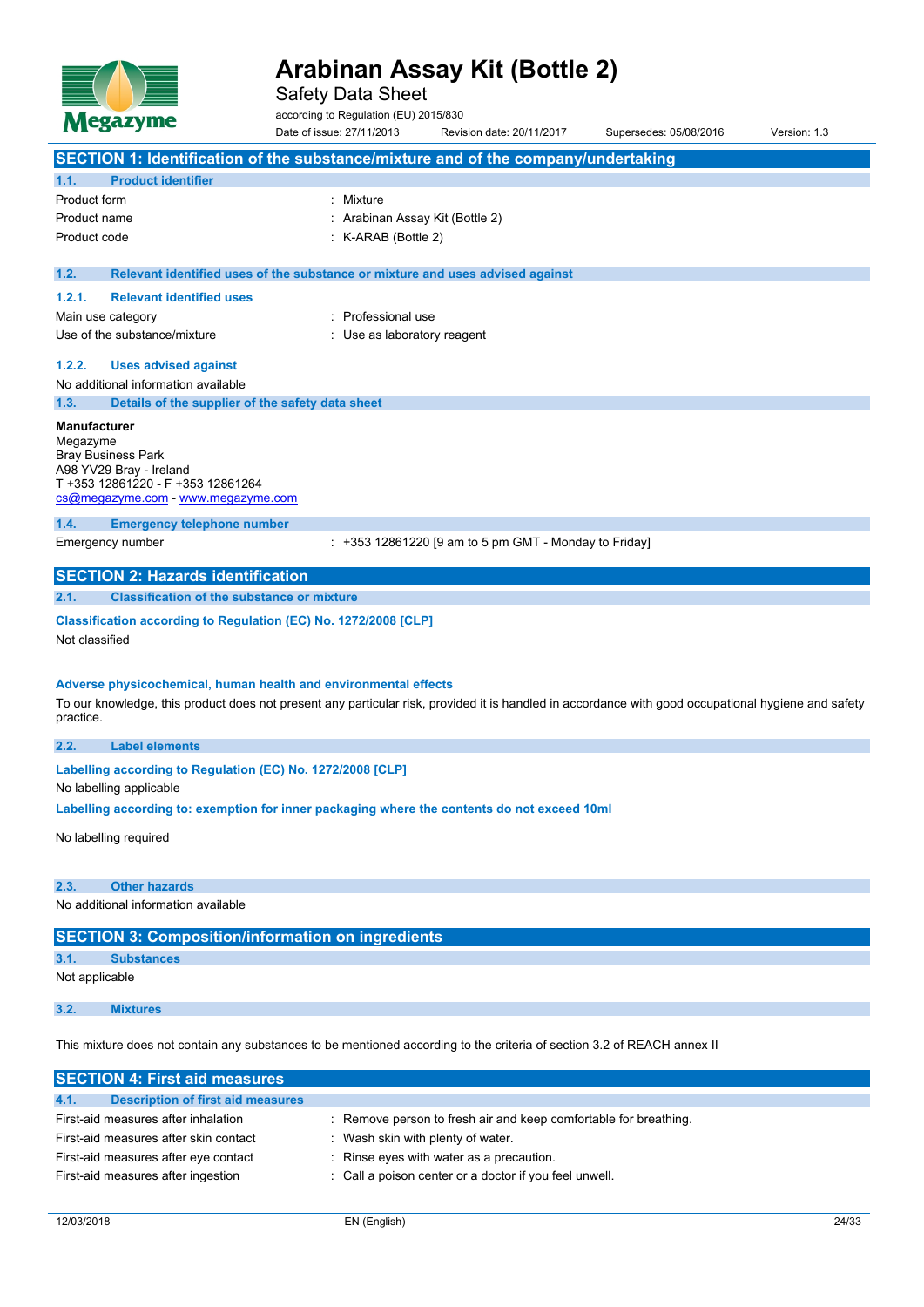Safety Data Sheet

according to Regulation (EU) 2015/830

| 4.2.<br>Most important symptoms and effects, both acute and delayed                                                                                                                  |  |  |  |
|--------------------------------------------------------------------------------------------------------------------------------------------------------------------------------------|--|--|--|
| No additional information available                                                                                                                                                  |  |  |  |
| 4.3.<br>Indication of any immediate medical attention and special treatment needed                                                                                                   |  |  |  |
| Treat symptomatically.                                                                                                                                                               |  |  |  |
| <b>SECTION 5: Firefighting measures</b>                                                                                                                                              |  |  |  |
| 5.1.<br><b>Extinguishing media</b>                                                                                                                                                   |  |  |  |
| Suitable extinguishing media<br>: Water spray. Dry powder. Foam.                                                                                                                     |  |  |  |
| 5.2.<br>Special hazards arising from the substance or mixture                                                                                                                        |  |  |  |
| Hazardous decomposition products in case of<br>: Toxic fumes may be released.<br>fire                                                                                                |  |  |  |
| 5.3.<br><b>Advice for firefighters</b>                                                                                                                                               |  |  |  |
| Do not attempt to take action without suitable protective equipment. Self-contained breathing<br>Protection during firefighting<br>apparatus. Complete protective clothing.          |  |  |  |
| <b>SECTION 6: Accidental release measures</b>                                                                                                                                        |  |  |  |
| Personal precautions, protective equipment and emergency procedures<br>6.1.                                                                                                          |  |  |  |
| 6.1.1.<br>For non-emergency personnel                                                                                                                                                |  |  |  |
| : Ventilate spillage area.<br>Emergency procedures                                                                                                                                   |  |  |  |
| 6.1.2.<br>For emergency responders                                                                                                                                                   |  |  |  |
| Protective equipment<br>Do not attempt to take action without suitable protective equipment. For further information<br>refer to section 8: "Exposure controls/personal protection". |  |  |  |
| 6.2.<br><b>Environmental precautions</b>                                                                                                                                             |  |  |  |
| Avoid release to the environment.                                                                                                                                                    |  |  |  |
| 6.3.<br>Methods and material for containment and cleaning up                                                                                                                         |  |  |  |
| Methods for cleaning up<br>: Mechanically recover the product.                                                                                                                       |  |  |  |
| Other information<br>: Dispose of materials or solid residues at an authorized site.                                                                                                 |  |  |  |
| 6.4.<br><b>Reference to other sections</b>                                                                                                                                           |  |  |  |
| For further information refer to section 13.                                                                                                                                         |  |  |  |
| <b>SECTION 7: Handling and storage</b>                                                                                                                                               |  |  |  |
| <b>Precautions for safe handling</b><br>7.1.                                                                                                                                         |  |  |  |
| Precautions for safe handling<br>Ensure good ventilation of the work station. Wear personal protective equipment.                                                                    |  |  |  |
| Do not eat, drink or smoke when using this product. Always wash hands after handling the<br>Hygiene measures<br>product.                                                             |  |  |  |
| 7.2.<br><b>Conditions for safe storage, including any incompatibilities</b>                                                                                                          |  |  |  |
| Storage conditions<br>: Store in a well-ventilated place. Keep cool.                                                                                                                 |  |  |  |
| <b>Specific end use(s)</b><br>7.3.                                                                                                                                                   |  |  |  |
| No additional information available                                                                                                                                                  |  |  |  |
| <b>SECTION 8: Exposure controls/personal protection</b>                                                                                                                              |  |  |  |
| <b>Control parameters</b><br>8.1.                                                                                                                                                    |  |  |  |
| No additional information available                                                                                                                                                  |  |  |  |
| 8.2.<br><b>Exposure controls</b>                                                                                                                                                     |  |  |  |

## **Appropriate engineering controls:**

Ensure good ventilation of the work station.

## **Hand protection:**

Protective gloves

| <b>Type</b>       | Material               | Permeation | <b>Thickness</b><br>(mm | <b>Penetration</b>      | Standard      |
|-------------------|------------------------|------------|-------------------------|-------------------------|---------------|
| Disposable gloves | (NBR<br>Nitrile rubber | minutes    |                         | h<br>، ت. .<br><u>_</u> | <b>EN 374</b> |

## **Eye protection:**

Safety glasses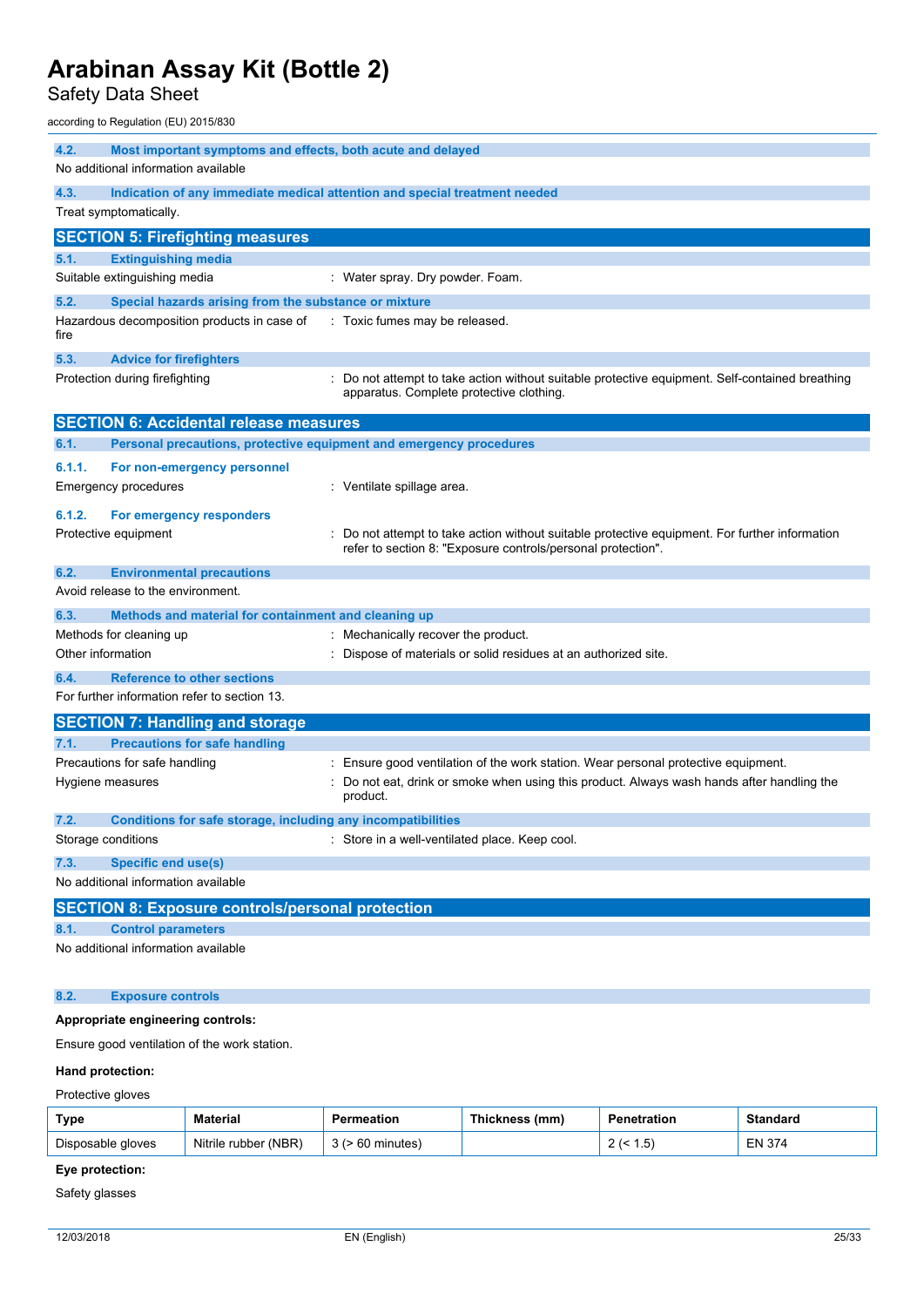## Safety Data Sheet

according to Regulation (EU) 2015/830

| Type                     | <b>Use</b> | stics                   | Standard                       |
|--------------------------|------------|-------------------------|--------------------------------|
| Safety<br>glasses<br>ں ر | Dust       | With<br>shields<br>side | <b>EN 166</b><br>$\sim$ $\sim$ |

## **Skin and body protection:**

## Wear suitable protective clothing

| <b>Type</b> | Standaro |
|-------------|----------|
| Lab coat    |          |

### **Respiratory protection:**

In case of insufficient ventilation, wear suitable respiratory equipment



## **Environmental exposure controls:**

Avoid release to the environment.

| <b>SECTION 9: Physical and chemical properties</b>            |                     |  |
|---------------------------------------------------------------|---------------------|--|
| Information on basic physical and chemical properties<br>9.1. |                     |  |
| Physical state                                                | : Solid             |  |
| Colour                                                        | : No data available |  |
| Odour                                                         | No data available   |  |
| Odour threshold                                               | No data available   |  |
| рH                                                            | No data available   |  |
| Relative evaporation rate (butylacetate=1)                    | No data available   |  |
| Melting point                                                 | No data available   |  |
| Freezing point                                                | Not applicable      |  |
| <b>Boiling point</b>                                          | No data available   |  |
| Flash point                                                   | Not applicable      |  |
| Auto-ignition temperature                                     | Not applicable      |  |
| Decomposition temperature                                     | No data available   |  |
| Flammability (solid, gas)                                     | Non flammable.      |  |
| Vapour pressure                                               | No data available   |  |
| Relative vapour density at 20 °C                              | No data available   |  |
| Relative density                                              | Not applicable      |  |
| Solubility                                                    | No data available   |  |
| Log Pow                                                       | No data available   |  |
| Viscosity, kinematic                                          | Not applicable      |  |
| Viscosity, dynamic                                            | No data available   |  |
| <b>Explosive properties</b>                                   | No data available   |  |
| Oxidising properties                                          | No data available   |  |
| <b>Explosive limits</b>                                       | : Not applicable    |  |
| <b>Other information</b><br>9.2.                              |                     |  |
| No additional information available                           |                     |  |
| <b>SECTION 10: Stability and reactivity</b>                   |                     |  |

| 10.1. | <b>Reactivity</b>                                                                  |
|-------|------------------------------------------------------------------------------------|
|       | The product is non-reactive under normal conditions of use, storage and transport. |
| 10.2. | <b>Chemical stability</b>                                                          |
|       | Stable under normal conditions.                                                    |
| 10.3. | <b>Possibility of hazardous reactions</b>                                          |
|       | No dangerous reactions known under normal conditions of use.                       |
| 10.4. | <b>Conditions to avoid</b>                                                         |
|       | None under recommended storage and handling conditions (see section 7).            |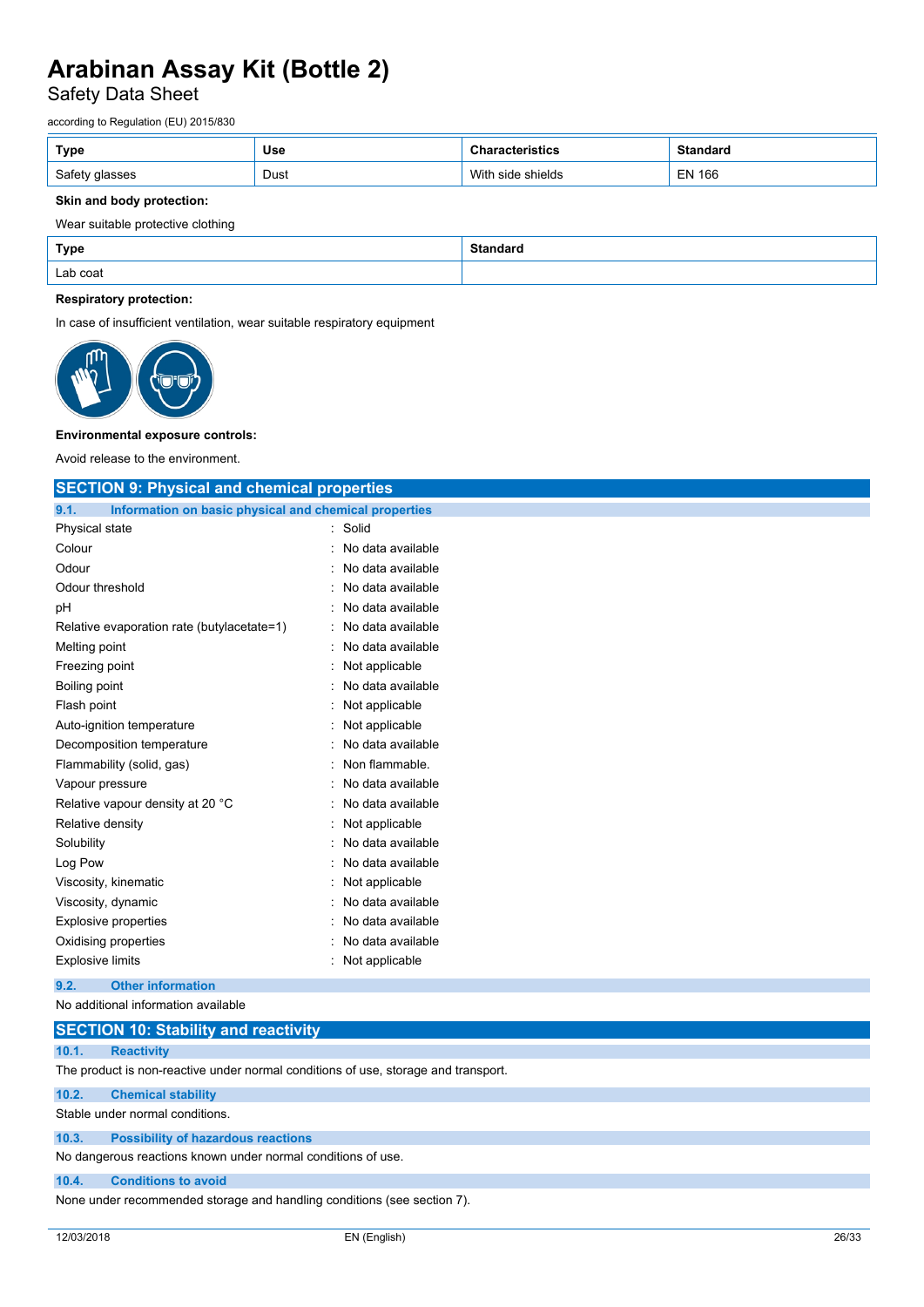## Safety Data Sheet

according to Regulation (EU) 2015/830

## **10.5. Incompatible materials**

### No additional information available

## **10.6. Hazardous decomposition products**

Under normal conditions of storage and use, hazardous decomposition products should not be produced.

| <b>SECTION 11: Toxicological information</b> |
|----------------------------------------------|
|                                              |
| : Not classified                             |
| : Not classified                             |
| : Not classified                             |
| : Not classified                             |
| : Not classified                             |
| : Not classified                             |
| : Not classified                             |
| : Not classified                             |
| : Not classified                             |
| : Not classified                             |
| : Not classified                             |
| : Not classified                             |
|                                              |

| <b>SECTION 12: Ecological information</b>          |                                                                                                                            |
|----------------------------------------------------|----------------------------------------------------------------------------------------------------------------------------|
| 12.1.<br><b>Toxicity</b>                           |                                                                                                                            |
| Ecology - general                                  | : The product is not considered harmful to aquatic organisms nor to cause long-term adverse<br>effects in the environment. |
| Acute aquatic toxicity                             | : Not classified                                                                                                           |
| Chronic aquatic toxicity                           | Not classified                                                                                                             |
|                                                    |                                                                                                                            |
| 12.2.<br><b>Persistence and degradability</b>      |                                                                                                                            |
| No additional information available                |                                                                                                                            |
| 12.3.<br><b>Bioaccumulative potential</b>          |                                                                                                                            |
| No additional information available                |                                                                                                                            |
| <b>Mobility in soil</b><br>12.4.                   |                                                                                                                            |
| No additional information available                |                                                                                                                            |
| 12.5.<br><b>Results of PBT and vPvB assessment</b> |                                                                                                                            |
| No additional information available                |                                                                                                                            |
| 12.6.<br><b>Other adverse effects</b>              |                                                                                                                            |
| No additional information available                |                                                                                                                            |
| <b>SECTION 13: Disposal considerations</b>         |                                                                                                                            |
| <b>Waste treatment methods</b><br>13.1.            |                                                                                                                            |
| Waste treatment methods                            | : Dispose of contents/container in accordance with licensed collector's sorting instructions.                              |
| <b>SECTION 14: Transport information</b>           |                                                                                                                            |
| In accordance with ADR / RID / IMDG / IATA / ADN   |                                                                                                                            |
|                                                    |                                                                                                                            |
| <b>ADR</b>                                         | <b>IATA</b>                                                                                                                |
| 14.1.<br><b>UN number</b><br>$\cdot$               | .                                                                                                                          |

| <b>UN number</b><br>14.1.                  |                |       |
|--------------------------------------------|----------------|-------|
| Not applicable                             | Not applicable |       |
| <b>UN proper shipping name</b><br>14.2.    |                |       |
| Not applicable                             | Not applicable |       |
| <b>Transport hazard class(es)</b><br>14.3. |                |       |
| Not applicable                             | Not applicable |       |
| <b>Packing group</b><br>14.4.              |                |       |
| Not applicable                             | Not applicable |       |
| <b>Environmental hazards</b><br>14.5.      |                |       |
| Not applicable                             | Not applicable |       |
| 12/03/2018                                 | EN (English)   | 27/33 |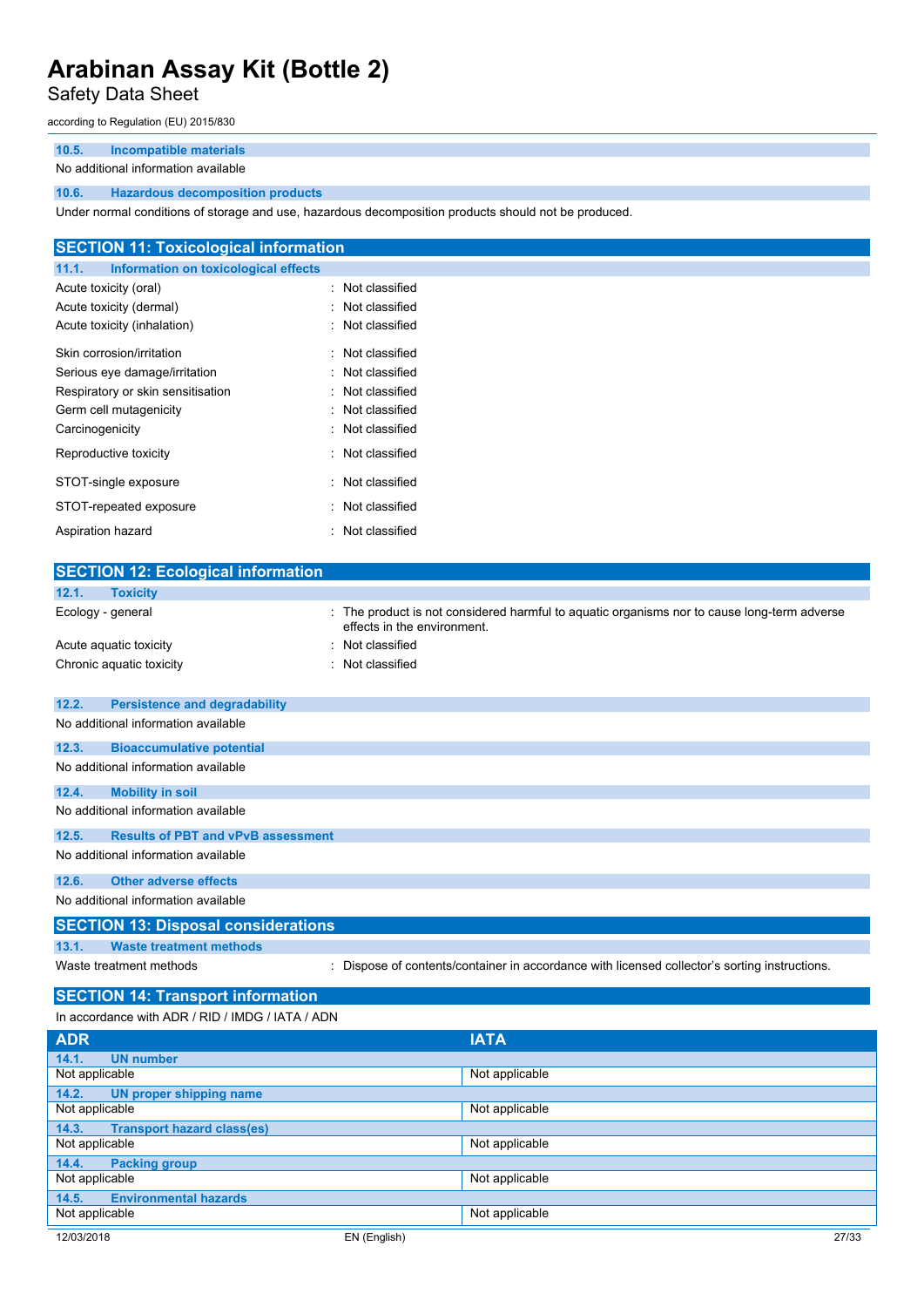Safety Data Sheet

according to Regulation (EU) 2015/830

| <b>ADR</b>                                                                                    | <b>IATA</b>                                                                                    |  |  |  |
|-----------------------------------------------------------------------------------------------|------------------------------------------------------------------------------------------------|--|--|--|
|                                                                                               | No supplementary information available                                                         |  |  |  |
| 14.6.                                                                                         | <b>Special precautions for user</b>                                                            |  |  |  |
| Not applicable                                                                                | - Overland transport                                                                           |  |  |  |
|                                                                                               | - Air transport<br>Not applicable                                                              |  |  |  |
| 14.7.<br>Transport in bulk according to Annex II of Marpol and the IBC Code<br>Not applicable |                                                                                                |  |  |  |
|                                                                                               | <b>SECTION 15: Regulatory information</b>                                                      |  |  |  |
| 15.1.                                                                                         | Safety, health and environmental regulations/legislation specific for the substance or mixture |  |  |  |
| 4644                                                                                          | <b>CU Demulations</b>                                                                          |  |  |  |

## **15.1.1. EU-Regulations**

Contains no REACH substances with Annex XVII restrictions Contains no substance on the REACH candidate list Contains no REACH Annex XIV substances

#### **15.1.2. National regulations**

No additional information available

## **15.2. Chemical safety assessment**

No chemical safety assessment has been carried out

## **SECTION 16: Other information**

SDS EU (REACH Annex II)

This information is based on our current knowledge and is intended to describe the product for the purposes of health, safety and environmental requirements only. It should not therefore be<br>construed as guaranteeing any sp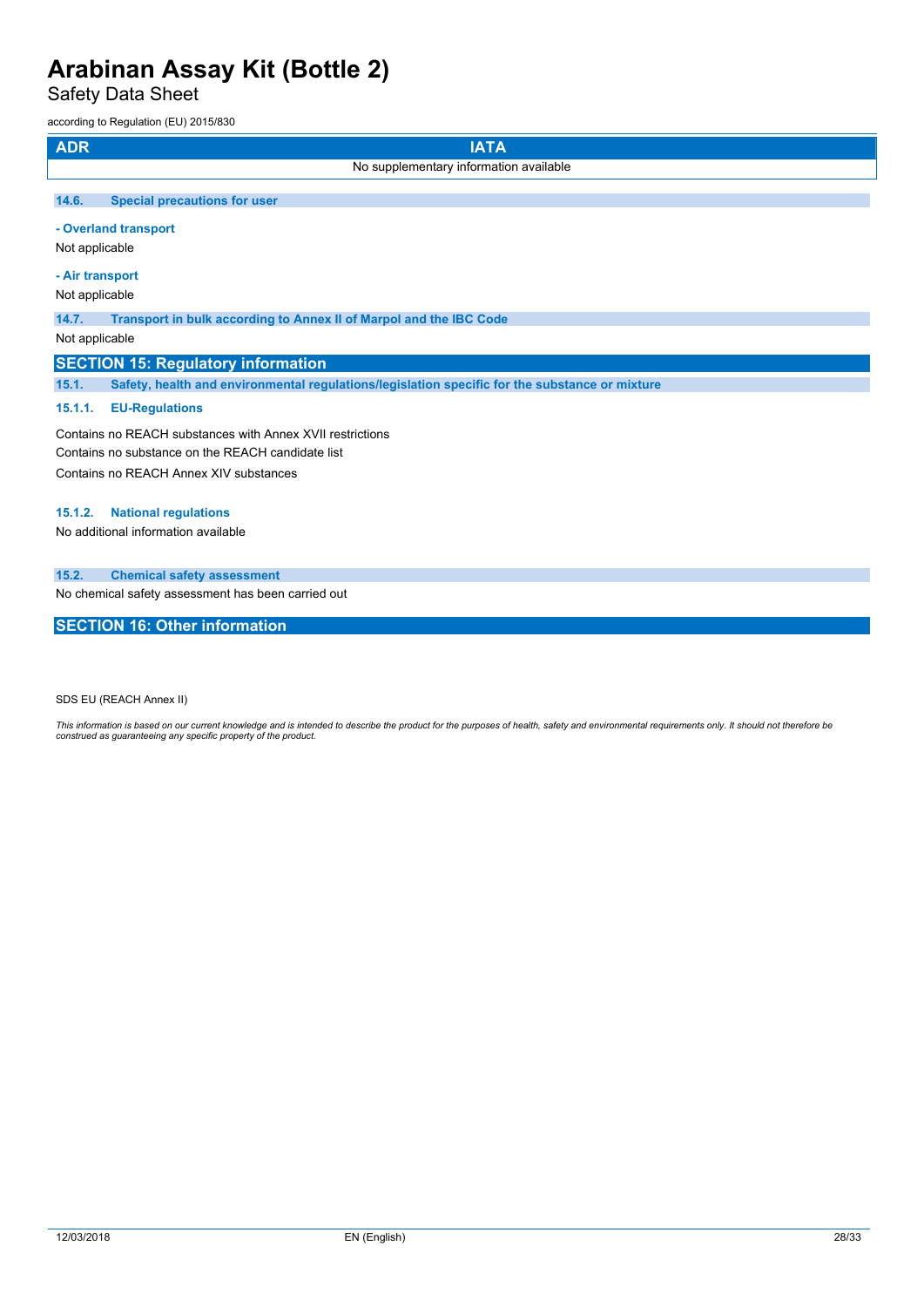

Safety Data Sheet

according to Regulation (EU) 2015/830

Date of issue: 27/11/2013 Revision date: 20/11/2017 Supersedes: 05/08/2016 Version: 1.3 **SECTION 1: Identification of the substance/mixture and of the company/undertaking 1.1. Product identifier** Product form : Nixture Product name : Arabinan Assay Kit (Bottle 1) Product code : K-ARAB (Bottle 1) **1.2. Relevant identified uses of the substance or mixture and uses advised against 1.2.1. Relevant identified uses** Main use category **in the set of the COV** and Main use the Main use Use of the substance/mixture in the substance/mixture in the substance of the substance of the substance of the substance of the substance of the substance of the substance of the substance of the substance of the substanc **1.2.2. Uses advised against** No additional information available **1.3. Details of the supplier of the safety data sheet Manufacturer** Megazyme Bray Business Park A98 YV29 Bray - Ireland T +353 12861220 - F +353 12861264 [cs@megazyme.com](mailto:cs@megazyme.com) - <www.megazyme.com> **1.4. Emergency telephone number** Emergency number : +353 12861220 [9 am to 5 pm GMT - Monday to Friday] **SECTION 2: Hazards identification 2.1. Classification of the substance or mixture Classification according to Regulation (EC) No. 1272/2008 [CLP]** Not classified **Adverse physicochemical, human health and environmental effects** To our knowledge, this product does not present any particular risk, provided it is handled in accordance with good occupational hygiene and safety practice. **2.2. Label elements Labelling** according to Regulation (EC) No. 1272/2008 [CLP] EUH-statements : EUH210 - Safety data sheet available on request. **2.3. Other hazards** No additional information available **SECTION 3: Composition/information on ingredients 3.1. Substances** Not applicable **3.2. Mixtures**

| <b>Name</b>          | <b>Product identifier</b> | $\frac{9}{6}$ | <b>Classification according to</b><br><b>Regulation (EC) No.</b><br>1272/2008 [CLP]                                                                                                           |
|----------------------|---------------------------|---------------|-----------------------------------------------------------------------------------------------------------------------------------------------------------------------------------------------|
| <b>DISODIUM EDTA</b> | (CAS-No.) 6381-92-6       | 1 - 5         | Acute Tox. 4 (Oral), H302<br>Acute Tox. 4 (Dermal), H312<br>Acute Tox. 4 (Inhalation), H332<br><b>Skin Irrit. 2. H315</b><br>Eye Irrit. 2, H319<br>STOT SE 3, H335<br>Aquatic Chronic 3, H412 |

Full text of H-statements: see section 16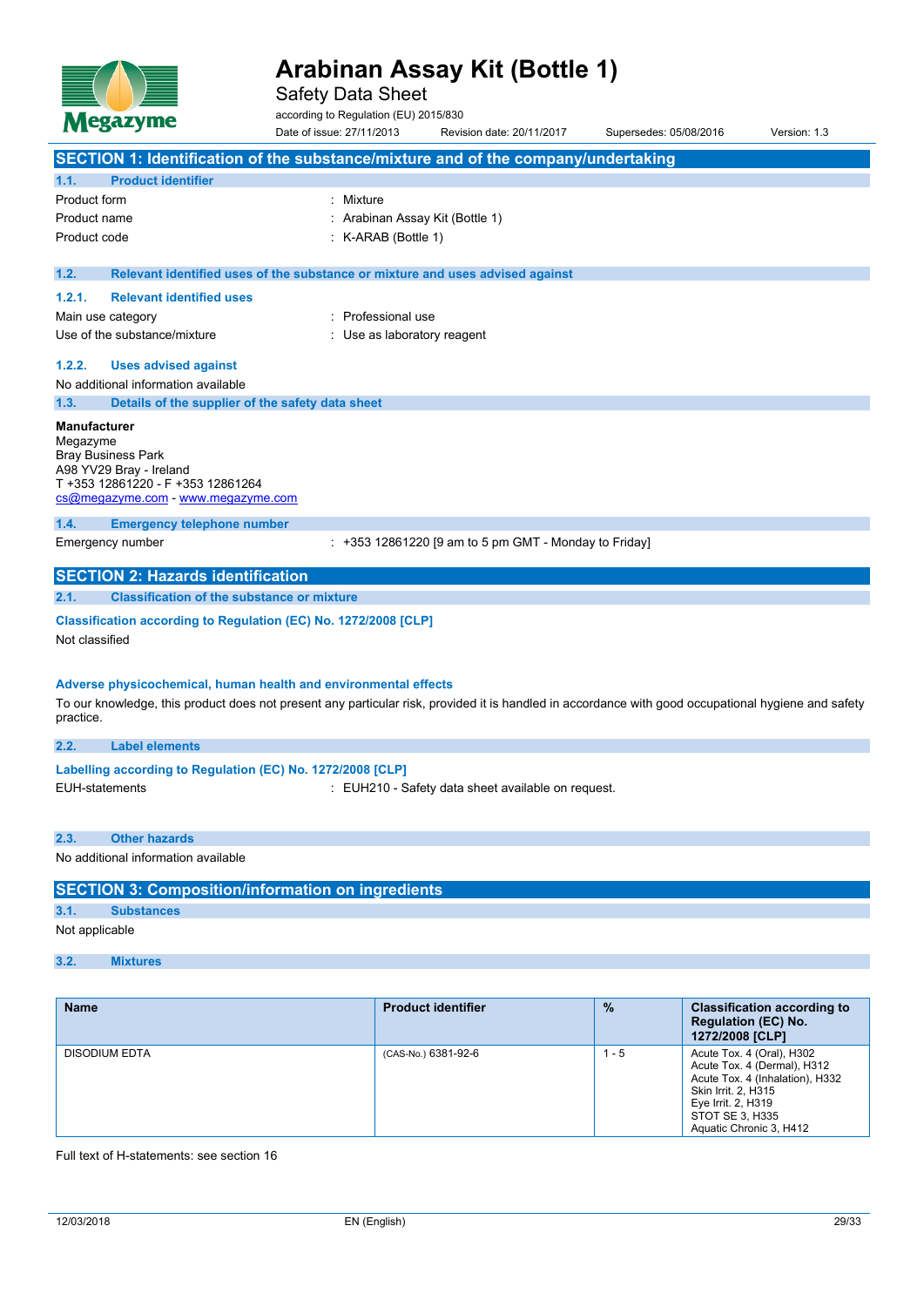## Safety Data Sheet

according to Regulation (EU) 2015/830

| <b>SECTION 4: First aid measures</b>                                        |                                                                                                |
|-----------------------------------------------------------------------------|------------------------------------------------------------------------------------------------|
| <b>Description of first aid measures</b><br>4.1.                            |                                                                                                |
| First-aid measures after inhalation                                         | Remove person to fresh air and keep comfortable for breathing.                                 |
| First-aid measures after skin contact                                       | Wash skin with plenty of water.                                                                |
| First-aid measures after eye contact                                        | Rinse eyes with water as a precaution.                                                         |
| First-aid measures after ingestion                                          | Call a poison center or a doctor if you feel unwell.                                           |
| 4.2.<br>Most important symptoms and effects, both acute and delayed         |                                                                                                |
| No additional information available                                         |                                                                                                |
| 4.3.                                                                        | Indication of any immediate medical attention and special treatment needed                     |
| Treat symptomatically.                                                      |                                                                                                |
|                                                                             |                                                                                                |
| <b>SECTION 5: Firefighting measures</b>                                     |                                                                                                |
| <b>Extinguishing media</b><br>5.1.                                          |                                                                                                |
| Suitable extinguishing media                                                | : Water spray. Dry powder. Foam. Carbon dioxide.                                               |
| 5.2.<br>Special hazards arising from the substance or mixture               |                                                                                                |
| Hazardous decomposition products in case of                                 | : Toxic fumes may be released.                                                                 |
| fire                                                                        |                                                                                                |
| 5.3.<br><b>Advice for firefighters</b>                                      |                                                                                                |
| Protection during firefighting                                              | Do not attempt to take action without suitable protective equipment. Self-contained breathing  |
|                                                                             | apparatus. Complete protective clothing.                                                       |
| <b>SECTION 6: Accidental release measures</b>                               |                                                                                                |
|                                                                             |                                                                                                |
| Personal precautions, protective equipment and emergency procedures<br>6.1. |                                                                                                |
| 6.1.1.<br>For non-emergency personnel                                       |                                                                                                |
| Emergency procedures                                                        | : Ventilate spillage area.                                                                     |
| 6.1.2.<br>For emergency responders                                          |                                                                                                |
| Protective equipment                                                        | : Do not attempt to take action without suitable protective equipment. For further information |
|                                                                             | refer to section 8: "Exposure controls/personal protection".                                   |
| 6.2.<br><b>Environmental precautions</b>                                    |                                                                                                |
| Avoid release to the environment.                                           |                                                                                                |
|                                                                             |                                                                                                |
| 6.3.<br>Methods and material for containment and cleaning up                |                                                                                                |
| Methods for cleaning up                                                     | : Take up liquid spill into absorbent material.                                                |
| Other information                                                           | Dispose of materials or solid residues at an authorized site.                                  |
| <b>Reference to other sections</b><br>6.4.                                  |                                                                                                |
| For further information refer to section 13.                                |                                                                                                |
| <b>SECTION 7: Handling and storage</b>                                      |                                                                                                |
| <b>Precautions for safe handling</b><br>7.1.                                |                                                                                                |
| Precautions for safe handling                                               | Ensure good ventilation of the work station. Wear personal protective equipment.               |
| Hygiene measures                                                            | Do not eat, drink or smoke when using this product. Always wash hands after handling the       |
|                                                                             | product.                                                                                       |
|                                                                             |                                                                                                |
| 7.2.<br>Conditions for safe storage, including any incompatibilities        |                                                                                                |
| Storage conditions                                                          | : Store in a well-ventilated place. Keep cool.                                                 |
| 7.3.<br><b>Specific end use(s)</b>                                          |                                                                                                |
| No additional information available                                         |                                                                                                |
| <b>SECTION 8: Exposure controls/personal protection</b>                     |                                                                                                |
| <b>Control parameters</b><br>8.1.                                           |                                                                                                |
| No additional information available                                         |                                                                                                |
|                                                                             |                                                                                                |
|                                                                             |                                                                                                |
| 8.2.<br><b>Exposure controls</b>                                            |                                                                                                |
| Appropriate engineering controls:                                           |                                                                                                |
| Ensure good ventilation of the work station.                                |                                                                                                |
|                                                                             |                                                                                                |

**Hand protection:**

Protective gloves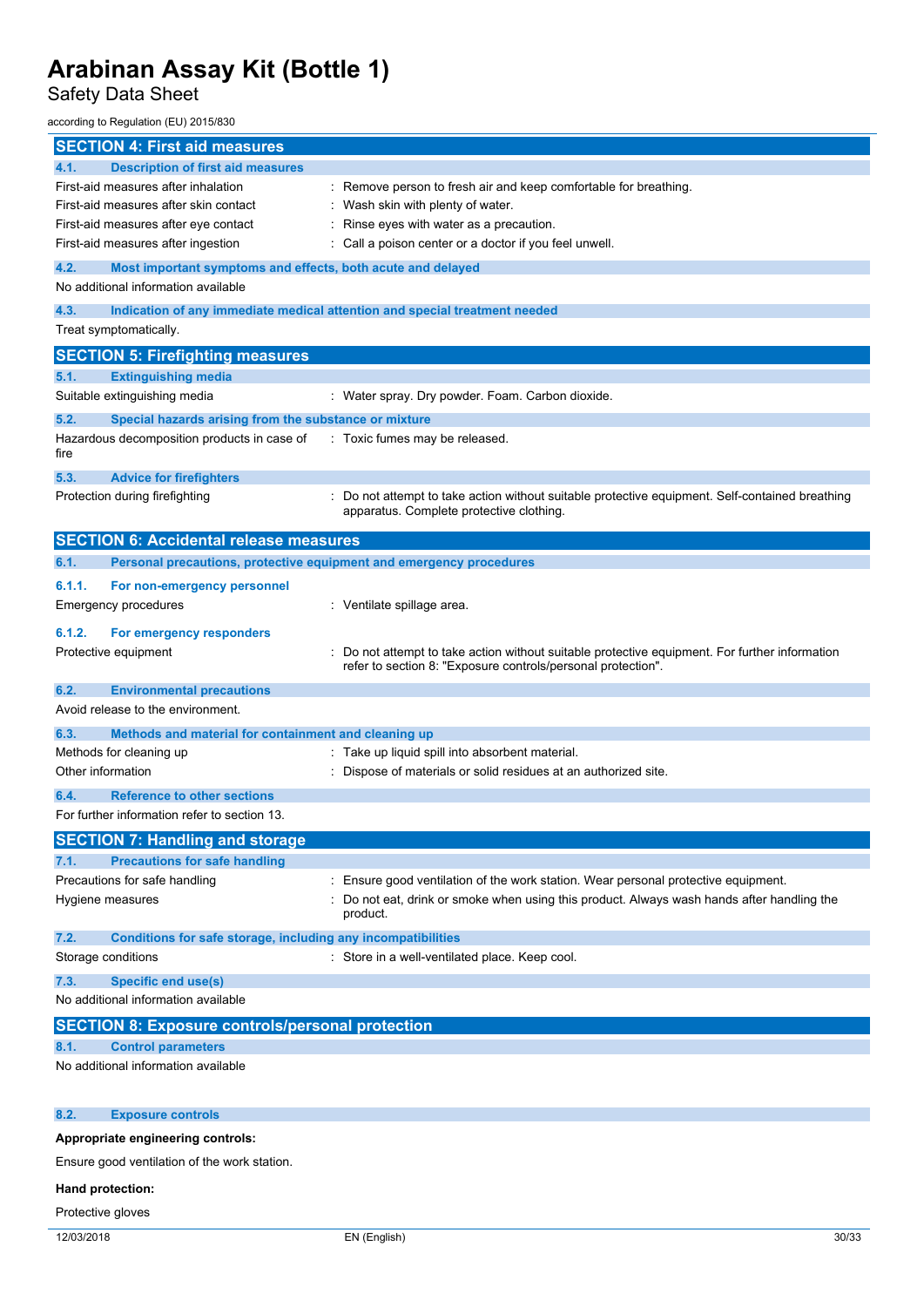## Safety Data Sheet

according to Regulation (EU) 2015/830

| Type              | <b>Material</b>      | Permeation            | Thickness (mm) | Penetration       | Standard      |
|-------------------|----------------------|-----------------------|----------------|-------------------|---------------|
| Disposable gloves | Nitrile rubber (NBR) | $3$ ( $> 60$ minutes) |                | (1.5)<br><u>_</u> | <b>EN 374</b> |

### **Eye protection:**

Safety glasses

| Type           | Use     | cterístics     | naaro             |
|----------------|---------|----------------|-------------------|
| Safety glasses | Droplet | shields<br>וחו | 166<br>ΕN<br>$ -$ |

### **Skin and body protection:**

Wear suitable protective clothing

| Type     | <b>Standard</b><br>. |
|----------|----------------------|
| Lab coat |                      |

## **Respiratory protection:**

In case of insufficient ventilation, wear suitable respiratory equipment



### **Environmental exposure controls:**

Avoid release to the environment.

| <b>SECTION 9: Physical and chemical properties</b>            |                   |
|---------------------------------------------------------------|-------------------|
| 9.1.<br>Information on basic physical and chemical properties |                   |
| Physical state                                                | : Liquid          |
| Colour                                                        | No data available |
| Odour                                                         | No data available |
| Odour threshold                                               | No data available |
| pH                                                            | No data available |
| Relative evaporation rate (butylacetate=1)                    | No data available |
| Melting point                                                 | Not applicable    |
| Freezing point                                                | No data available |
| Boiling point                                                 | No data available |
| Flash point                                                   | No data available |
| Auto-ignition temperature                                     | No data available |
| Decomposition temperature                                     | No data available |
| Flammability (solid, gas)                                     | Not applicable    |
| Vapour pressure                                               | No data available |
| Relative vapour density at 20 °C                              | No data available |
| Relative density                                              | No data available |
| Solubility                                                    | No data available |
| Log Pow                                                       | No data available |
| Viscosity, kinematic                                          | No data available |
| Viscosity, dynamic                                            | No data available |
| <b>Explosive properties</b>                                   | No data available |
| Oxidising properties                                          | No data available |
| <b>Explosive limits</b>                                       | No data available |
| <b>Other information</b><br>9.2.                              |                   |
| No additional information available                           |                   |
| <b>SECTION 10: Stability and reactivity</b>                   |                   |
| 10.1.<br><b>Reactivity</b>                                    |                   |
|                                                               |                   |

The product is non-reactive under normal conditions of use, storage and transport.

**10.2. Chemical stability**

Stable under normal conditions.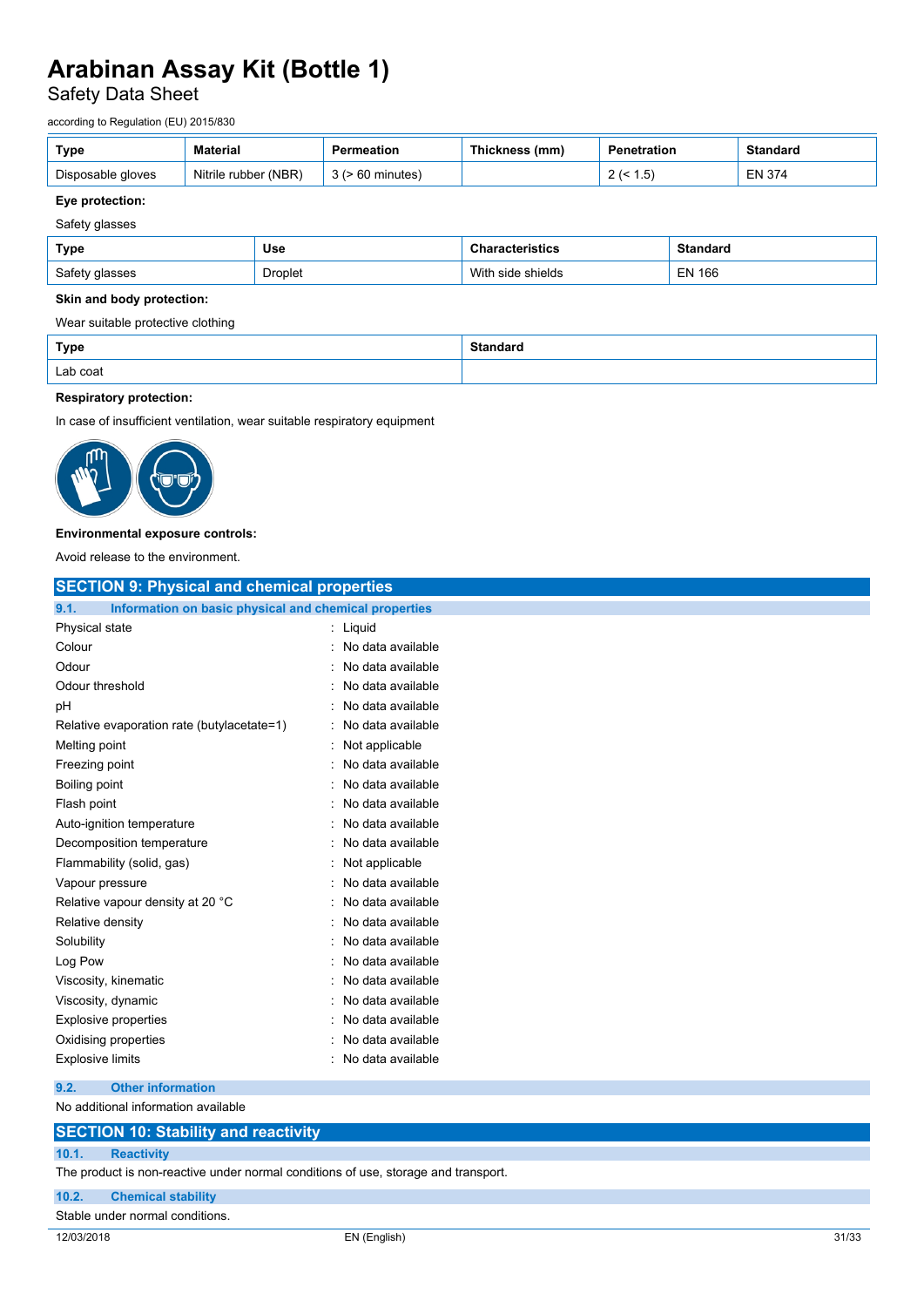Safety Data Sheet

according to Regulation (EU) 2015/830

| 10.3. | <b>Possibility of hazardous reactions</b>                                                            |
|-------|------------------------------------------------------------------------------------------------------|
|       | No dangerous reactions known under normal conditions of use.                                         |
| 10.4. | <b>Conditions to avoid</b>                                                                           |
|       | None under recommended storage and handling conditions (see section 7).                              |
| 10.5. | Incompatible materials                                                                               |
|       | No additional information available                                                                  |
| 10.6. | <b>Hazardous decomposition products</b>                                                              |
|       | Under normal conditions of storage and use, hazardous decomposition products should not be produced. |

**SECTION 11: Toxicological information 11.1. Information on toxicological effects** Acute toxicity (oral) **interest and the Contract Contract Contract Contract Contract Contract Contract Contract Contract Contract Contract Contract Contract Contract Contract Contract Contract Contract Contract Contract Co** Acute toxicity (dermal) **Exercise 2** Acute toxicity (dermal) Acute toxicity (inhalation) **interpretial according to the Control**: Not classified Skin corrosion/irritation **interest in the Contract Contract Contract Contract Contract Contract Contract Contract Contract Contract Contract Contract Contract Contract Contract Contract Contract Contract Contract Contract** Serious eye damage/irritation : Not classified Respiratory or skin sensitisation : Not classified Germ cell mutagenicity **in the case of the Case of Cassified** in Not classified Carcinogenicity **Carcinogenicity 1999 Carcinogenicity Carcial Carcial Carcial Carcial Carcial Carcial Carcial Carcial Carcial Carcial Carcial Carcial Carcial Carcial Carcial Carcial Carcial Carcial Carcial Carcial Ca** Reproductive toxicity **in the set of the CRI and T** and Reproductive toxicity STOT-single exposure in the state of the state of the STOT-single exposure STOT-repeated exposure in the state of the STOT-repeated exposure Aspiration hazard **in the case of the contract of the case of the case of the case of the case of the case of the contract of the contract of the case of the contract of the contract of the contract of the contract of the SECTION 12: Ecological information 12.1. Toxicity** Ecology - general state of the product is not considered harmful to aquatic organisms nor to cause long-term adverse effects in the environment. Acute aquatic toxicity **in the set of the Case of the Case of the Case of the Acute Acute Acute Acute Acute Acute** Chronic aquatic toxicity **in the contract of the Chronic aquatic toxicity** of the contract of the characteristic  $\mathbf{C}$ **12.2. Persistence and degradability** No additional information available **12.3. Bioaccumulative potential** No additional information available **12.4. Mobility in soil** No additional information available **12.5. Results of PBT and vPvB assessment** No additional information available

**12.6. Other adverse effects**

No additional information available

## **SECTION 13: Disposal considerations 13.1. Waste treatment methods** Waste treatment methods : Dispose of contents/container in accordance with licensed collector's sorting instructions.

## **SECTION 14: Transport information**

In accordance with ADR / RID / IMDG / IATA / ADN

| <b>ADR</b>                    | <b>IATA</b>    |
|-------------------------------|----------------|
| 14.1.<br>UN number            |                |
| Not applicable                | Not applicable |
| 14.2. UN proper shipping name |                |
| Not applicable                | Not applicable |
|                               |                |